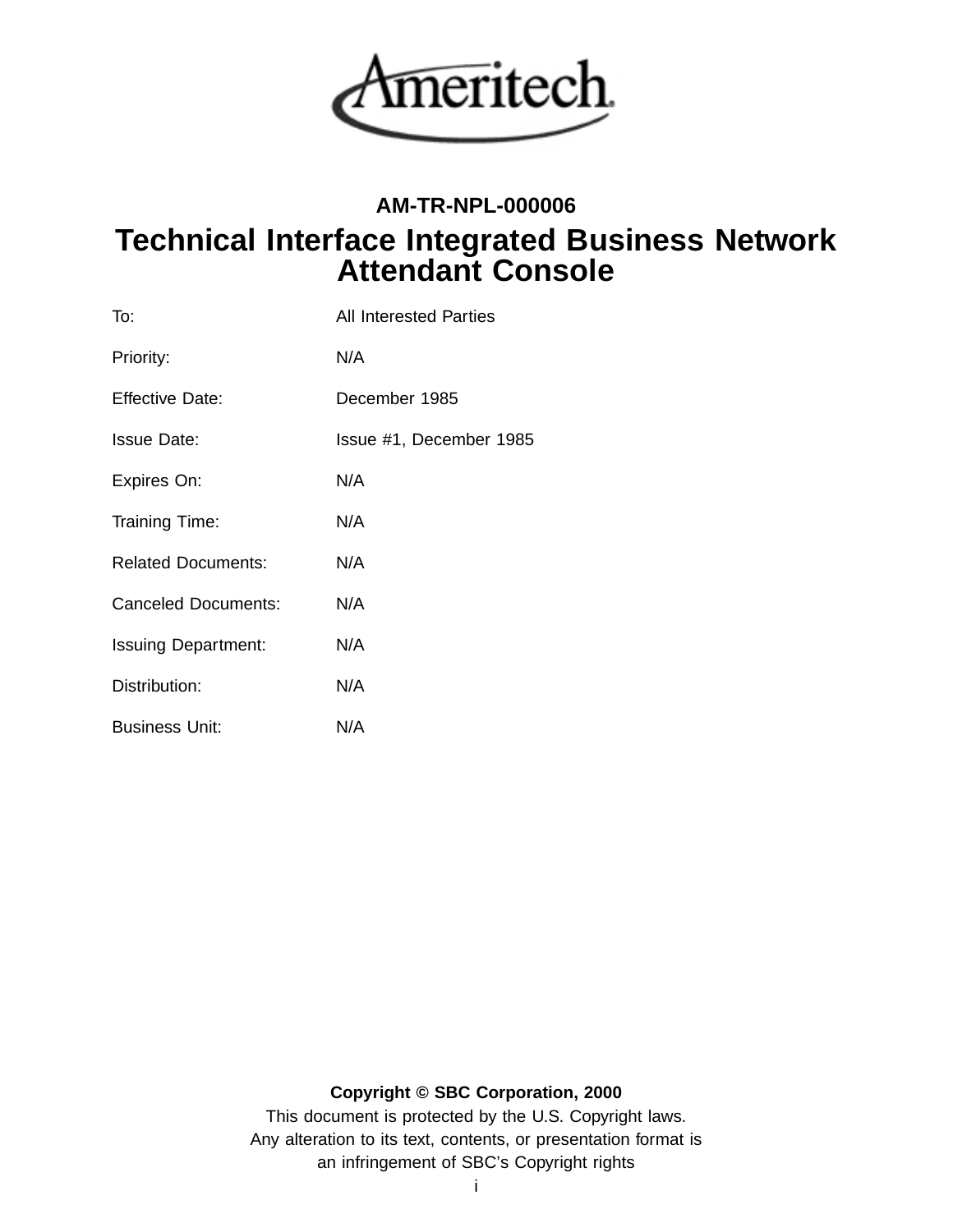#### **Table of Contents**

| 1. |         | Introduction |                                                              | 3              |
|----|---------|--------------|--------------------------------------------------------------|----------------|
| 2. | Scope   |              | 3                                                            |                |
| 3. |         | Terminology  |                                                              | 3              |
| 4. | Summary |              |                                                              | 4              |
| 5. |         |              | <b>Connection Requirements</b>                               | 5              |
|    | 5.1.    |              | <b>Physical Connection Arrangement</b>                       | 5              |
|    |         | 5.1.1.       | Network Interface                                            | 5              |
|    |         |              | 5.1.2. Physical Connection                                   | 5              |
|    | 5.2.    |              | <b>Electrical Interface Requirements</b>                     | 6              |
|    |         | 5.2.1.       | <b>Voice Circuit</b>                                         | 6              |
|    |         | 5.2.2.       | Data Circuit                                                 | 6              |
|    |         |              | 5.2.3. AC Powering Requirements                              | $\overline{7}$ |
|    | 5.3.    |              | Data Circuit Message Protocol                                | $\overline{7}$ |
|    |         | 5.3.1.       | <b>Byte Format</b>                                           | $\overline{7}$ |
|    |         | 5.3.2.       | <b>Error Detection</b>                                       | 8              |
|    |         | 5.3.3.       | Alphanumeric display and The Related Buffers                 | 8              |
|    |         | 5.3.4.       | <b>Digit Collection Protocol</b>                             | 9              |
|    |         | 5.3.5.       | Transmitted Messages (see Appendix B)                        | 12             |
|    |         | 5.3.6.       | <b>Received Messages</b>                                     | 15             |
|    | 5.4.    |              | <b>Maintenance Related Characteristics</b>                   | 30             |
|    |         |              | 5.4.1. Loop Condition                                        | 31             |
|    |         |              | 5.4.2. Data Circuit                                          | 31             |
|    |         |              | <b>ATTACHMENT 1 - Attendant Console Operating Procedures</b> | 32             |
|    |         |              | ATTACHMENT 2 - Transmitted Codes                             | 46             |
|    |         |              | ATTACHMENT 3 - ASCII Characters                              | 49             |
|    |         |              | ATTACHMENT 4 - Key and Lamp Codes Cross Reference            | 51             |

## **Copyright © SBC Service, Inc. 2000**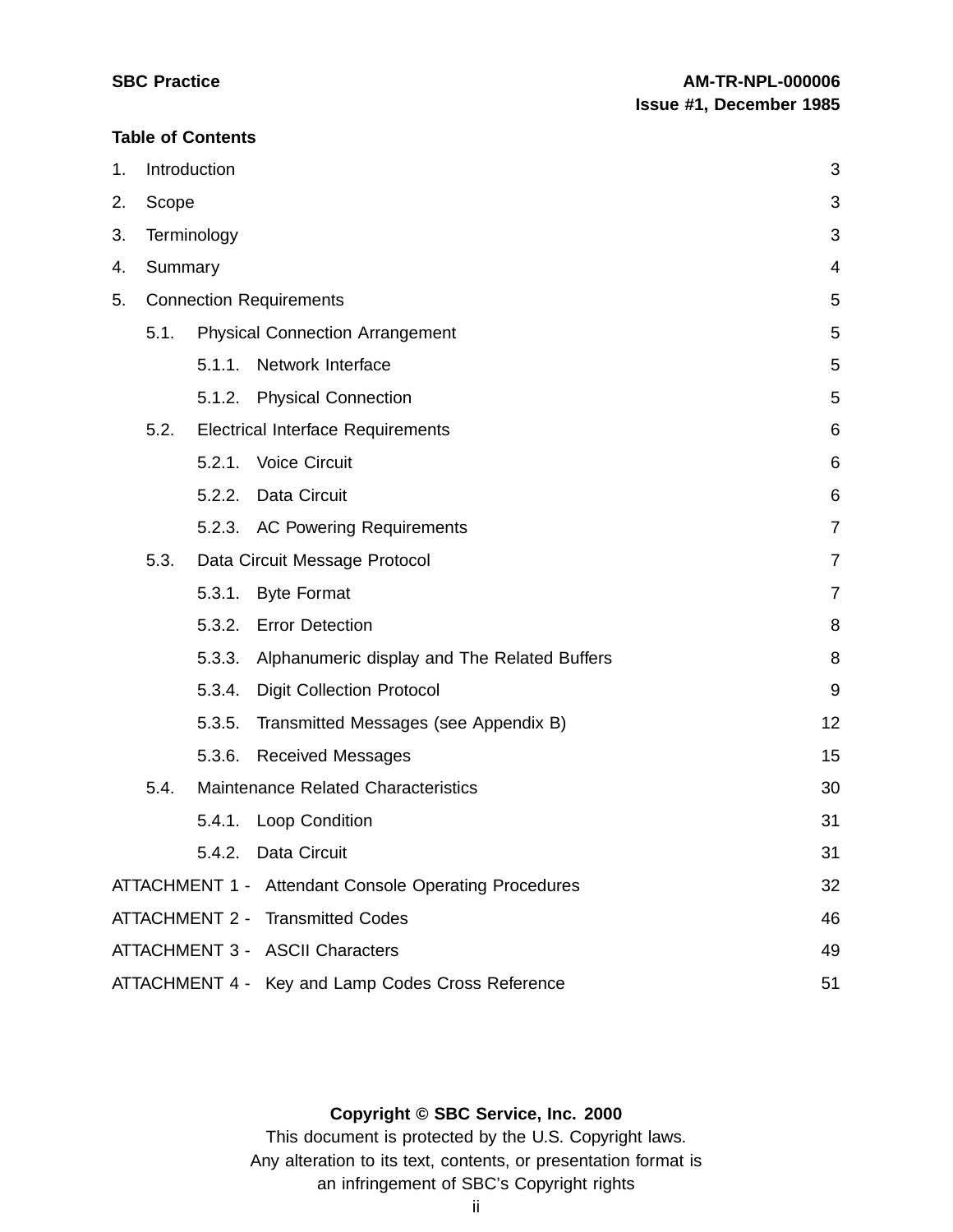## **TECHNICAL REFERENCE NOTICE**

This Technical Reference is published by Ameritech to inform the industry of a view of the generic requirements describing Ameritech's technical interface specifications for the Region's Technical Interface Integrated Business Network Attendant Console.

Ameritech reserves the right to revise this document for any reason, including but not limited to, conformity with standards promulgated by various agencies, utilization of advances in the state of the technical arts, or the reflection of changes in the design of any equipment, techniques or procedures described or referred to herein. Liability to anyone arising out of use or reliance upon any information set forth herein is expressly disclaimed, and no representations or warranties, expressed or implied, are made with respect to the accuracy or utility of any information set forth herein.

This document is not to be construed as a suggestion to any manufacturer to modify or change any of its products, nor does this document represent any commitment by Ameritech, any Ameritech Operating Company to purchase any product whether or not it provides the described characteristics.

Nothing contained herein shall be construed as conferring in implication, estoppel or otherwise any license or right under any patent, whether or not the use of any existing or later issued patent.

Ameritech does not recommend products and nothing contained herein is intended as a recommendation of any product to anyone.

This document contains generic requirements for the Technical Interface Integrated Business Network Attendant Console implementation. It has been written specifically for the Ameritech Region.

Document may be ordered from Ameritech by contacting the Document Order Center at (847) 248-4324.

**Copyright © SBC Service, Inc. 2000**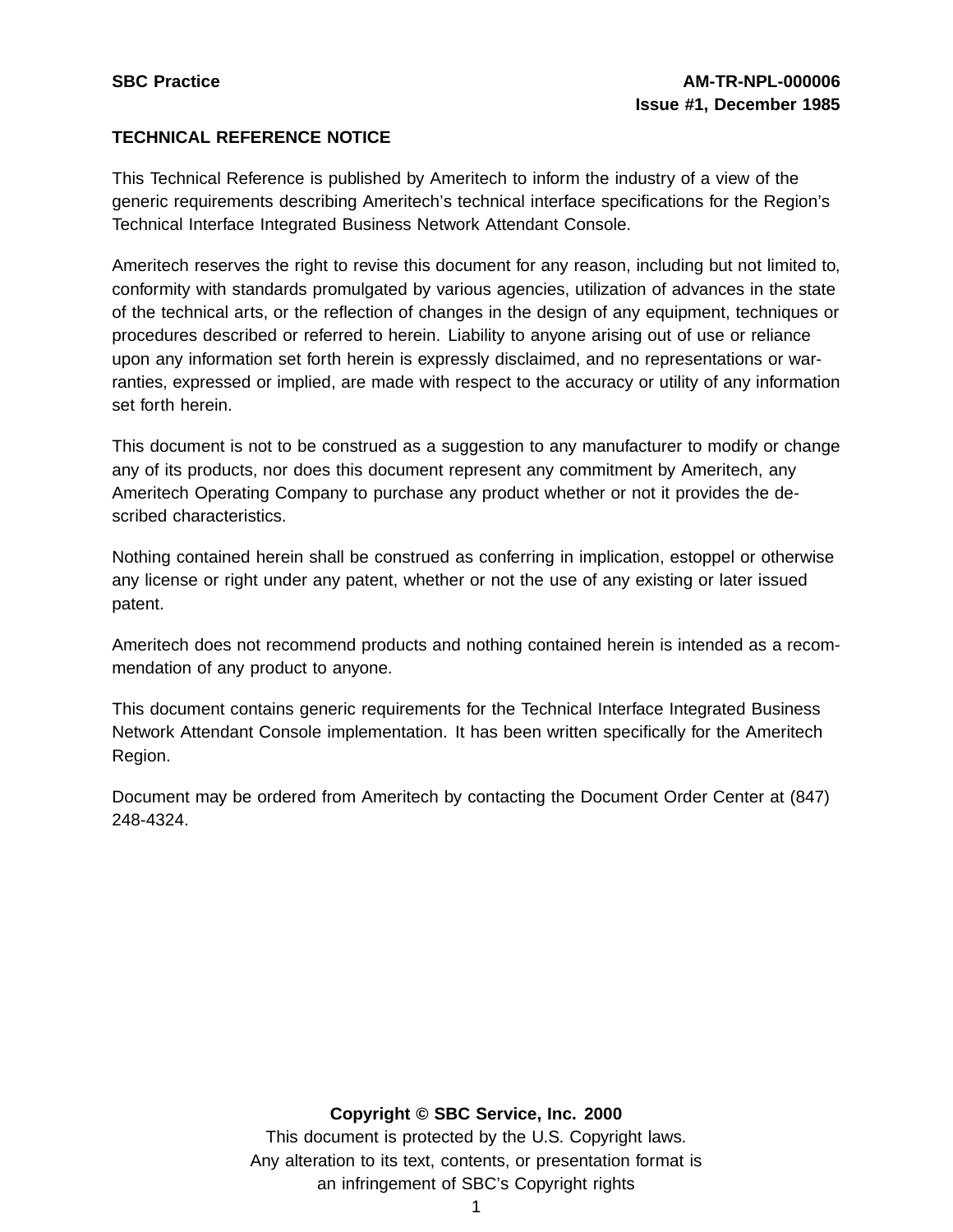## **Copyright © SBC Service, Inc. 2000**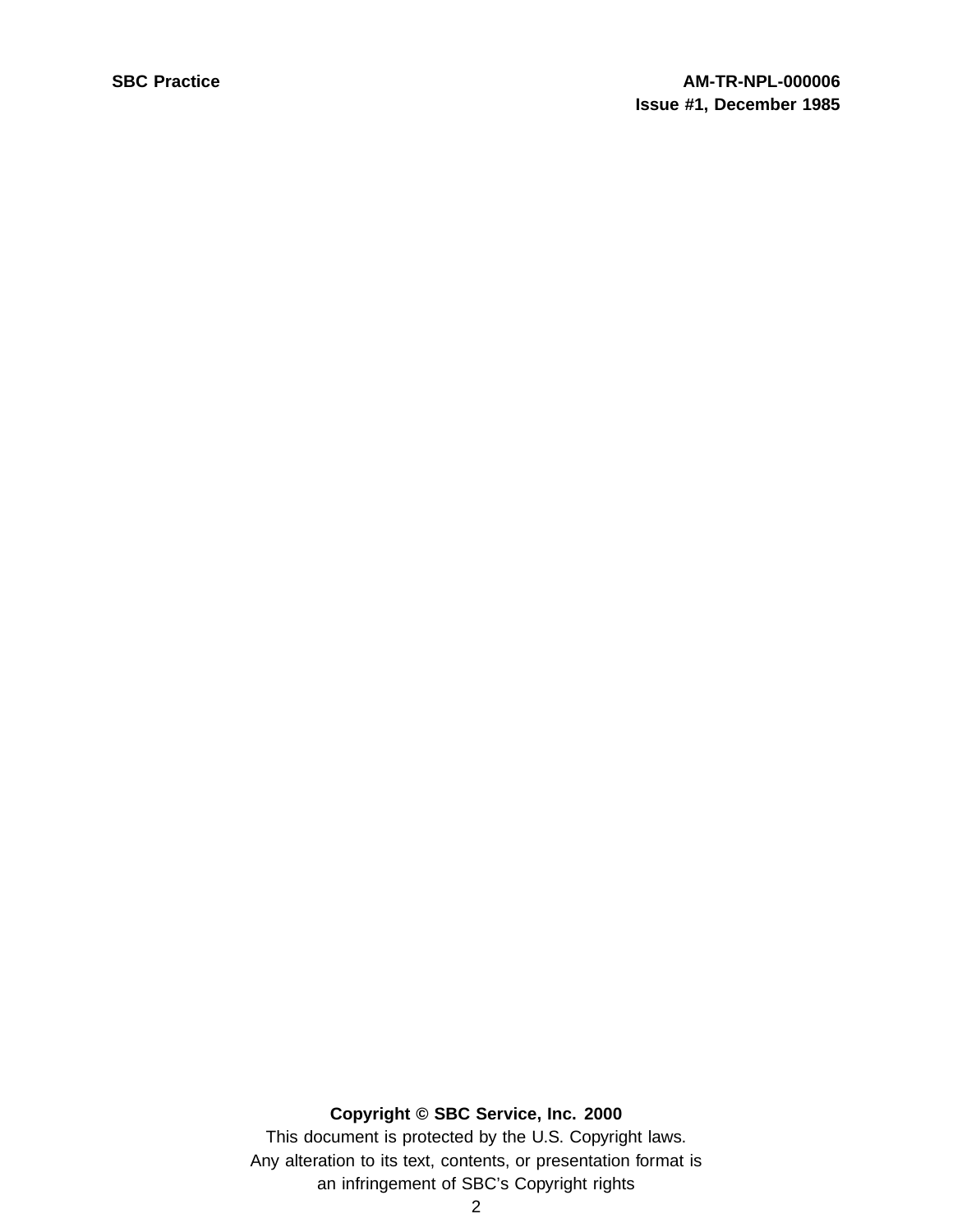#### **1. Introduction**

This document is intended as an aid for the technical evaluation of an attendant console that will be directly connected to Ameritech Operating Company (AOC) provided Enhanced Business service on a DMS-100 or DMS-250 Northern Telecom switching machine. The functional and performance requirements contained herein represent the interface characteristics that customer provided equipment is required to meet to be compatible with the network interface provided by the AOC for the Business Services attendant console.

Equipment designers using this Interface Specification will be required to verify that their products will be in compliance with the most current Part 68 FCC rules and Regulations.

#### **2. Scope**

This interface specification applies to the interface between an attendant console and a northern Telecom, Digital Multiplex System switching machine used for Enhanced Business service. The network interface consists of the interface to one subscriber loop used for voice communication with two additional loops used for a full duplex data circuit.

The specification covers the connecting arrangements and the electrical characteristics for the network interface to the voice pair and four wire data circuit . Also defined is the protocol for the data circuit.

| <b>AC</b>       | <b>Attendant Console</b>                                  |  |
|-----------------|-----------------------------------------------------------|--|
| $\mathsf{C}$    | Counter                                                   |  |
| <b>CPSN</b>     | <b>Current Processed Sequence Number</b>                  |  |
| DB1             | Display Buffer 1                                          |  |
| DB <sub>2</sub> | Display Buffer 2                                          |  |
| <b>DBB</b>      | Digit Display Buffer                                      |  |
| DMS machine1    | Digital Multiplex System machine, a Northern Tele-<br>com |  |
| <b>DSN</b>      | Digit Sequence Number                                     |  |
| <b>DSPC</b>     | <b>Display Control</b>                                    |  |
| <b>DST</b>      | Destination                                               |  |
| DT&DR           | Data Tip and Ring Transmit Pair                           |  |

### **3. Terminology**

### **Copyright © SBC Service, Inc. 2000**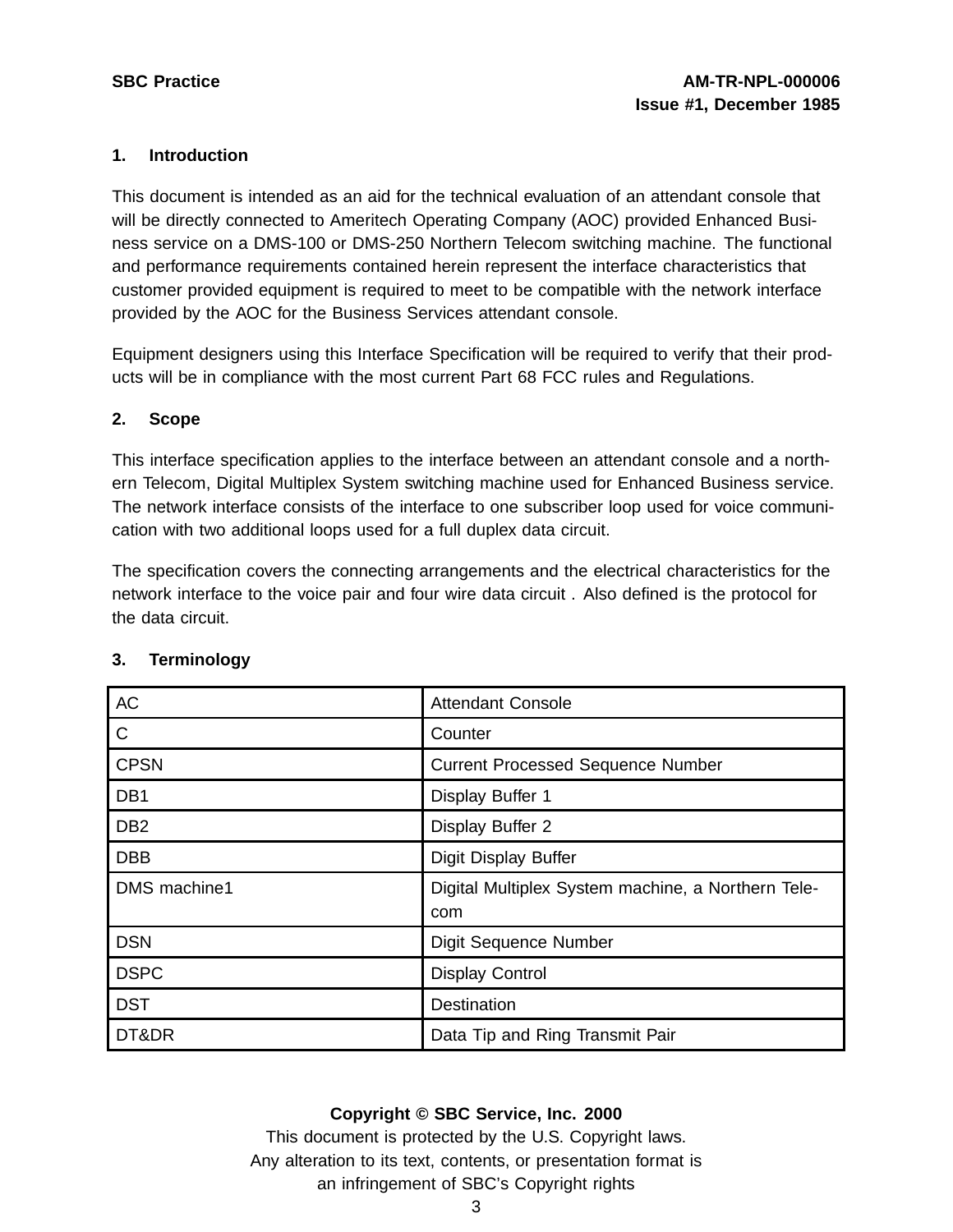| DT1&DR1     | Data Tip and Ring Receive Pair     |  |
|-------------|------------------------------------|--|
| <b>FSK</b>  | <b>Frequency Shift Keying</b>      |  |
| <b>IBN</b>  | <b>Integrated Business Network</b> |  |
| <b>IPM</b>  | <b>Interruptions Per Minute</b>    |  |
| LP          | Lamp                               |  |
| <b>LSB</b>  | Least Significant Bit              |  |
| <b>LMTR</b> | Long Timer                         |  |
| <b>MSB</b>  | Most Significant Bit               |  |
| opcode      | operation code                     |  |
| <b>POTS</b> | Plain Old Telephone Service        |  |
| R           | Ring                               |  |
| Rx          | Receive                            |  |
| Sn          | state for lamp number specified    |  |
| <b>SRC</b>  | Source                             |  |
| <b>St</b>   | <b>State</b>                       |  |
| <b>STMR</b> | <b>Short Timer</b>                 |  |
| $\top$      | Tip                                |  |
| Tx          | Transmit                           |  |

### **4. Summary**

The Attendant Console enables a customer to have attendant controlled services on premises. The trunks and lines associated with the Enhanced Business service do not have direct terminations on the console. A virtual switched loop concept is used instead. An attendant is involved only for the length of time required to complete or otherwise dispose of a call. Each console is capable of utilizing up to six loops which allows the attendant voice access to calls routed to the console. Only one new call, however, is connected to the console at any one time. When the attendant completes action on a call, the call can be released from the loop in use, or the attendant can hold the call on loop and make the console available for new calls while still receiving call status information.

The console is designed to provide a basic set of features along with several undefined feature keys that can be used for special features provided to meet the needs of the individual customer.

### **Copyright © SBC Service, Inc. 2000**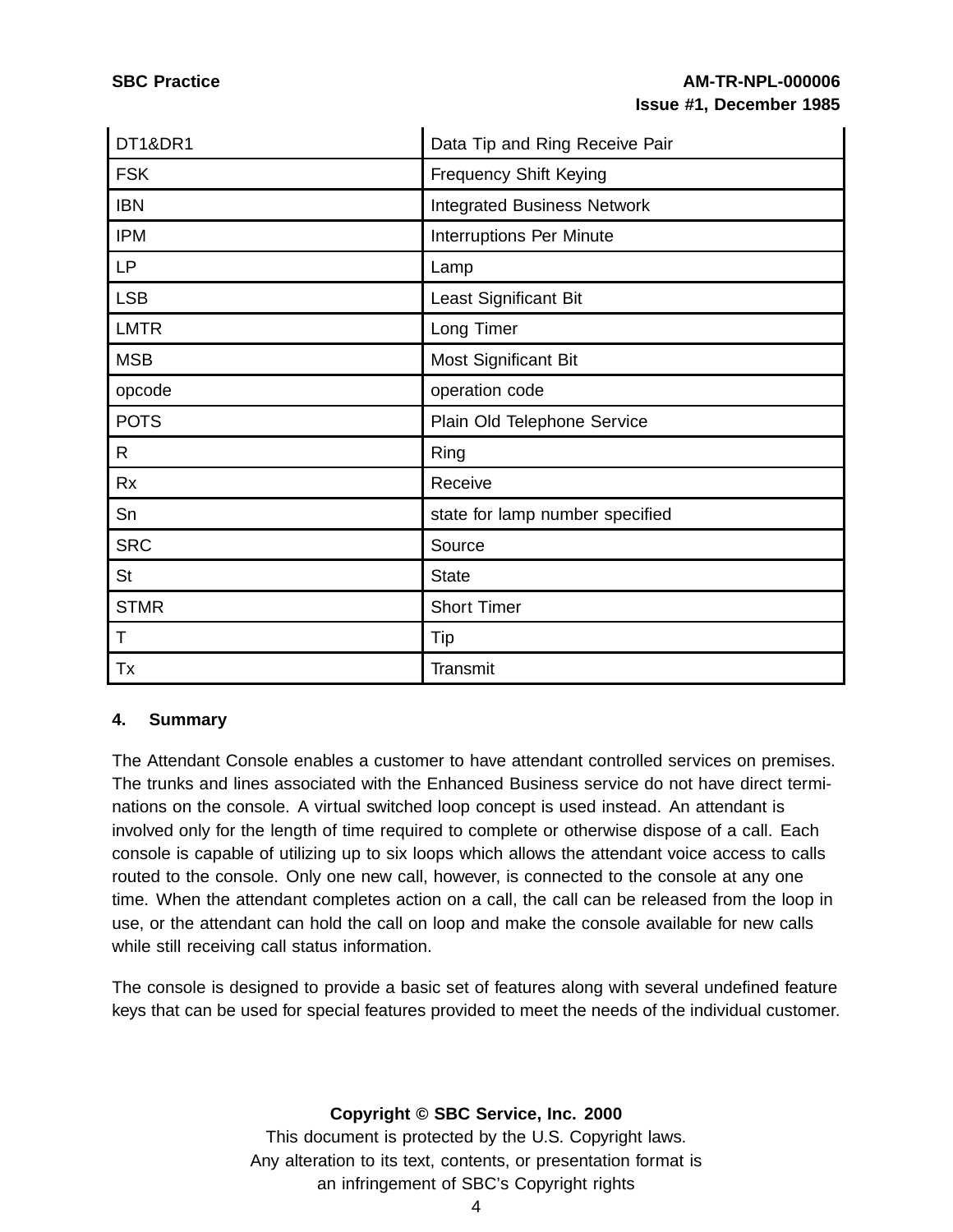The console interfaces to the network via three tip and ring pairs. One pair is used for voice communication over the virtual loop. The other tow pairs are used for an asynchronous, full duplex Frequency Shift Keying (FSK) four wire data circuit that is used for the transfer of signaling and supervision information between the attendant console and the DMS switching machine.

## **5. Connection Requirements**

## **5.1. Physical Connection Arrangement**

### 5.1.1. Network Interface

The network interface at this demarcation point consists of six wires to connect three subscriber logos to the terminal equipment (see Figure 1).



Figure 1 Attendant Console Physical Configuration

## 5.1.2. Physical Connection

The physical connection to the network is by the six leads as shown in Figure 1. The jack provided is a 50 position miniature ribbon jack as shown in FCC Rules and Regulations, Part 68, Subpart F, Figure 68.500(f)(1). The pin assignments for the jack are as indicated in Figure 1 above. The other pins will not be connected.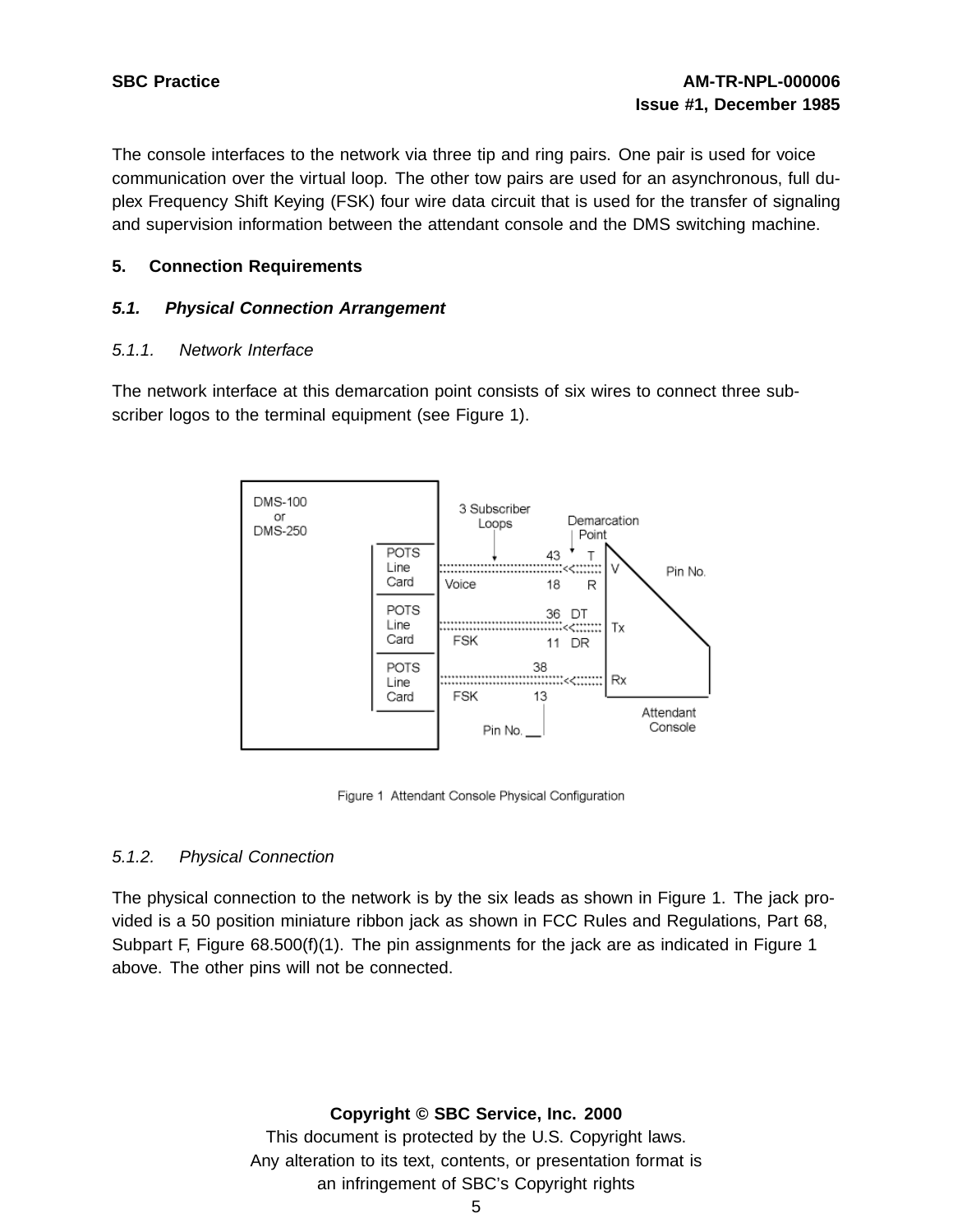## **5.2. Electrical Interface Requirements**

### 5.2.1. Voice Circuit

The central office line card for the voice pair provides a balanced battery feed. The voltage supplied over the subscriber loop to the interface is nominally 52 volts, with a maximum limit of 56 volts and minimum of 48 volts.

The AC shall indicate when a handset or headset is connected by presenting the following characteristics to the network interface (the tip and ring pair used for voice communication):

| Terminating Impedance         | 900 ohms (nominal) |
|-------------------------------|--------------------|
| D.C. Resistance (tip to ring) | 440 Ohms $\pm$ 5%  |

The AC shall present the following characteristics to the network interface when there is no handset or headset connected.

D.C. Resistance (tip to ring): 10M ohms (minimum)

Voice communication is passed over this interface in both directions as an analog voiceband electrical signal. The transmission requirements are similar to those for the Public Switched Network.

### 5.2.2. Data Circuit

The four wire network interface to the data circuit provides a full duplex asynchronous data link. The transmit and receive pairs are each fed from separate balanced battery feeds with characteristics that are the same as the voice pair battery feed. The terminations presented by the AC to the network interface shall provide DC blocking when the console is in service.

The idle states for the four wire data circuit interface are as follows:

For The Receive Pair (DT1, DR1) - mark frequency (2225) received

For The Transmit Pair (DT, DR) - mark frequency (1270) transmitted

The characteristics of the four wire modem interface are summarized below.

In both Transmit and Receive modes

Frequency Shift Keying Nominally 300 bps

• 4-Wire Full Duplex Operation

### **Copyright © SBC Service, Inc. 2000**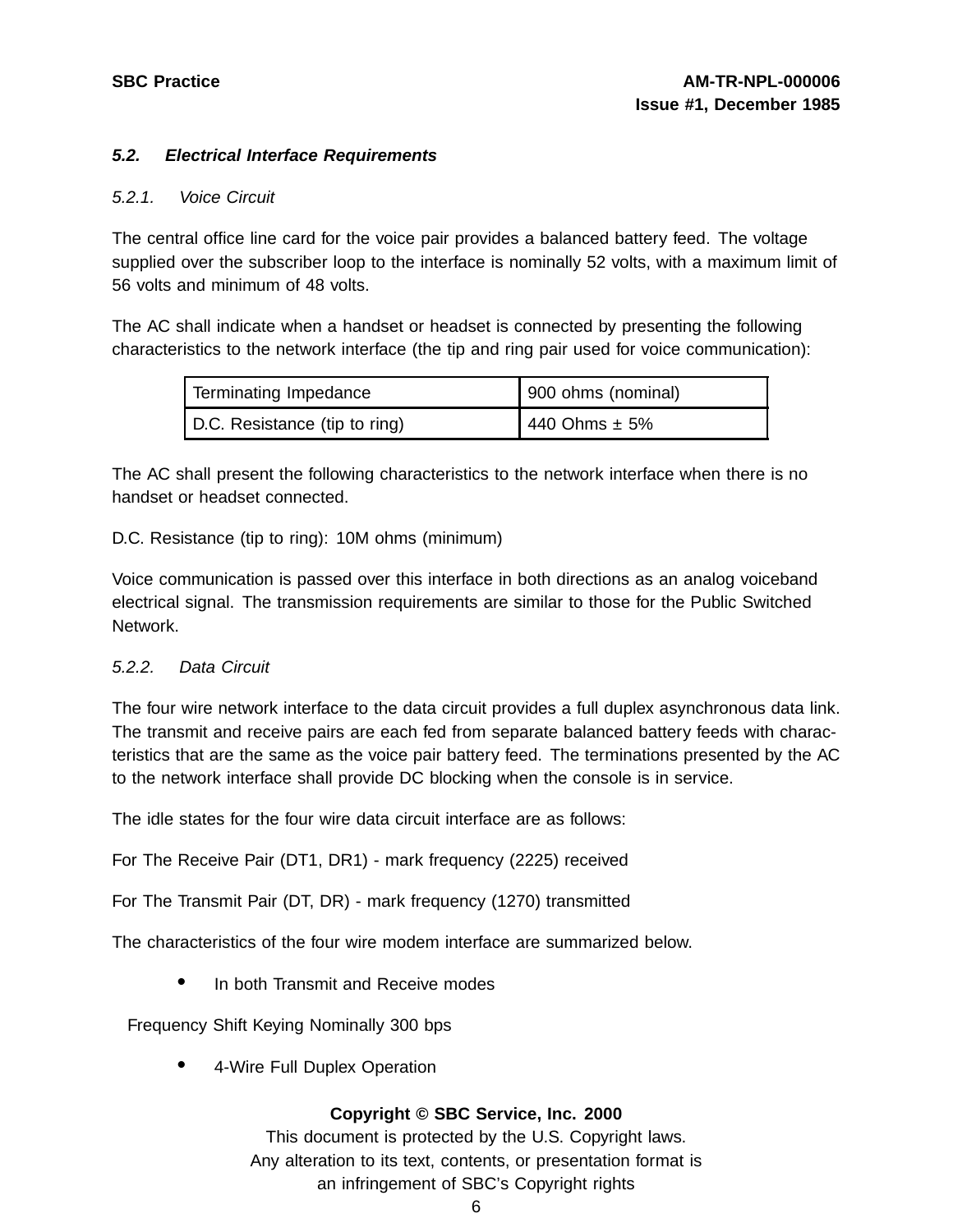Input and Output Impedance Nominally 900 ohms

• Nominal Transmit and Receive frequencies:

| Mode     | Data  | Frequency |           |
|----------|-------|-----------|-----------|
| Transmit | Mark  | 1270 Hz   | ('1' bit) |
| Transmit | Space | 1070 Hz   | ('0' bit) |
| Receive  | Mark  | 2225 Hz   | ('1' bit) |
| Receive  | Space | 2025 Hz   | ('0' bit) |

- In the test mode DT is connected to DR1 through a nominal resistance of 150 ohms and DR is connected to DT1 through a nominal resistance of 150 ohms, thereby providing a path for sealing current supplied from the line cards.
- In the normal operating mode the console four wire data circuit shall present a nominal 900 ohms Input and Out put Impedance with D.C. blocking.
- Transmit and Receive levels:

| Mode     | Level              |
|----------|--------------------|
| Transmit | -13 dBm nominal    |
| Receive  | -13 dBm nominal    |
|          | to -25 dBm minimum |

### 5.2.3. AC Powering Requirements

The AC shall be powered by a local commercial power source.

### **5.3. Data Circuit Message Protocol**

The AC signaling and supervision are provided by the four wire data circuit. The messages send and received over the data circuit use the protocol outlined below.

### 5.3.1. Byte Format

An asynchronous, serial data transmission protocol is used. Each byte of a message consists of eight data bits preceded by a start bit and followed by a parity bit (even parity) plus one stop bit. Within each byte, the bits are sent or received in the order of increasing significance (bit 0 first). Start and stop bits have the same duration as data bits.

### **Copyright © SBC Service, Inc. 2000**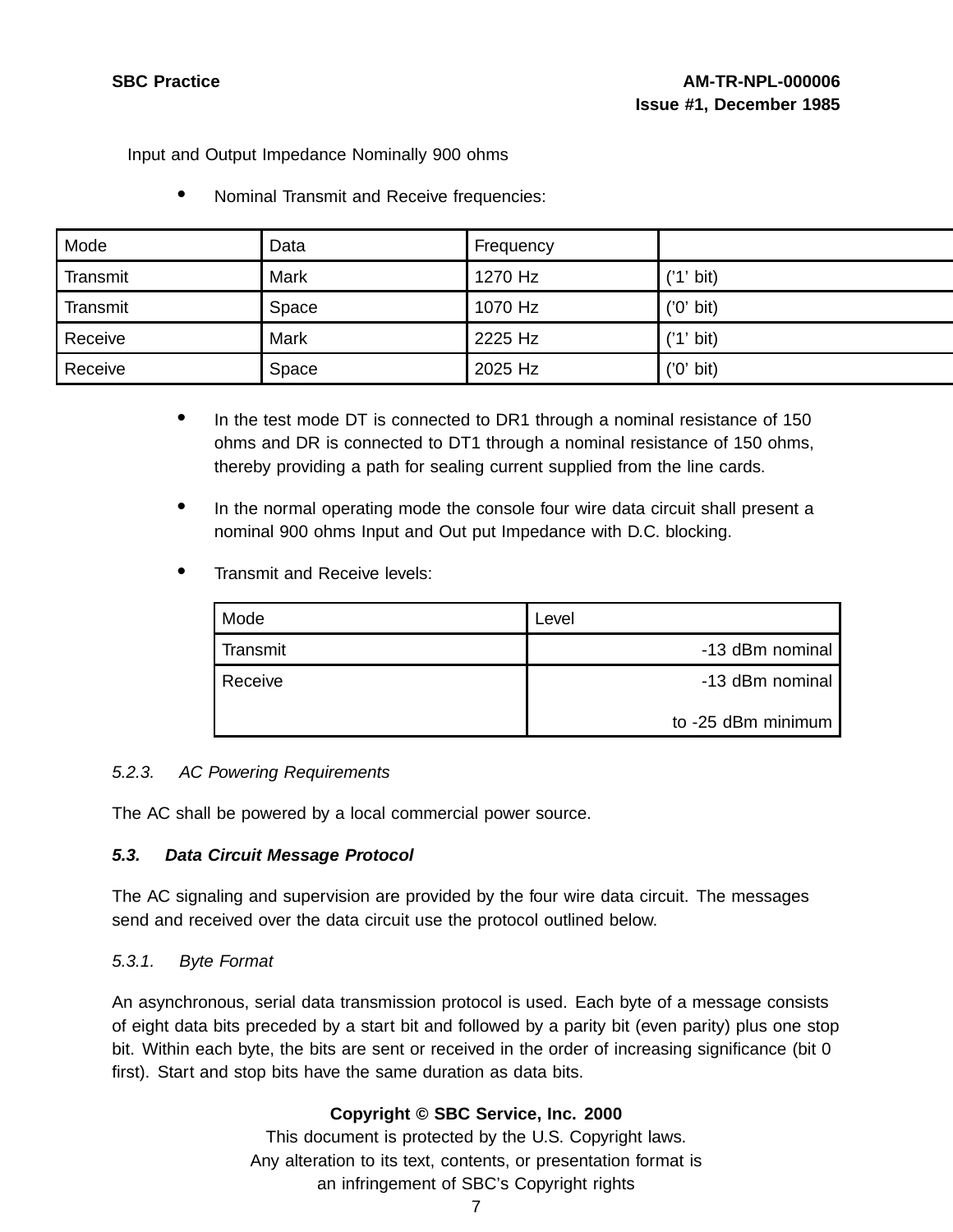## 5.3.2. Error Detection

The AC is required to check each incoming byte for the correct parity as well as each message for the correct number of bytes based on the first byte of a message which gives the op-code. Since each message has a known number of bytes as delivered here, it is the responsibility of the AC to verify that a received message meets the protocol requirements.

Failure of an incoming message to meet either of the two above requirements shall cause the AC to generate a message that indicates the receive message protocol has not been met. The message transmitted to indicate there was an error in the last received message is "DMS to AC Trouble" (see Appendix B). When the DMS machine receives this message the necessary action will be taken to determine the cause of the problem.

## 5.3.3. Alphanumeric display and The Related Buffers

The following outline of the characteristics of the AC display and the related buffers is given here since part of the protocol includes communication with the display related buffers.

The AC is equipped with sixteen alphanumeric character display to assist the attendant in call processing. The AC displays the contents of one of two buffers in the basic configuration or one of three buffers if the Display Control (DSPC) key option has been implemented. The key used for this option i one of the forty-two feature keys. The ring buffer, Digit Display Buffer (DDB) shown in Figure 2 (page 7) has a thirty-two alphanumeric character capacity and is used for the display of dial pad keying inputs by the AC operator. The display of information in this buffer always takes precedence over the other buffers. Therefore, only when the DDB is empty will the contents of either of the other two be displayed. See Section 5.3.4 for further details on how the DDB and the DMS machine interact. The second buffer, Display Buffer 1 (DB1) has a sixteen alphanumeric capacity. When the DSPC option is not provided the contents of DB1 is displayed on the Alphanumeric Display whenever the DDB is empty. The contents of DB1 can come from one of two sources. A message with sixteen ASCII characters can be sent by the DMS machine to DB1 or the DMS machine can request the contents of the DDB that is being displayed on the console to be transferred to DB1. The third buffer, Display Buffer 2 (DB2) has the same capacity as DB1. This buffer is only used when the DSPC key option is provided. If DB2 is available and there is information stored in it, the contents of DB2 will often be shown first. When the contents of DB2 is being displayed the lamp associated with the DSPC key is on. With the lamp on, if it is desired to look at the contents of DB1 the DSPC key is hit and the DSPC key lamp goes off. This indicates the contents of DB1 is now being displayed. Hence, it is possible to toggle the display back and forth between the contents of DB1 and DB2 by successively hitting the DSPC key. Information is placed in DB2 via a message, from the DMS machine, that contains sixteen ASCII characters.

## **Copyright © SBC Service, Inc. 2000**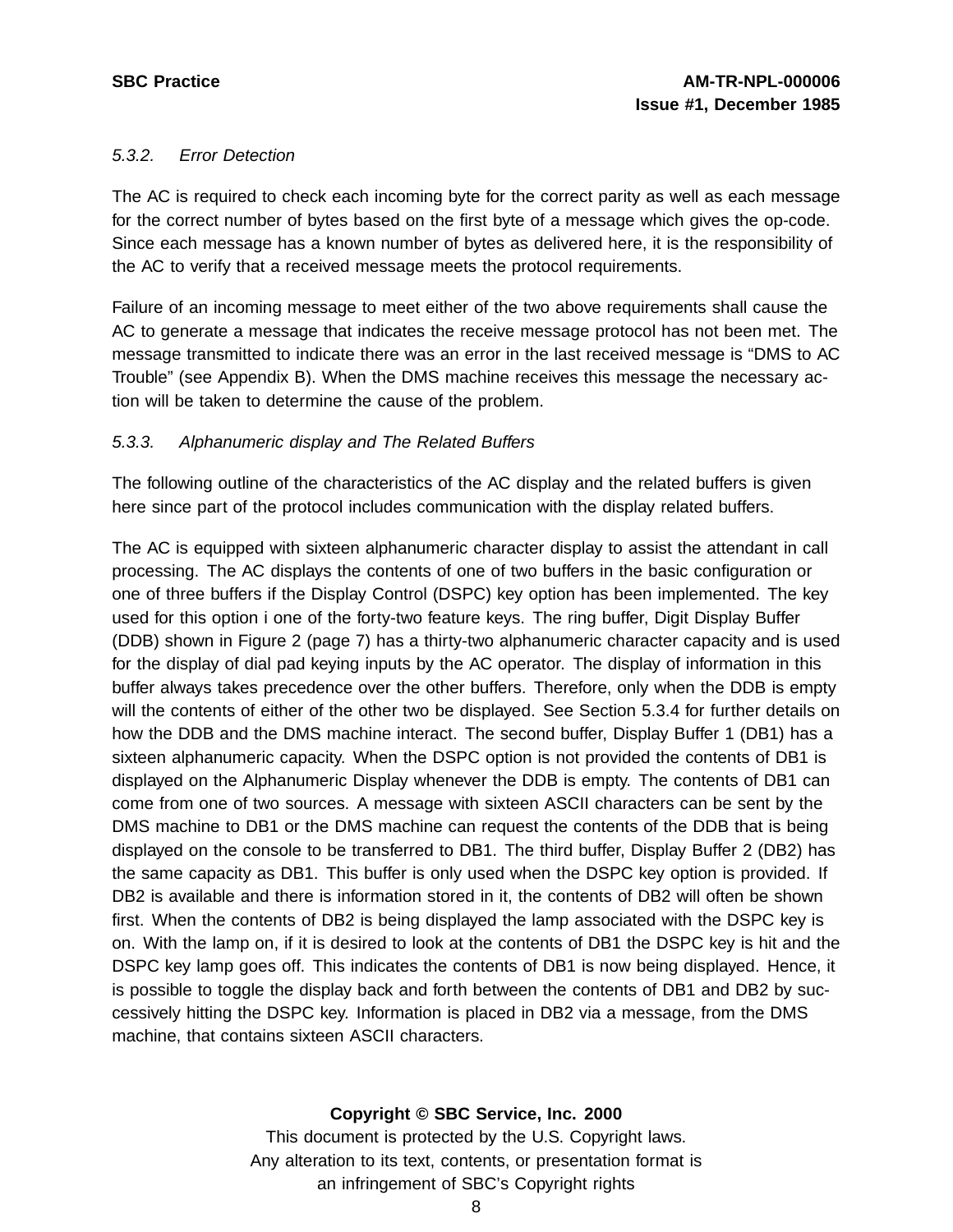### 5.3.4. Digit Collection Protocol

The digit collection protocol is used as the means of transmitting digits, keyed into the AC dial pad, to the DMS machine while they are simultaneously being displayed on the Alphanumeric display of the AC. The protocol also provides a means for the DMS machine to keep the AC alphanumeric display up to date.

The DDB, as shown in Figure 2, has thirty-two locations for storing dial pad inputs keyed in by the console attendant.



Figure 2 Display and The Related Buffere

Associated with each of the thirty-two locations of this ring buffer is a Digit Sequence Number (DSN), see Appendix B for codes sent. The use of the DSN enables the attendant console DDB

### **Copyright © SBC Service, Inc. 2000**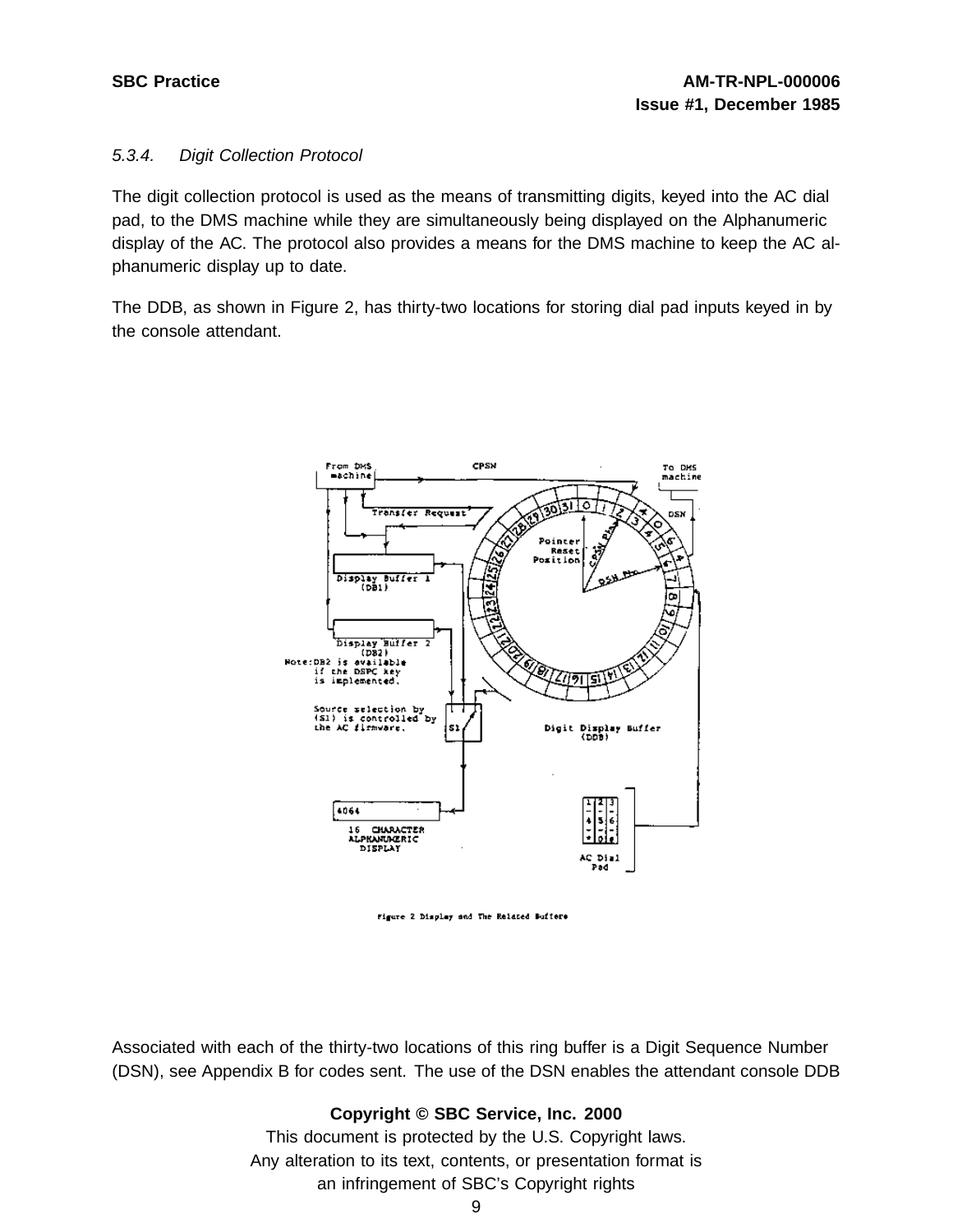## **SBC Practice AM-TR-NPL-000006 Issue #1, December 1985**

status to be transmitted to the DMS machine. The DMS machine can in turn alter the DDB contents and the related display by returning a Current Processed Sequence Number (CPSN). The CPSN indicates the digits that have been processed by the DMS machine and may therefore be erased from the DDB and the display. The AC therefore is responsible for displaying dial pad entries while the DMS machine controls their removal from the display. If at any time the number of digits in the DDB exceeds the capacity of the sixteen character alphanumeric display, the display should act like a moving window that displays the latest sixteen entries into the DDB. The entries into the ring buffer are made with the DSN incrementing by one up to a DSN of 31 at which time it wraps around with the next entry to the DDB having a DSN of 0.

The digit collection protocol uses the following variables to control what is transmitted in addition to the actual dial pad key hits.

| <b>LMTR</b><br>(Long Timer) | When dial pad entries are made, as long as the number of digits in a keying sequence<br>is equal to or less than the MIN (defined below) number of digits, the LTMR (5 sec-<br>onds) is used. The timer is started when a dial pad key is hit and if it times out the<br>DSN that is associated with the last entry is transmitted. If a dial pad key is hit before<br>the timer times out, the timer is reset to zero and starts again. |  |
|-----------------------------|------------------------------------------------------------------------------------------------------------------------------------------------------------------------------------------------------------------------------------------------------------------------------------------------------------------------------------------------------------------------------------------------------------------------------------------|--|
| <b>STMR</b>                 | When the number of dial pad entries in a keying sequence                                                                                                                                                                                                                                                                                                                                                                                 |  |
| (Short Timer                | exceeds the MIN number of digits the STMR (0.5 second) is used in the same man-<br>ner as the LTMR is used.                                                                                                                                                                                                                                                                                                                              |  |
| <b>MAX</b>                  | Maximum number of digits that can be keyed in, in any one keying sequence before a<br>DSN shall be transmitted.                                                                                                                                                                                                                                                                                                                          |  |
| <b>MIN</b>                  | Minimum number of digits that can be keyed in using the LTMR between successive<br>dial pad entries. When the number of digits entered in any one keying sequence ex-<br>ceeds the MIN the AC shall switch to using the STMR between inputs.                                                                                                                                                                                             |  |
| <b>ENDDIG</b>               | The dial pad key that shall be recognized by the DMS machine and the AC as an end<br>of keying sequence indicator (usually the octothorpe key "#").                                                                                                                                                                                                                                                                                      |  |
| Counter (C)                 | For any given keying sequence the AC maintains a counter that starts at zero and is<br>incremented by one for each digit entered. It is by comparing this count to MIN or<br>MAX that the AC determines the necessary action to be taken.                                                                                                                                                                                                |  |

When the ACI is initially powered the default values for MAX, MIN and ENDDIG shall be 31, 31 and octothorpe (#) key respectively. If an "AC Digit Collect Protocol Command" is received subsequently, the values for MIN, MAX and ENDDIG shall be altered as required. If the new MAX value has been exceeded by a keying sequence that is in progress when the new protocol command is received the current DSN pointer position shall be transmitted and the counter, C, is reset to zero.

### **Copyright © SBC Service, Inc. 2000**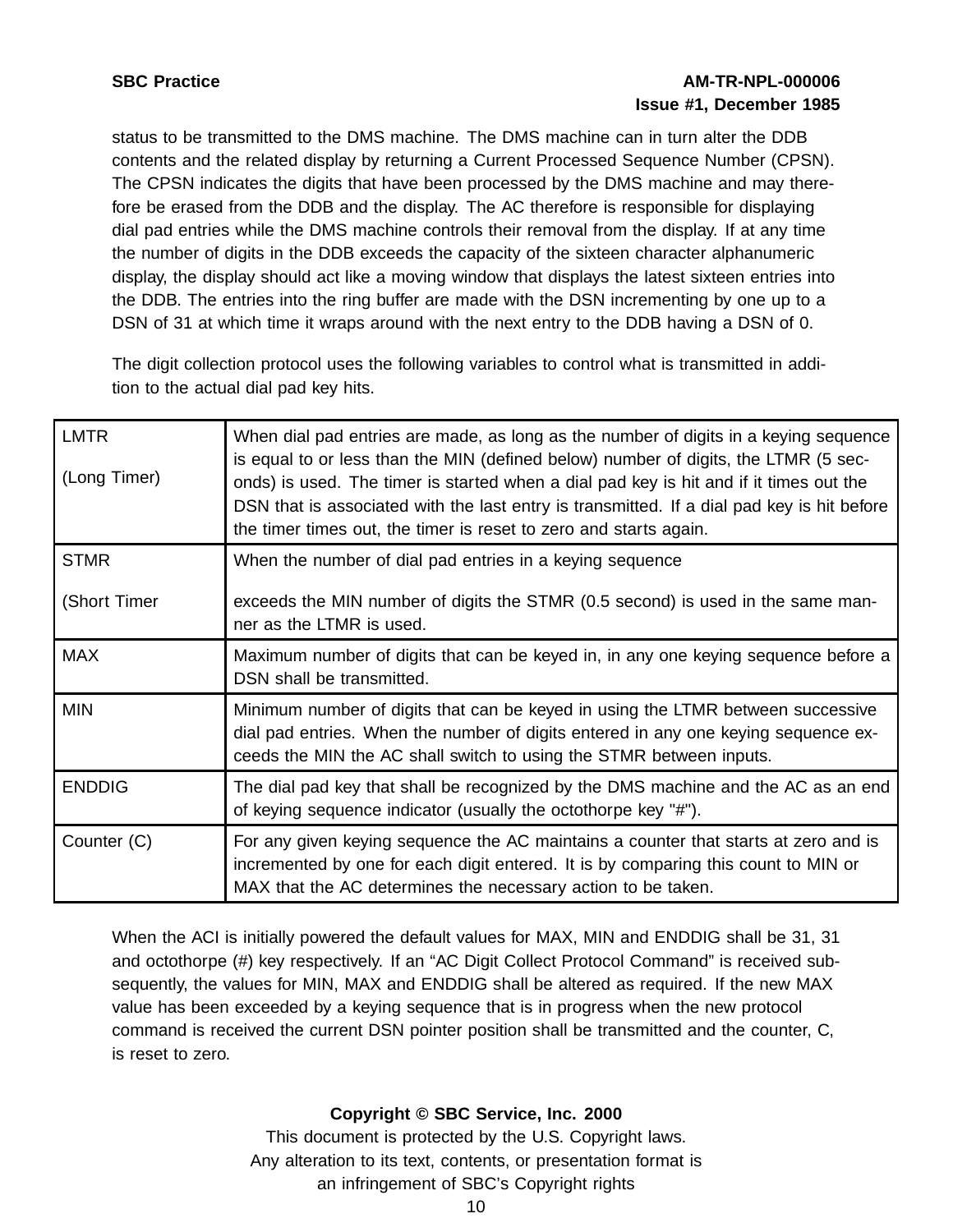The flow chart shown in Figure 3 indicates how the digit collection protocol functions after the first digit is entered in a keying sequence.



Figure 3 Flow Chart - Digit Collection Procedure

### **As An Example**

### **Copyright © SBC Service, Inc. 2000**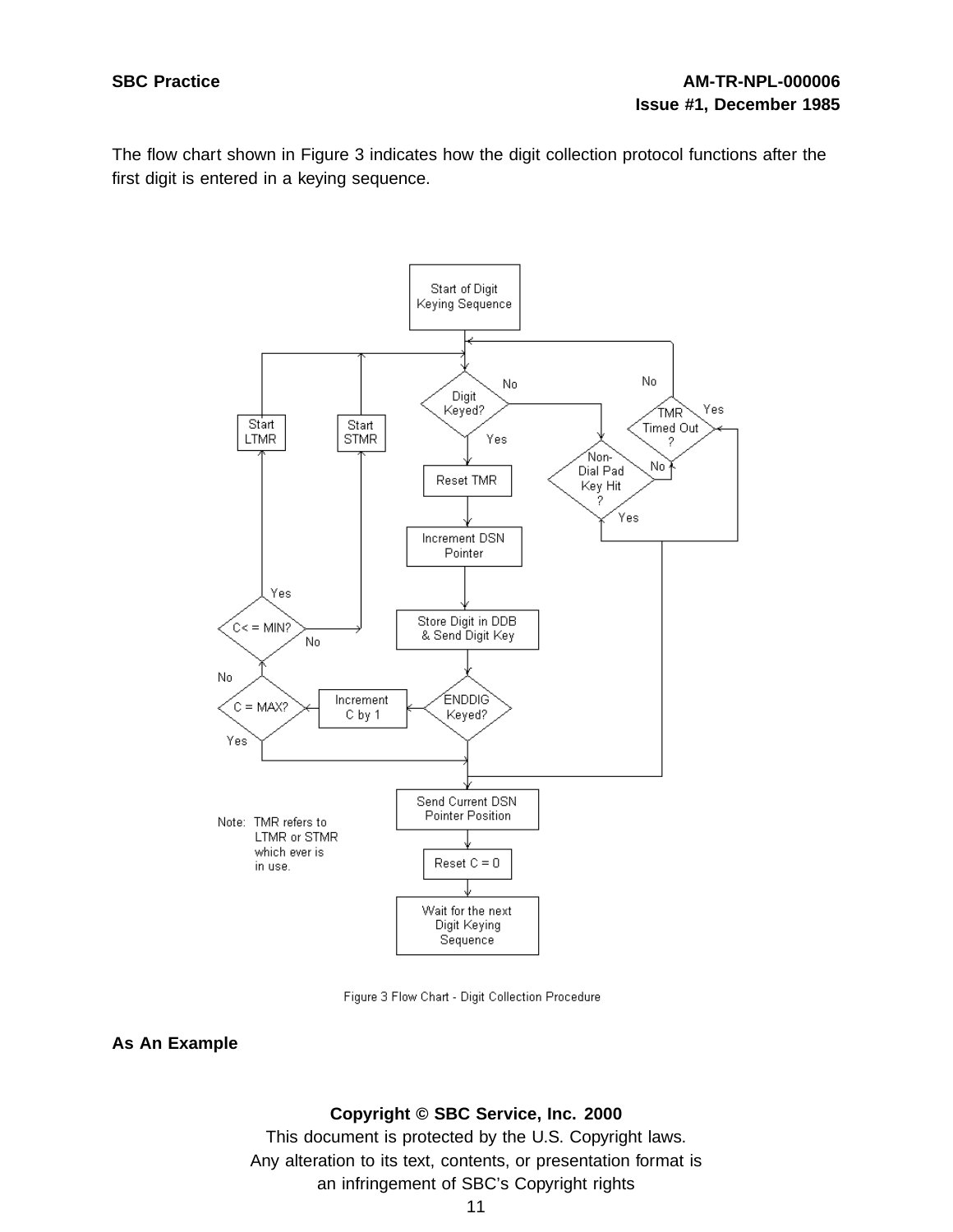The following example illustrates what occurs when the attendant enters digits on the AC dial pad.



### 5.3.5. Transmitted Messages (see Appendix B)

The messages transmitted by the AC to the DMS machine fall into two general categories. Those messages that are a direct result of some action taken by the operation of the AC fall into the first category i.e., depressing a feature key or a dial pad key, removing or inserting a headset or a handset in a jack. Those messages that are a direct result of a received message from the DMS machine fall into the second category i.e., error detected in the incoming message, request for loop around, etc.

### **Copyright © SBC Service, Inc. 2000**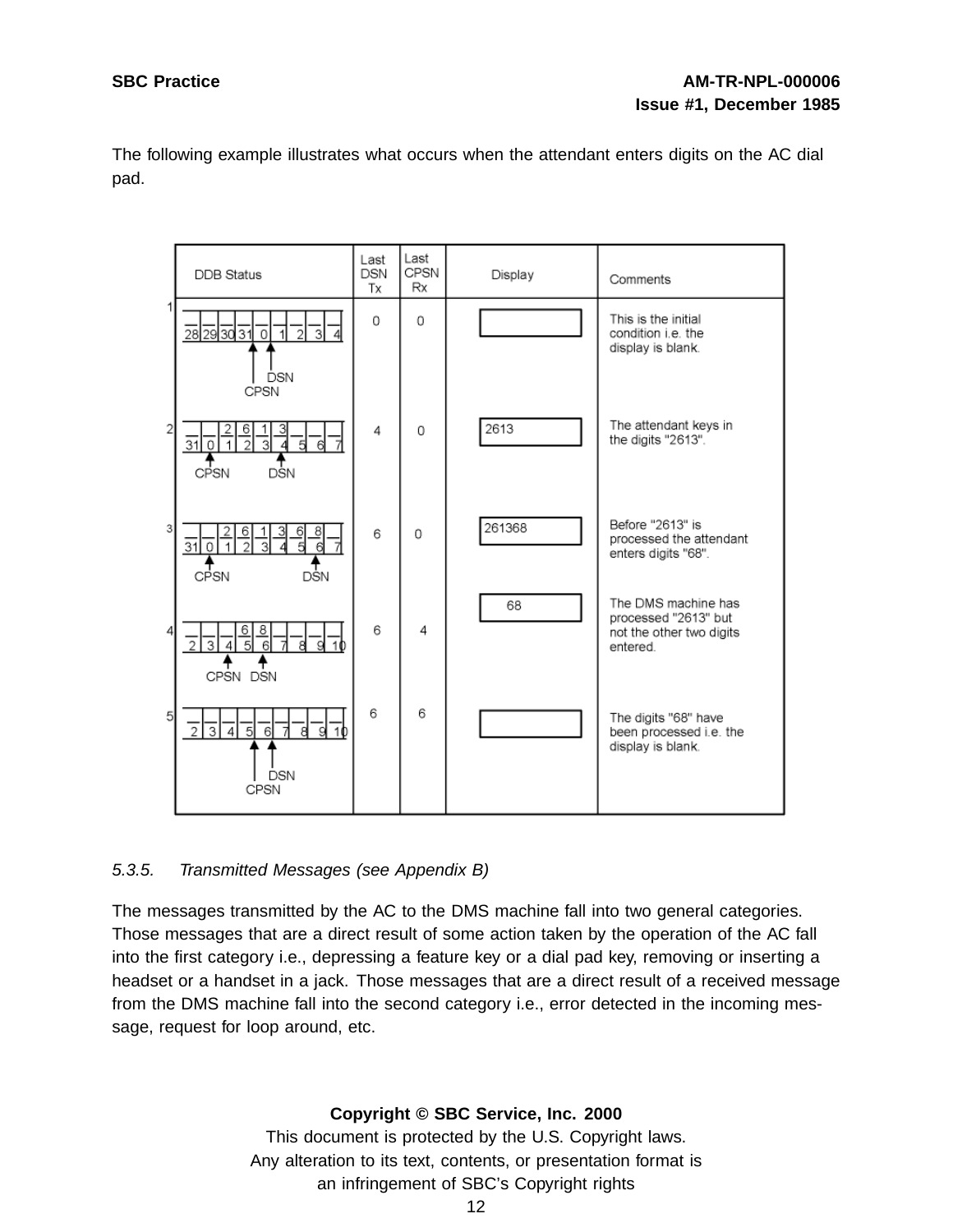All transmitted messages may be sent with a start code following the message. The start code is used as a prompt to the DMS machine to act on the data it has received between the latest prompt and the one that preceded it.

The start codes can be suppressed if the DMS machine requests it (see received message sec. 5.3.6.27)

| Loop Keys 1 to 6               | The six loop key commands provide each loop key with a unique mes-<br>sage that is sent to identify the virtual loop that is being accessed. The<br>loop keys are used to answer calls, originate calls and extend calls. The<br>keys are also used to re-unite excluded parties and to allow entry into a<br>connection that has been placed in the hold state. Each loop key has<br>two associated lamps; a Source (S) and a Destination (D) lamp. The S<br>lamp indicates the calling party state. This is the attendant if the call is<br>originated from the AC. The D lamp indicates the called party state. |  |
|--------------------------------|--------------------------------------------------------------------------------------------------------------------------------------------------------------------------------------------------------------------------------------------------------------------------------------------------------------------------------------------------------------------------------------------------------------------------------------------------------------------------------------------------------------------------------------------------------------------------------------------------------------------|--|
| Release Source Key             | This command is used to release a calling party, release the Attendant<br>from a busy or reorder signal, or correct a keying error made while dial-<br>ing a source.                                                                                                                                                                                                                                                                                                                                                                                                                                               |  |
| <b>Release Destination Key</b> | This command is used to release a called party, release the Attendant<br>from a busy or reorder signal, or correct a keying error made while dial-<br>ing a destination.                                                                                                                                                                                                                                                                                                                                                                                                                                           |  |
| Signal Source Key              | This command is used to signal a party on the source side of a loop.<br>The signal sent by the DMS machine as a result of this command can<br>be a momentary on-hook to another office (depending on trunk type) or<br>ringing to a station or tone to an off-hook IBN station.                                                                                                                                                                                                                                                                                                                                    |  |
| <b>Signal Destination Key</b>  | This command is used to signal a party on the destination side of a<br>loop. The signal the DMS machine sends as a result of this command is<br>as stated for the signal source key.                                                                                                                                                                                                                                                                                                                                                                                                                               |  |
| <b>Exclude Source Key</b>      | This command is used to temporarily exclude a calling party and to per-<br>mit the Attendant to talk with a called party privately. The associated<br>lamp state is ON while the feature is activated.                                                                                                                                                                                                                                                                                                                                                                                                             |  |
| <b>Exclude Destination Key</b> | This command is used to temporarily exclude a called party and permit<br>the Attendant to talk with a calling party privately. The associated lamp<br>state is ON while the feature is activated.                                                                                                                                                                                                                                                                                                                                                                                                                  |  |

### **Copyright © SBC Service, Inc. 2000**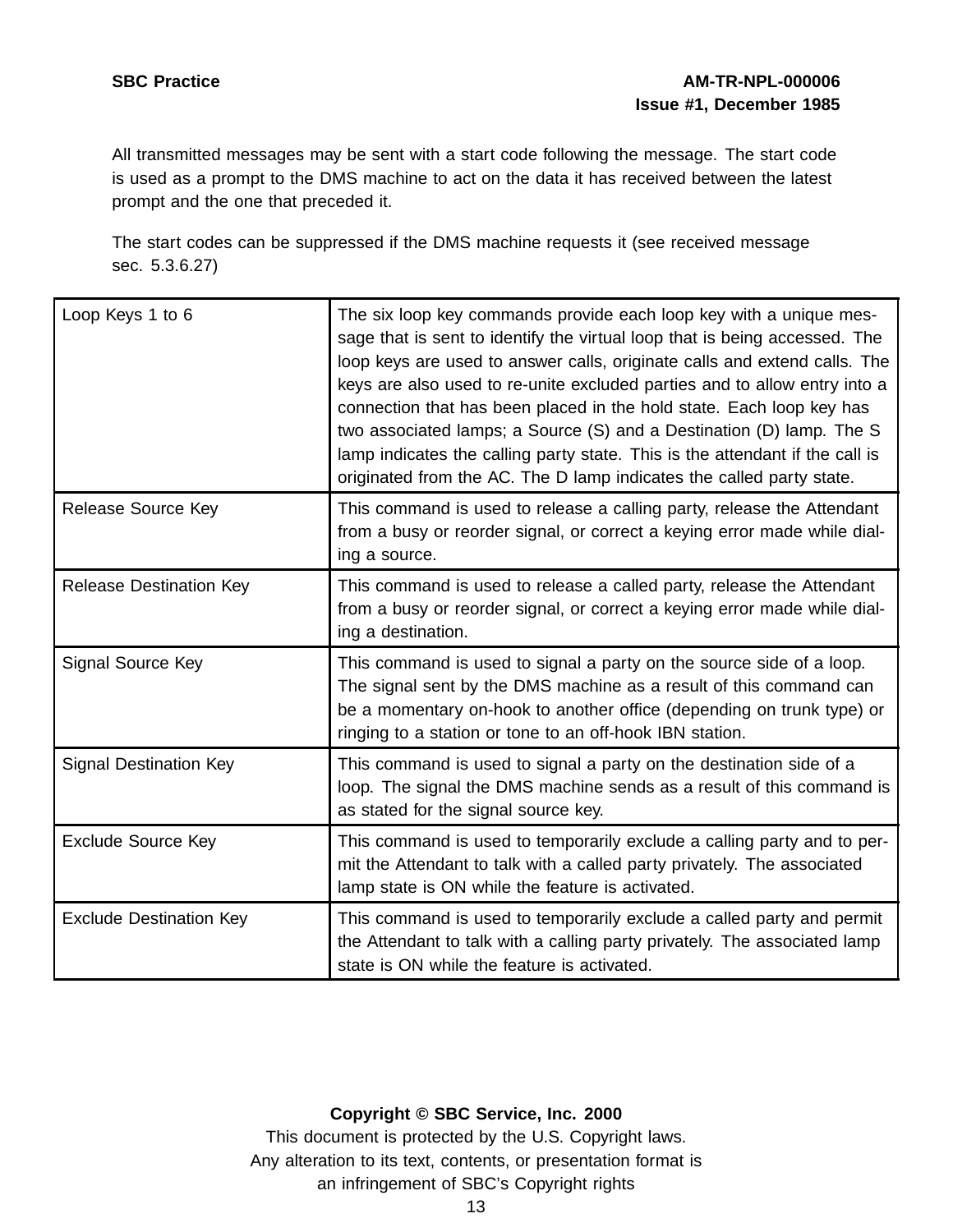| This command is used to place one of the six virtual loops on which a<br>call has been established in a hold state. Thereby the Attendant is able<br>to continue receiving calls status information through the loop source<br>and destination lamps while freeing the Attendant to originate or receive<br>new calls on an idle loop key.                                                           |  |
|------------------------------------------------------------------------------------------------------------------------------------------------------------------------------------------------------------------------------------------------------------------------------------------------------------------------------------------------------------------------------------------------------|--|
| This command is used to release calls from a loop. Sending this com-<br>mand makes the loop idle and makes the position available to receive<br>new calls. The associated Release lamp is on when the AC is idle and<br>available to receive calls. This command is also used to clear the display.                                                                                                  |  |
| This command is used to activate and to deactivate Night Service rout-<br>ing of all calls to the specified Night Service position which could be a<br>station or another console.                                                                                                                                                                                                                   |  |
| The commands associated with the forty-two feature keys are provided<br>as a means of implementing features to meet the customer's needs.<br>The keys enable the DMS machine to assign such features as:<br>• Incoming Call Identification<br>• Trunk Group Busy<br>• Attendant Speed Calling<br>• Attendant Call Detail Recording<br>• Conference - 6 port<br>• Busy Verification of Stations, etc. |  |
|                                                                                                                                                                                                                                                                                                                                                                                                      |  |

**NOTE:** The specific commands and the associated features will be set forth in the applicable tariffs.

**Copyright © SBC Service, Inc. 2000**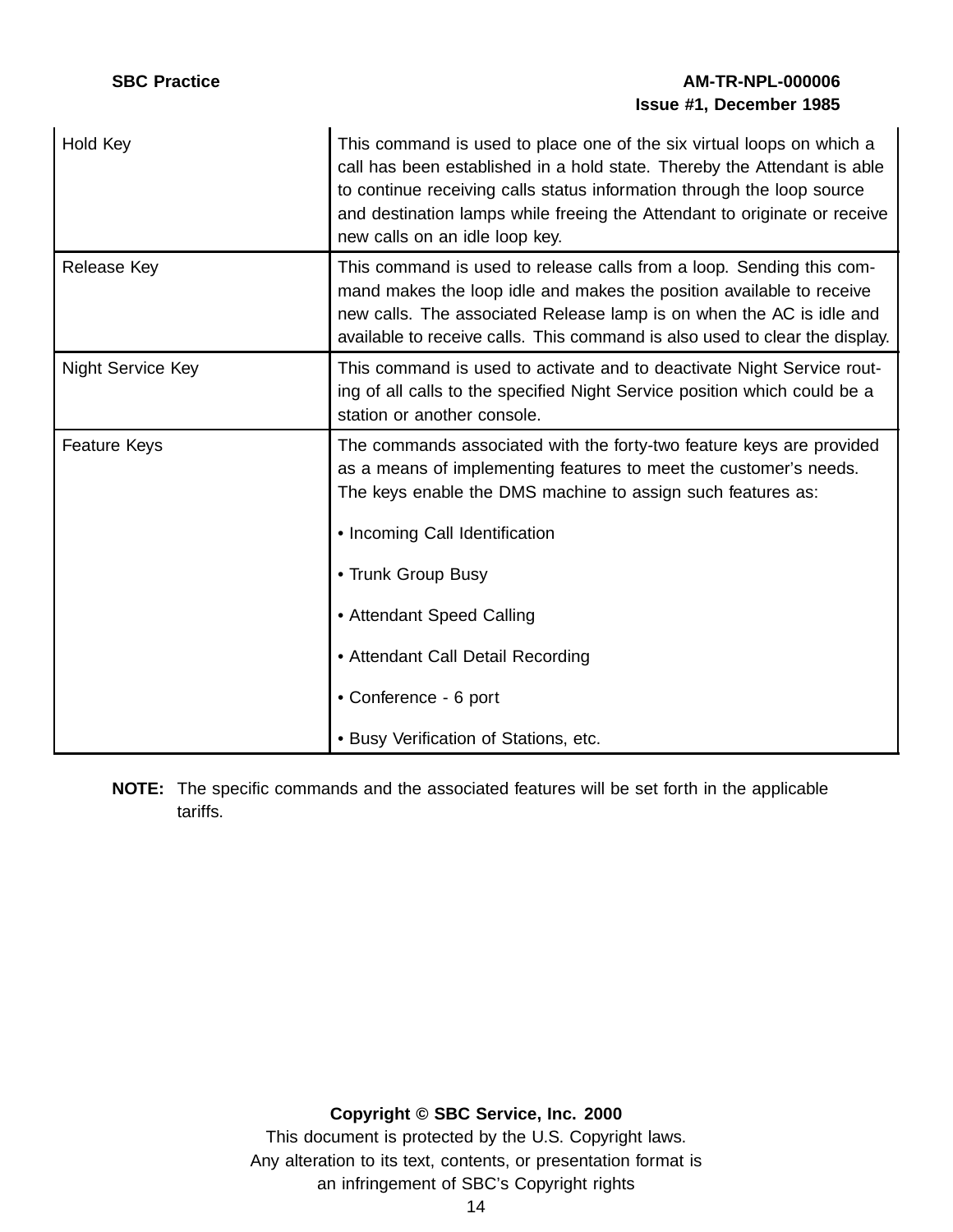## **SBC Practice AM-TR-NPL-000006 Issue #1, December 1985**

| Headset or<br>Handset Status (IN/OUT) | Whenever a handset or headset is inserted into the AC jack, the IN<br>command shall be sent. If a handset or headset is removed for a period<br>of time exceeding one minute the OUT command shall be sent. The sta-<br>tus shall also be sent if the message requesting the headset or handset<br>status is received. The signature of the voice pair termination shall<br>change as required under Section 5.2.1 when the handset or headset<br>status changes. |
|---------------------------------------|-------------------------------------------------------------------------------------------------------------------------------------------------------------------------------------------------------------------------------------------------------------------------------------------------------------------------------------------------------------------------------------------------------------------------------------------------------------------|
| Dial Pad Keys                         | The commands associated with the twelve button dial pad are used for<br>the entry of digits. The (*) key is used to enter pauses and the octothorpe<br>(#) key is used to indicate the end of keying sequence. See the digit col-<br>lection protocol for further details on how digit commands are sent.                                                                                                                                                         |
| Digit Sequence Number<br>(DSN)        | The DSN as shown in Appendix B can be a number from 31. The use of<br>the DSN is given in the digit collect protocol description (Section 5.3.4)                                                                                                                                                                                                                                                                                                                  |
| Test Results (OK/FAIL)                | These two commands are associated with a request received from the<br>DMS machine for the AC to perform internal diagnostics and return the<br>test results.                                                                                                                                                                                                                                                                                                      |
| Test Key                              | This command is used to indicate to the DMS machine that the AC has<br>been placed in a self test mode. The second time the command is sent<br>indicates to the DMS machine that the AC has been taken out of the self<br>test mode.                                                                                                                                                                                                                              |

## 5.3.6. Received Messages

The following messages define the commands received by the AC from the DMS machine. In the case of each command the following parameters are given: opcode, format of the message, description of what the message shall do and the response if any, the AC is expected to the DMS machine. For each of the received messages, the response by the AC to the DMS machine shall be as outlined in Section 5.3.2 if an error is detected.

## 5.3.6.1. AC Clear All Command

| opcode<br>Format |    | 81 Hex<br>1 byte |
|------------------|----|------------------|
|                  | 81 |                  |

**Description** 

## **Copyright © SBC Service, Inc. 2000**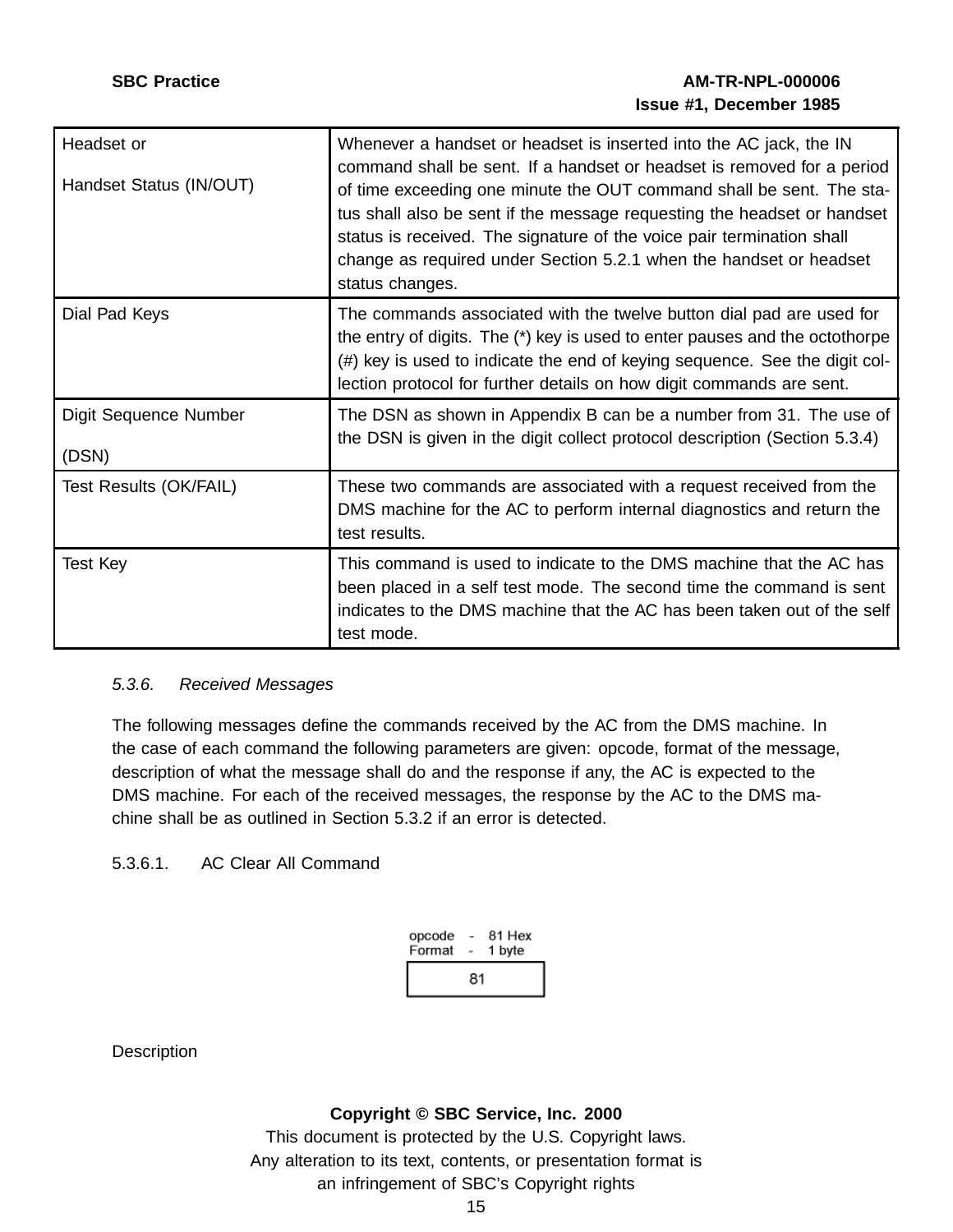All the console lamps are cleared and the console buzzer is reset if it is on. Also all outputs are cleared with the exception of the digit collection which is not affected and the console display which is not cleared.

#### Response

None required.

#### 5.3.6.2. Lamp Control Commands

The commands defined in Sections 5.3.6.3 to 5.3.6.10 are used to control the lamps on the AC. The following outline describes how the lamps are addressed and gives the possible states they can be placed in.

#### Lamp Selection

The lamps are divided into four groups with each group having a maximum of sixteen lamps. The following tables define which lamps are in which groups.

Lamp Group 0 Table

| Lamp No. |                  | Designation         |
|----------|------------------|---------------------|
| п        | 0Hex             | Loop 1, Source      |
|          | 1 Hex            | Loop 1, Destination |
| 2        | 2Hex             | Loop 2, Source      |
| 3        | 3Hex             | Loop 2, Destination |
| 4        | 4Hex             | Loop3, Source       |
| 5        | 5Hex             | Loop 3, Destination |
| 6        | 6Hex             | Loop 4, Source      |
| 7        | 7Hex             | Loop 4, Destination |
| 8        | 8Hex             | Loop 5, Source      |
| 9        | 9Hex             | Loop 5, Destination |
| 10       | AH ex            | Loop 6, Source      |
| 11       | <b>BHex</b>      | Loop 6, Destination |
| 12       | CH <sub>ex</sub> | Exclude Source      |
| 13       | DH ex            | Exclude Destination |
| 14       | Ehex             | Release             |
| 15       | $FH$ ex          | Call Waiting        |
|          |                  |                     |

TABLE A

#### **Copyright © SBC Service, Inc. 2000**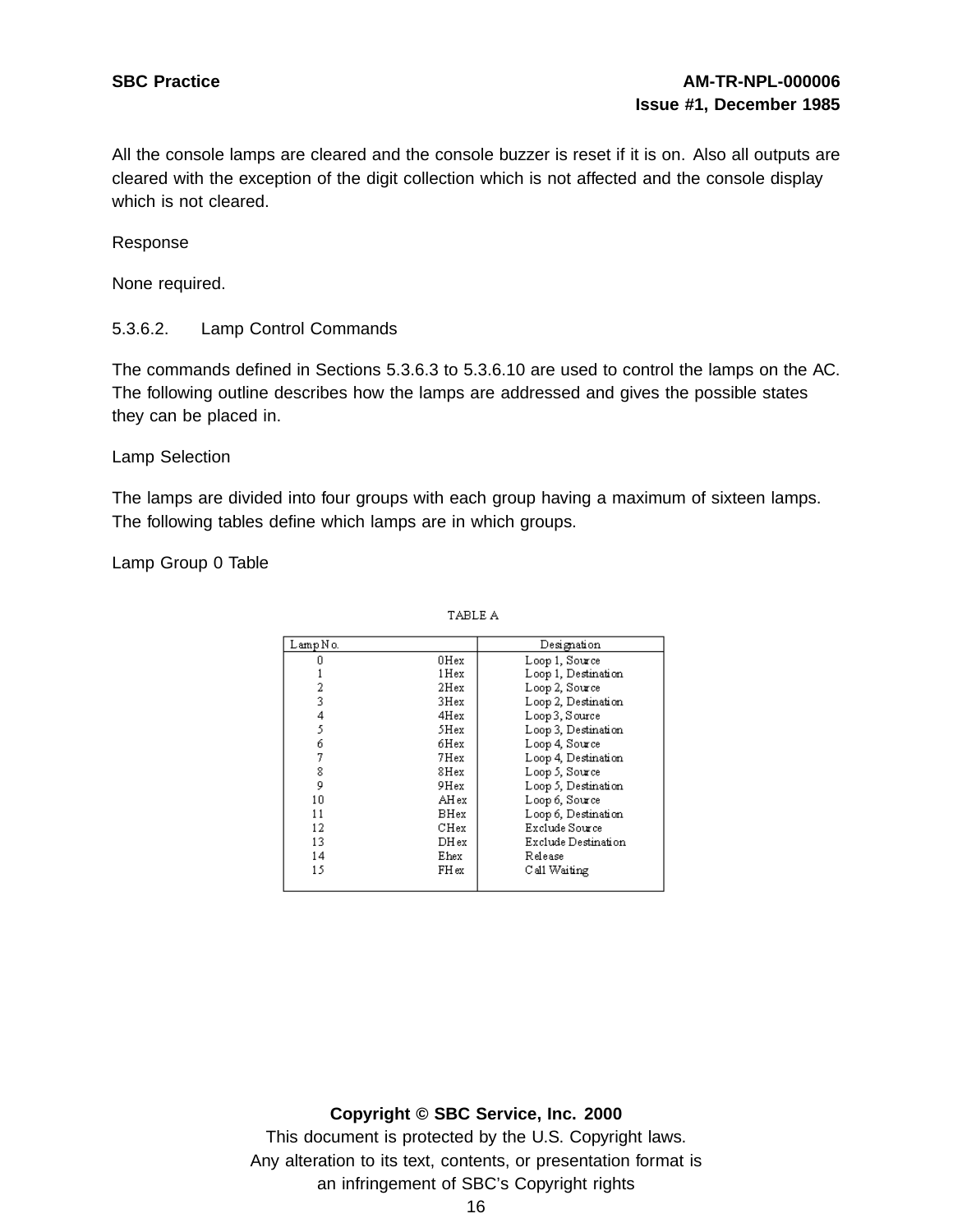## Lamp Group 1 Table

#### TABLE B

| Lamp No. |             | Designation        |
|----------|-------------|--------------------|
| п        | 0Hex        | Night              |
|          | 1 Hex       | Test               |
| 2        | 2Hex        | Feature Key No. 1  |
| 3        | 3Hex        | Feature Key No. 2  |
| 4        | 4Hex        | Feature Key No. 3  |
| 5        | 5Hex        | Feature Key No. 4  |
| 6        | 6Hex        | Feature Key No. 5  |
| 7        | 7Hex        | Feature Key No. 6  |
| 8        | 8Hex        | Feature Key No. 7  |
| 9        | 9Hex        | Feature Key No. 8  |
| 10       | AH ex       | Feature Key No. 9  |
| 11       | <b>BHex</b> | Feature Key No. 10 |
| 12       | CHex        | Feature Key No. 11 |
| 13       | DHex        | Feature Key No. 12 |
| 14       | Ehex        | Feature Key No. 13 |
| 15       | FH ex       | Feature Key No. 14 |
|          |             |                    |

#### Lamp Group 2 Table

TABLE C

| LampNo. |             | Designation        |
|---------|-------------|--------------------|
| n       | 0Hex        | Feature Key No. 15 |
|         | 1 Hex       | Feature Key No. 16 |
| 2       | 2Hex        | Feature Key No. 17 |
| 3       | 3Hex        | Feature Key No. 18 |
| 4       | 4Hex        | Feature Key No. 19 |
| 5       | 5Hex        | Feature Key No. 20 |
| 6       | 6Hex        | Feature Key No. 21 |
| 7       | 7Hex        | Feature Key No. 22 |
| 8       | 8Hex        | Feature Key No. 23 |
| 9       | 9Hex        | Feature Key No. 24 |
| 10      | AH ex       | Feature Key No. 25 |
| 11      | <b>BHex</b> | Feature Key No. 26 |
| 12      | CHex        | Feature Key No. 27 |
| 13      | DHex        | Feature Key No. 28 |
| 14      | Ehex        | Feature Key No. 29 |
| 15      | FH ex       | Feature Key No. 30 |
|         |             |                    |

## **Copyright © SBC Service, Inc. 2000**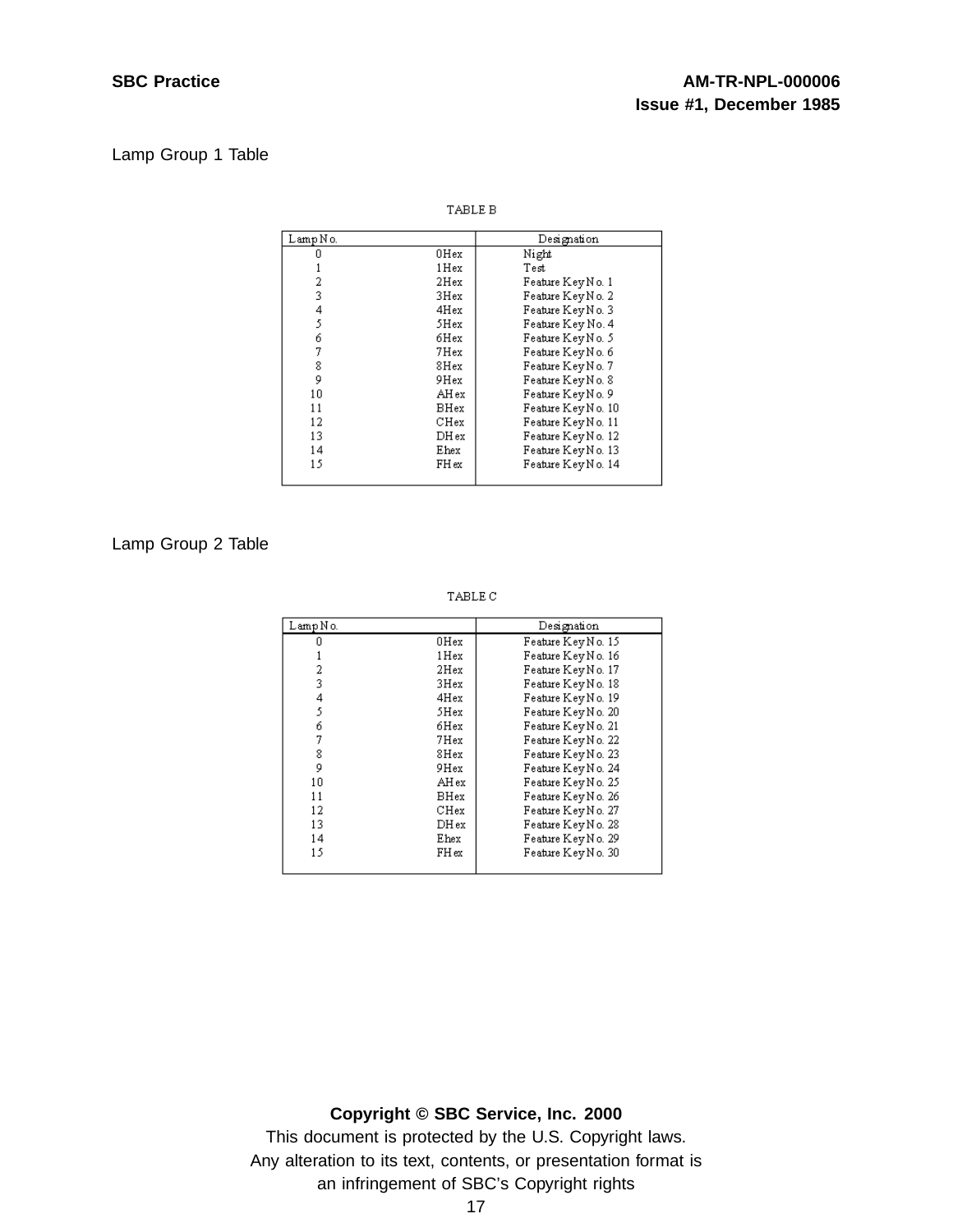## Lamp Group 3 Table

#### TABLE D

| LampNo. |             | Designation        |
|---------|-------------|--------------------|
| п       | 0Hex        | Feature Key No. 31 |
|         | 1 Hex       | Feature Key No. 32 |
| 2       | 2Hex        | Feature Key No. 33 |
| 3       | 3Hex        | Feature Key No. 34 |
| 4       | 4Hex        | Feature Key No. 35 |
| 5       | 5Hex        | Feature Key No. 36 |
| 6       | 6Hex        | Feature Key No. 37 |
| 7       | 7Hex        | Feature Key No. 38 |
| 8       | 8Hex        | Feature Key No. 39 |
| 9       | 9Hex        | Feature Key No. 40 |
| 10      | AH ex       | Feature Key No. 41 |
| 11      | <b>BHex</b> | Feature Key No. 42 |
| 12      | CHex        | Not Used           |
| 13      | DHex        | Not Used           |
| 14      | Ehex        | Not Used           |
| 15      | FH ex       | Not Used           |
|         |             |                    |

#### Lamp States

The possible lamp states are shown in the table below.

| Lamp State | Description                                                | <b>Binary Code</b> |             |                |
|------------|------------------------------------------------------------|--------------------|-------------|----------------|
|            |                                                            | <b>B2</b>          | <b>B1</b>   | B <sub>0</sub> |
| <b>OFF</b> | Lamp Off                                                   | $\Omega$           | $\mathbf 0$ | 0              |
| ON         | Lamp On                                                    | 0                  |             |                |
| 20         | Lamp Winking at 20 IPM (duty cycle 75% On and 25%          | $^{\circ}$ 1       |             |                |
| 60         | Off)                                                       | $\Omega$           | $\mathbf 0$ |                |
| 120        | Lamp Flashing at 60 IPM (duty cycle 50% On and 50%<br>Off) | 0                  |             | 0              |
|            | Lamp Winking at 120 IPM (duty cycle 75% On and<br>25% Off) |                    |             |                |

## 5.3.6.3. AC Set Lamp Command Group 0

opcode 82 Hex

## **Copyright © SBC Service, Inc. 2000**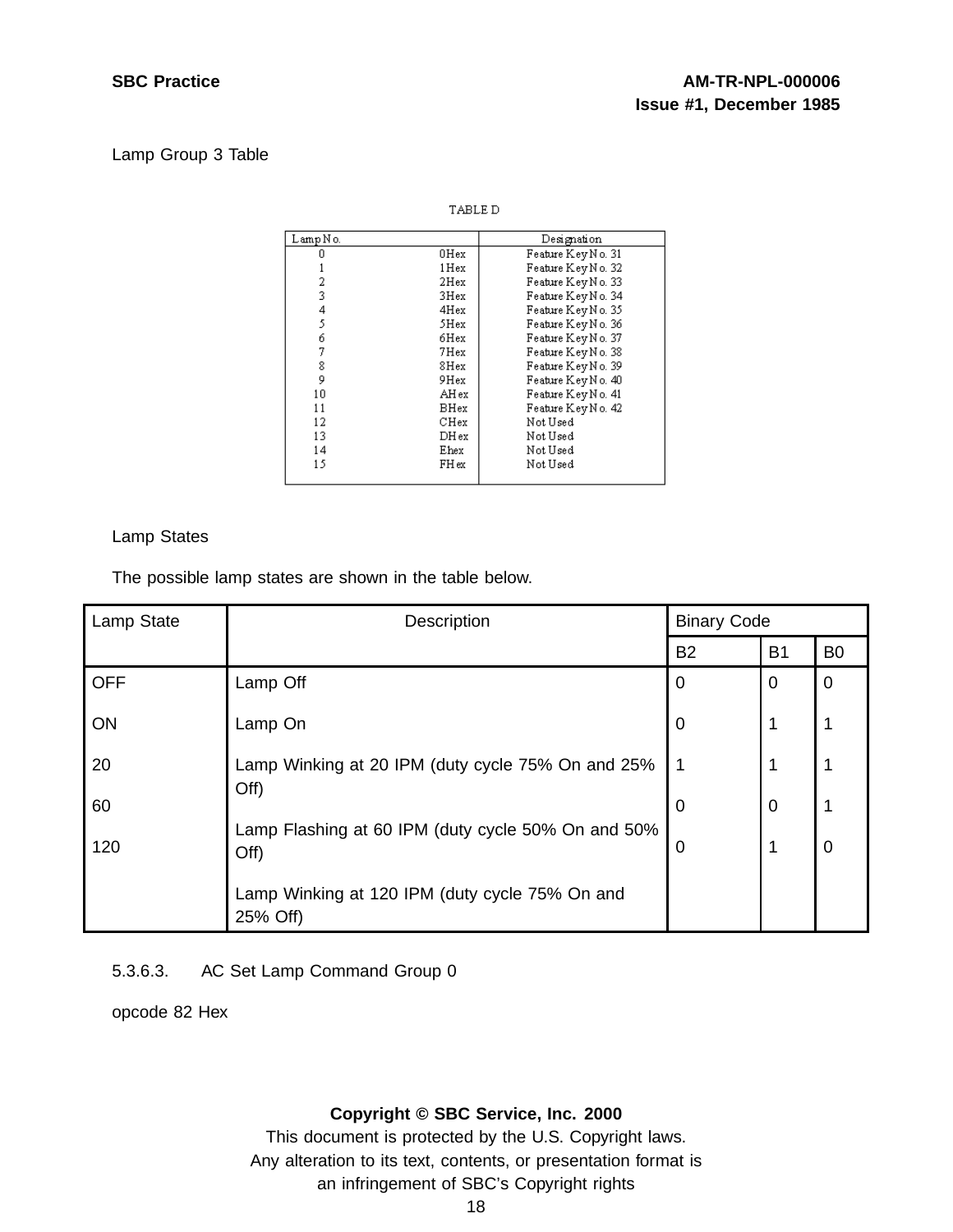5.3.6.4. AC Set Lamp Command Group 1

opcode 83 Hex

5.3.6.5. AC Set Lamp Command Group 2

opcode 84 Hex

5.3.6.6. AC Set Lamp Command Group 3

opcode 85 Hex

Format: The commands given in Sections 5.3.6.3 to 5.3.6.6 have the same format as follows: 2 bytes

| opcode 82, 83, 84, or 85 | 1st byte |                     |
|--------------------------|----------|---------------------|
| O                        | Lamp No. | Lamp State 2nd byte |

#### **Description**

The first byte defines the group of lamps the command applies to and the second byte defines the lamp and it's state as follows:

Most Significant Bit always equals 0.

Next Four Bits define the lamp number given in binary (see Table A, B, C or D).

Three Least Significant Bits define the lamp state using the codes given in Table E using bits 82 to B0.

Response

None required.

5.3.6.7. AC Set Group 0 Command

opcode 86 Hex

#### **Copyright © SBC Service, Inc. 2000**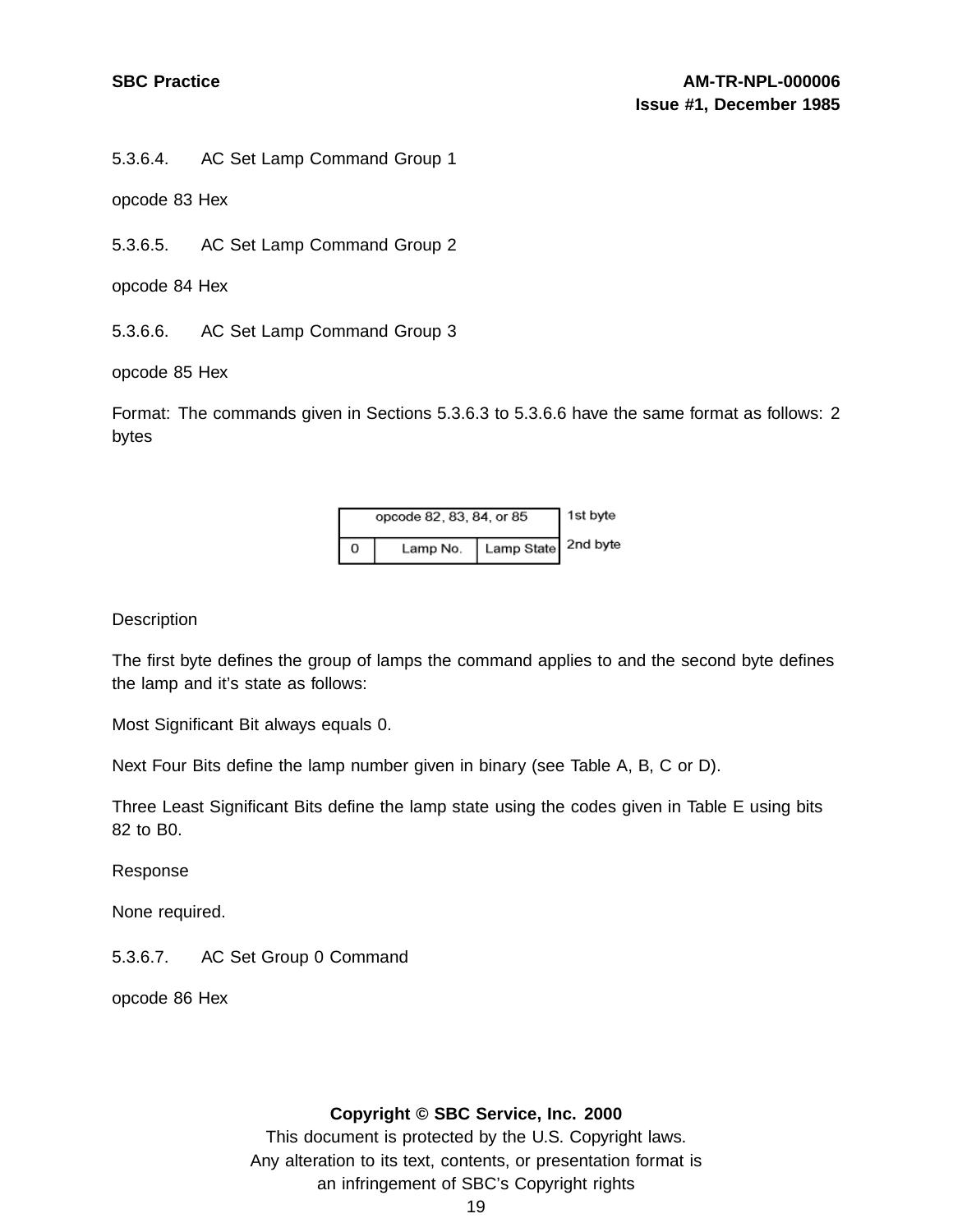#### Format - 9 bytes

|          | opcode 86H   |    | 1 st byte   |          |
|----------|--------------|----|-------------|----------|
| ΙO       | Lp.1<br>St.  | 0  | $Lp.0$ St.  | 2nd byte |
| $\theta$ | $Lp.3$ St.   | 0  | $Lp.2$ St.  | 3rd byte |
| 0        | Lp.5.<br>St. | 0  | Lp.4 St.    | 4th byte |
| 0        | Lp.7<br>St.  | 0  | $Lp.6$ St.  | 5th byte |
| 0        | $Lp.9$ St.   | 0  | $Lp.8.$ St. | 6th byte |
| 0        | $Lp.11$ St.  | 0  | $Lp.10$ St. | 7th byte |
| 0        | $Lp.13$ St.  | ۵  | $Lp.12$ St. | 8th byte |
| 0        | $Lp.15$ St.  | ۵  | $Lp.14$ St. | 9th byte |
| M7       | M6  M5  M4   | M3 | M2  M1  M0  |          |

#### **Description**

The lamps in group 0 as defined in Lamp Group 0, Table A of Section 5.3.6.2 are given the specified states. The possible lamp states are three bits wide as defined in Table E. For the even numbered lamps, bits M2-M0 correspond to bits B2-B0 of Table E. For the odd numbered lamps bits M6-M4 correspond to bits B2-B0 to Table E. The MSB and bit M3 of bytes 2 through 9 are always 0.

Response

None required.

5.3.6.8. AC Set Group 1 Command

opcode 87 Hex

5.3.6.9. AC Set Group 2 Command

opcode 88 Hex

5.3.6.10. AC Set Group 3 Command

opcode 89 Hex

#### **Copyright © SBC Service, Inc. 2000**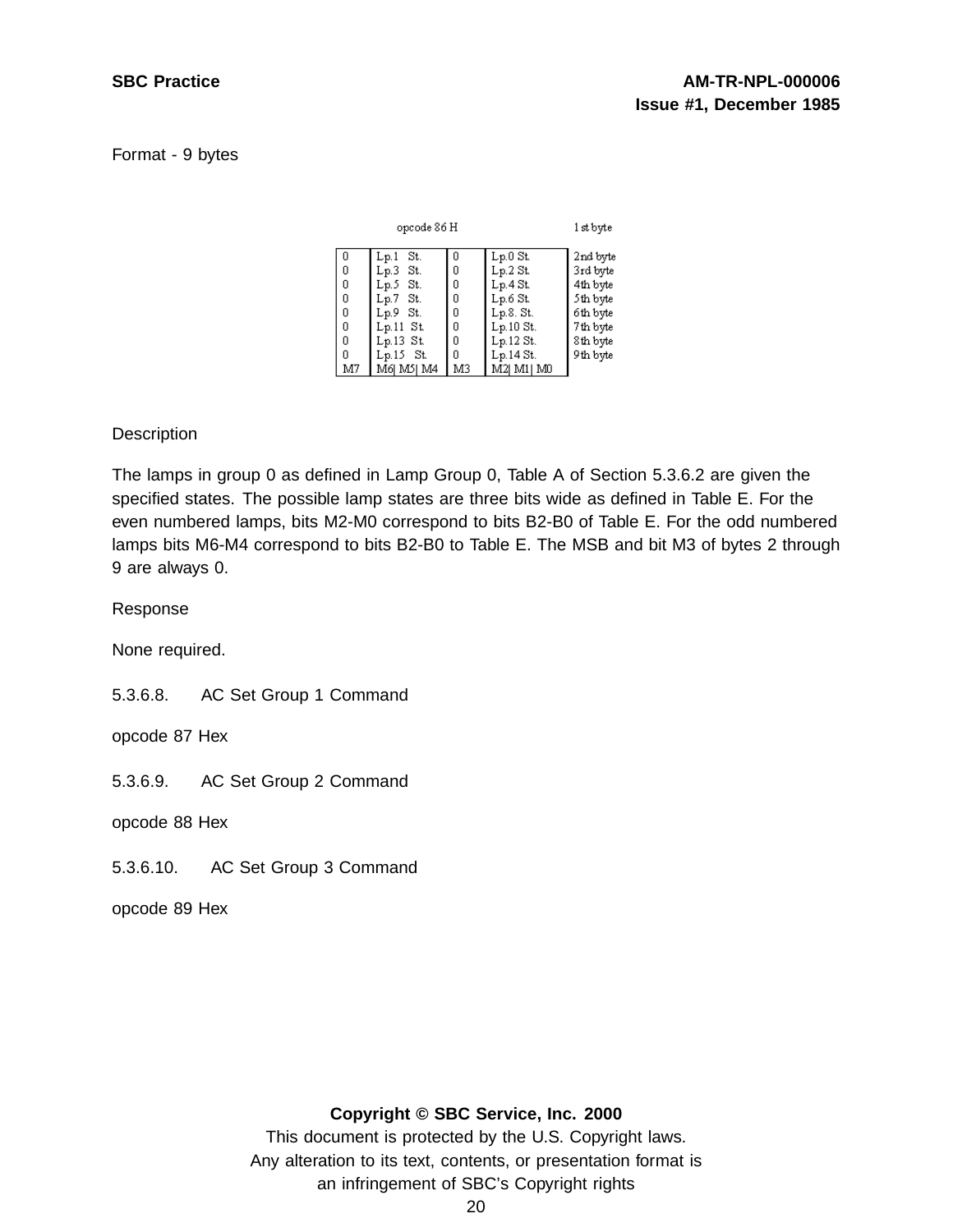Format: The commands given in Sections 5.3.6.8 to 5.3.6.10 have the same format as follows: 5 bytes

| opcode 87, 88 or 89           |                              |                           |                            | 1 st byte                                    |
|-------------------------------|------------------------------|---------------------------|----------------------------|----------------------------------------------|
| ണ്ടി<br>sn7<br>snl 1<br>snl 5 | sn2<br>sró<br>snl 0<br>snl 4 | snl<br>sn5<br>sτθ<br>sn13 | snÛ<br>sn4<br>sn8<br>snl 2 | 2nd byte<br>3rd byte<br>4th byte<br>5th byte |
| 2bits                         | 2bits                        | 2bits                     | 2bits                      |                                              |

### **Description**

The lamps in the corresponding group are set to one of four possible states. The sn numbers given in the format outline above correspond to the lamp number in the lamp group. For each lamp two bits are used to define the lamp status. The possible lamp states correspond to four states defined in the Lamp States, Table E using the two LSB. The four possible are OFF, ON, 60 IPM and 120 IPM.

Response

None required.

5.3.6.11. AC Buzzer Command

opcode 8B Hex

Format - 2 bytes



#### **Description**

This command is used to control the AC buzzer. The second byte is used to define the buzz pattern. The MSB of the second byte is always zero. However, the AC shall treat the MSB as a one for the purpose of generating a buzz pattern. The eight bits of the second byte are then interpreted in sequence, starting with the MSB and working down to the LSB. Each bit represents

### **Copyright © SBC Service, Inc. 2000**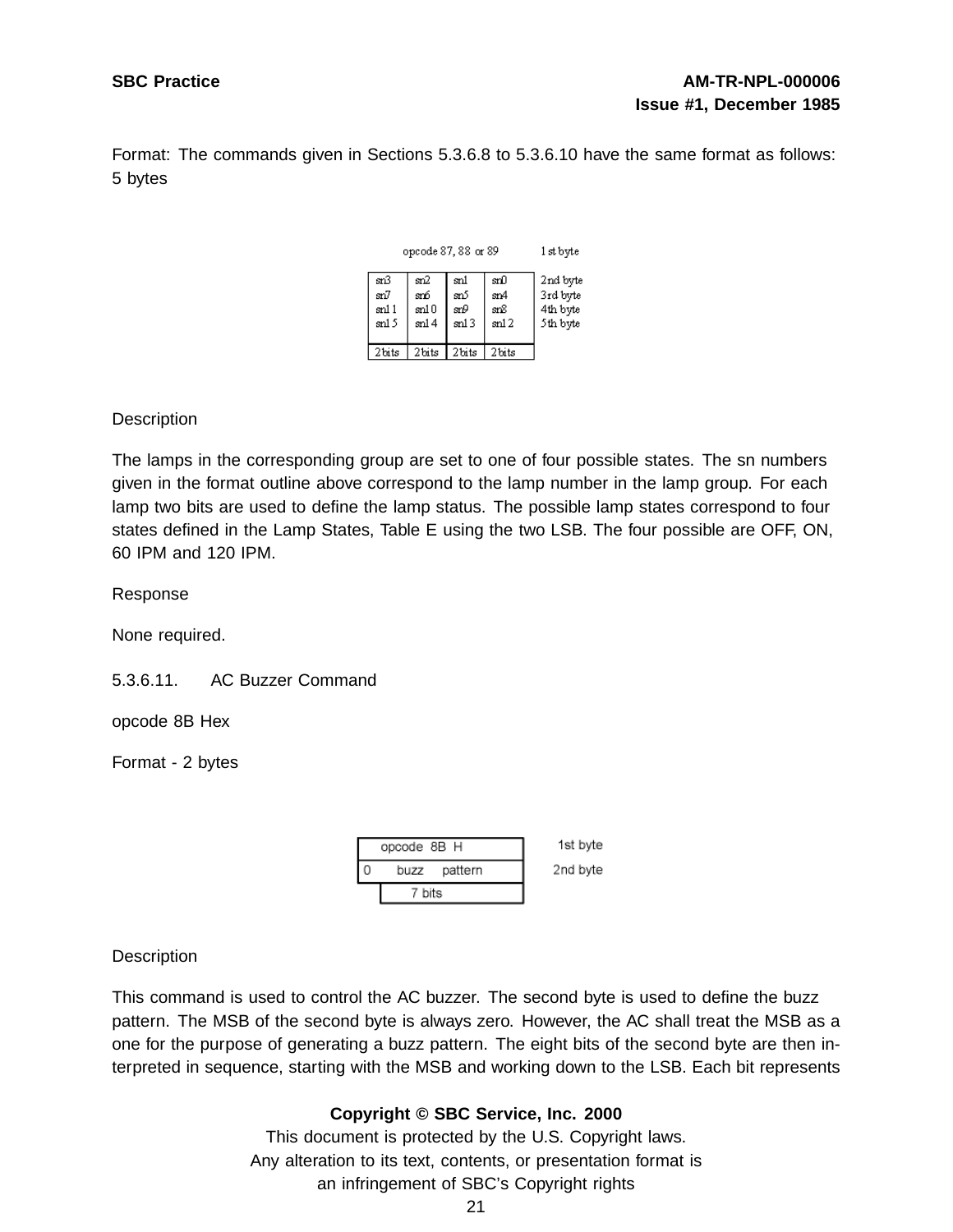a set time interval that the buzzer is on or off. For example, if the second byte received were 00101010 the buzzer on-off pattern would be ON-OFF-ON-OFF-ON-FF-ON-OFF. The time interval represented by each bit is nominally 213 milliseconds.

Response

None required.

#### 5.3.6.12. AC Soft Reset Command



#### **Description**

This command shall cause the AC to perform a reset. The modem carrier shall remain on although a delay of 100 milliseconds shall be provided for the AC to re-initialize. During this period the DMS machine does not expect to receive new messages nor will it send new messages to the AC. The AC shall reset all lamps, the buzzer and the display shall be cleared. The DSN shall be reset to 0.

Response

None required.

5.3.6.13. AC Reset Command

| opcode 8D Hex   |  |  |
|-----------------|--|--|
| Format - 1 byte |  |  |
| 8D.             |  |  |

### **Description**

This command shall cause the AC to perform a reset. Lamps, buzzer and display are all cleared. The carrier is dropped towards the DMS machine while the reset is occurring. The DSN shall be reset to 0.

### **Copyright © SBC Service, Inc. 2000**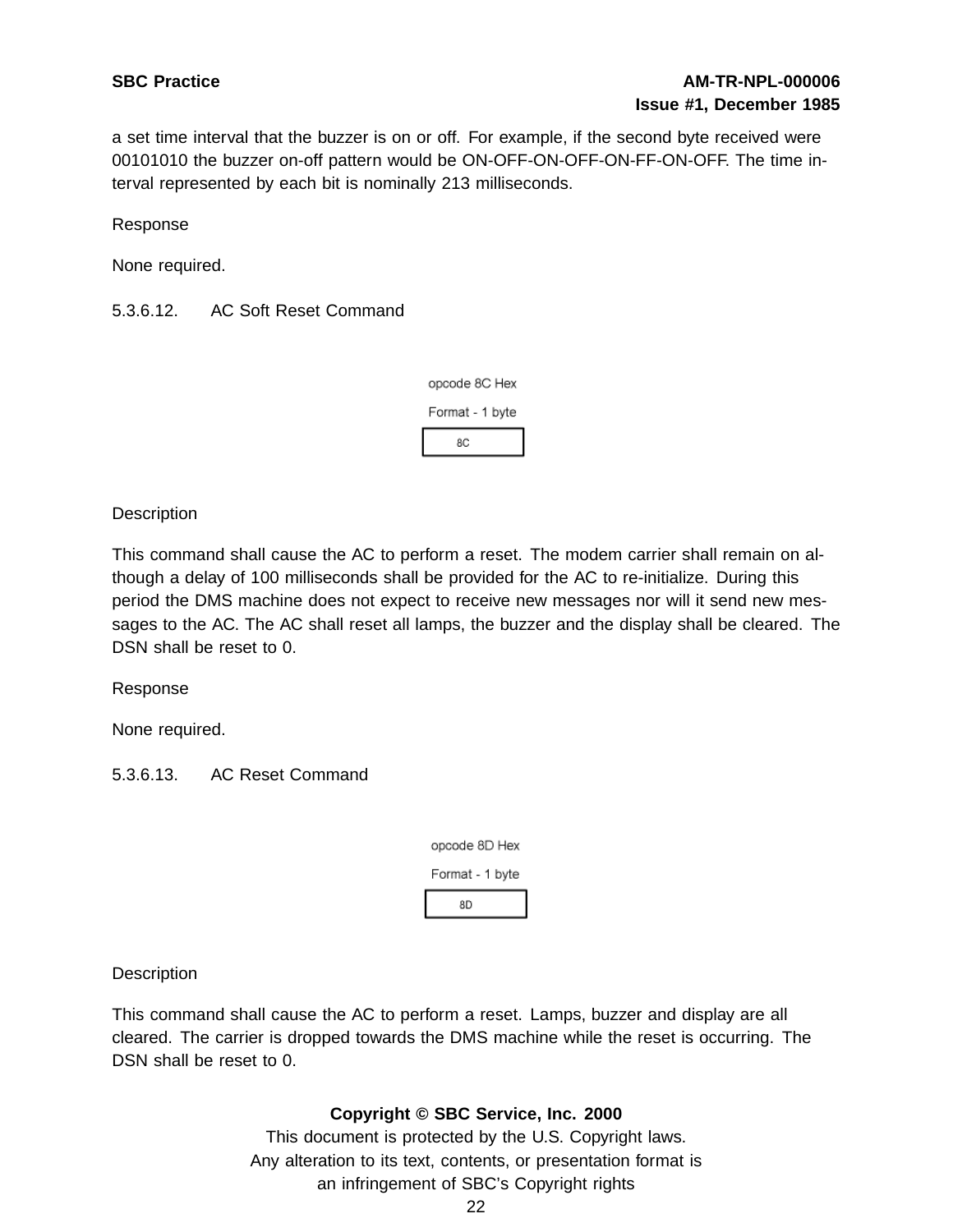**NOTE:** If there is a momentary loss of the FSK carrier on the receive pair (DT1, DR1), the AC shall initiate the reset procedure as defined above automatically.

Response

None required.

5.3.6.14. AC Query Headset Command



**Description** 

The status of the headset or handset is to be returned to the DMS machine in the transmit channel when this message is received.

Response

See the transmitted messages for the headset or handset status codes.

5.3.6.15. AC Test Command

opcode 8F Hex Format - 1 byte 8F

This command shall cause the AC to perform diagnostics and the results of the firmware diagnostics shall be transmitted back to the DMS machine.

Response

See the transmitted messages for the test OK and test fail codes. The response being returned by the AC nominally 5 seconds after the request is received.

**Copyright © SBC Service, Inc. 2000**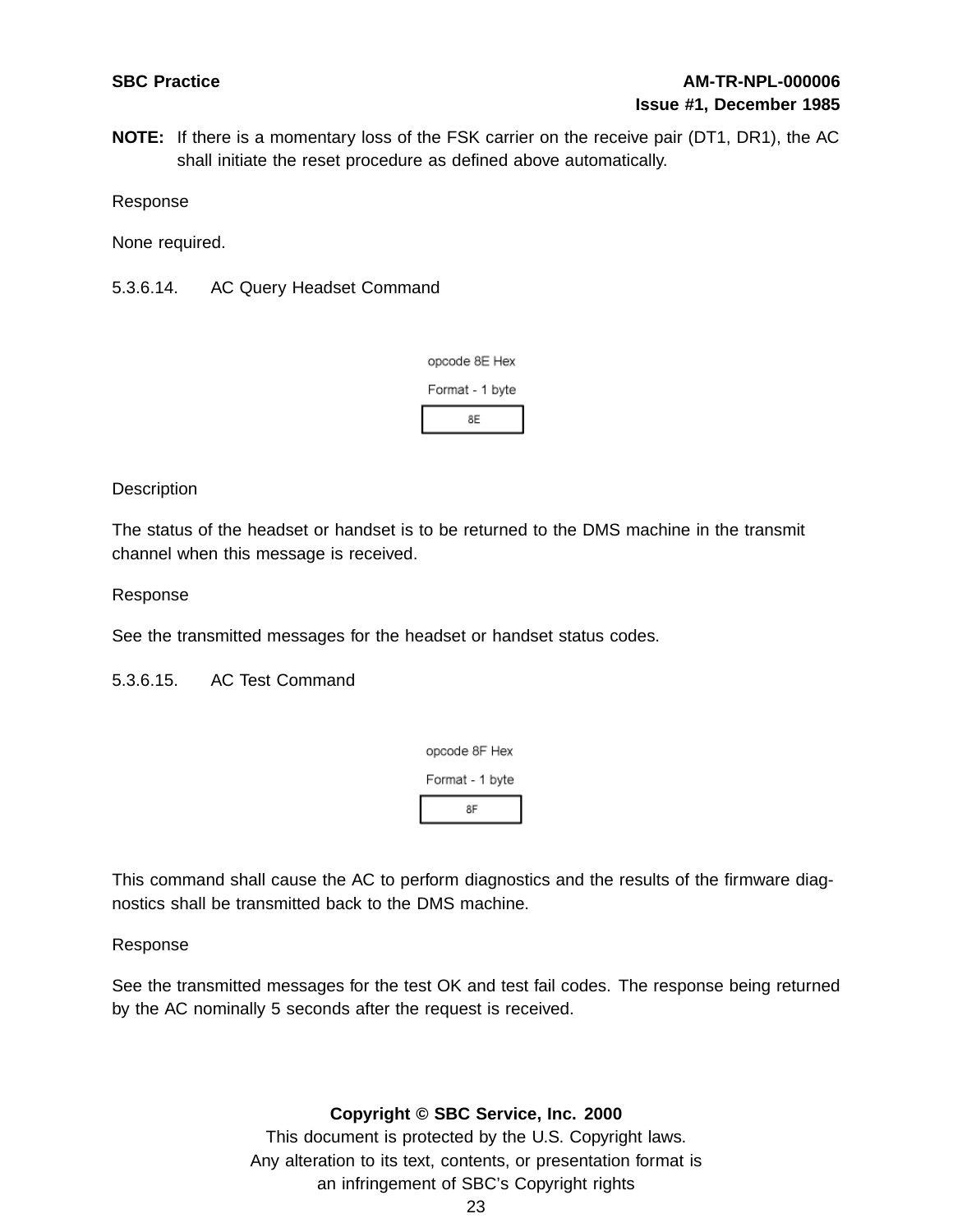## 5.3.6.16. AC Set Looparound Command

opcode 95 Hex

5.3.6.17. AC Reset Looparound Command

opcode FF Hex

Format: The commands given in Section 5.3.6.16 and 5.3.6.17 have the same format as follows:

| 95 or FF | 1 byte |
|----------|--------|
|----------|--------|

**Description** 

Upon receipt of **AC Set Looparound Command** by the AC, all subsequent received messages are to be transmitted back to the DMS machine. Key hits shall be ignored by the AC during looparound. The looparound shall be terminated when the AC receives the **AC Reset Looparound Command**. The **AC Reset Looparound Command** shall cause the AC to stop echoing received messages and to perform automatically the equivalent of **AC Soft Reset Command** as outlined previously.

#### Response

During the looparound all received messages shall be transmitted back to the DMS machine with the error detection scheme defined in Section 5.3.2 remaining in effect.

5.3.6.18. AC Digit Collect Protocol Command

opcode 96 Hex

Format - 4 bytes

| opcode 96 |   |   |     | 1 st byte     |          |
|-----------|---|---|-----|---------------|----------|
| 0         | 0 | Ο |     | MIN           | 2nd byte |
| 0         | 0 |   | MAX |               | 3rd byte |
| 0         | 0 |   | 0   | <b>ENDDIG</b> | 4th byte |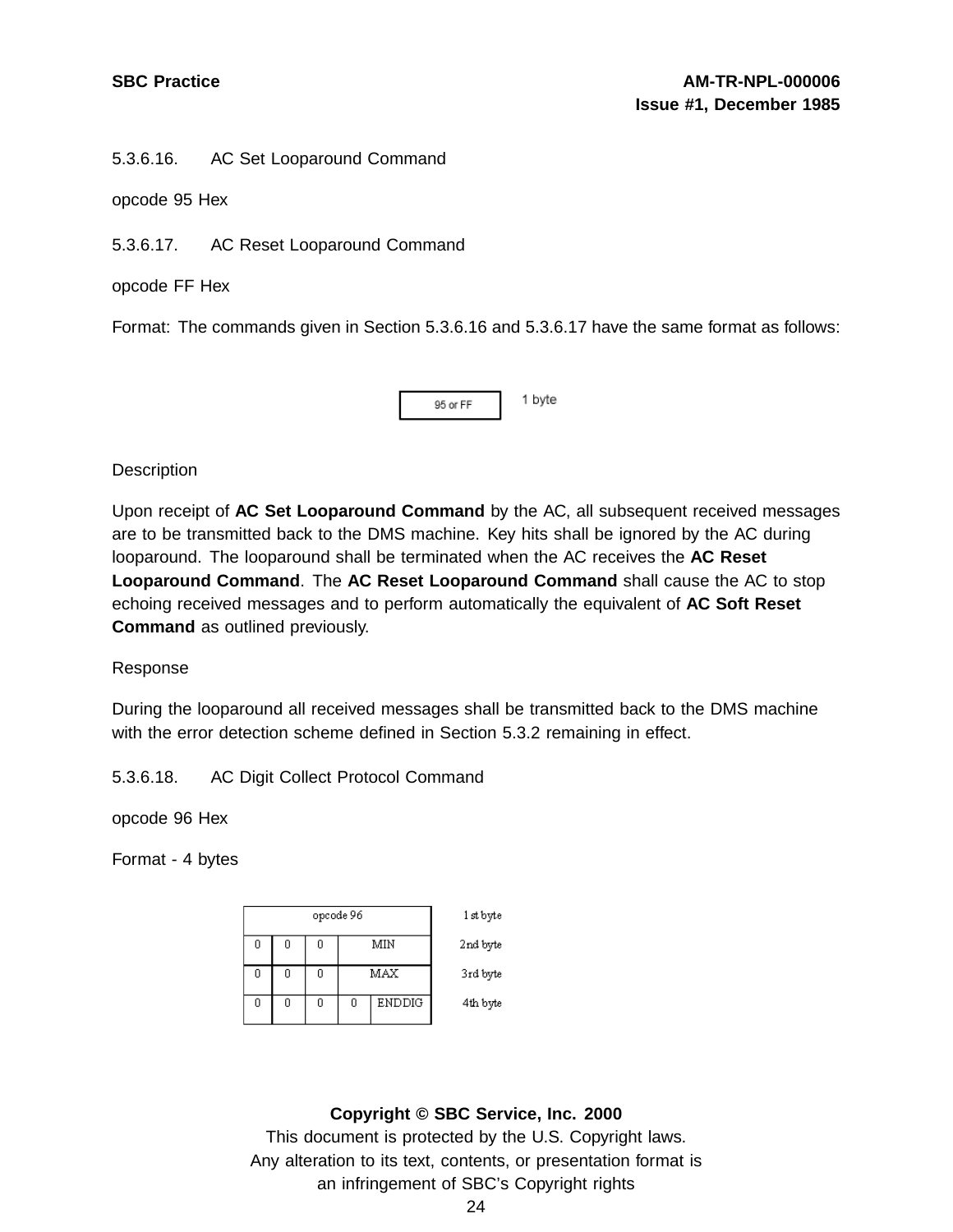This command is used by the AC to define the variables to be used with the digit collection protocol. The second byte uses the five LSB (MIN) to define the number of digits (in decimal a number between 0 and 31) that the AC is to collect before it switches from the long timer (LMTR) to the short timer (STMR). The third byte uses the five LSB (MAX) to define the maximum number of digits (in decimal a number up to 31) that can be collected before the DSN is sent along with the start code if they are being used. The digit collection protocol resets a counter back to zero at this time. The three MSB of bytes two and three are always zero. The fourth byte defines the dial pad key that is to be used to indicate an end of keying sequence. The four LSB correspond to the four LSB of the key code that is transmitted (see the transmitted dial pad codes in Appendix B) therefore byte four would be 00001010. The four MSB of byte four are always zero.

Response

None required.

#### 5.3.6.19. Display Related Commands

There are five display related commands the DMS machine can send to the AC. They are defined in Sections 5.3.6.20 to 5.3.6.24. For each of the five commands, one byte is used to transmit the Current Processed Sequence Number (CSPN). The CSPN is used by the AC to update the status of the DDB.

In addition to the description associated with each of the five display commands Section 5.3.6.25 give the logical sequence that the AC firmware shall follow for each of the commands.

5.3.6.20. AC Update Echoed Digits Command

opcode 9A Hex

Format - 2 bytes

| opcode 9 A | 1 st byte |          |
|------------|-----------|----------|
| 000        | CPSN      | 2nd byte |

**Description** 

#### **Copyright © SBC Service, Inc. 2000**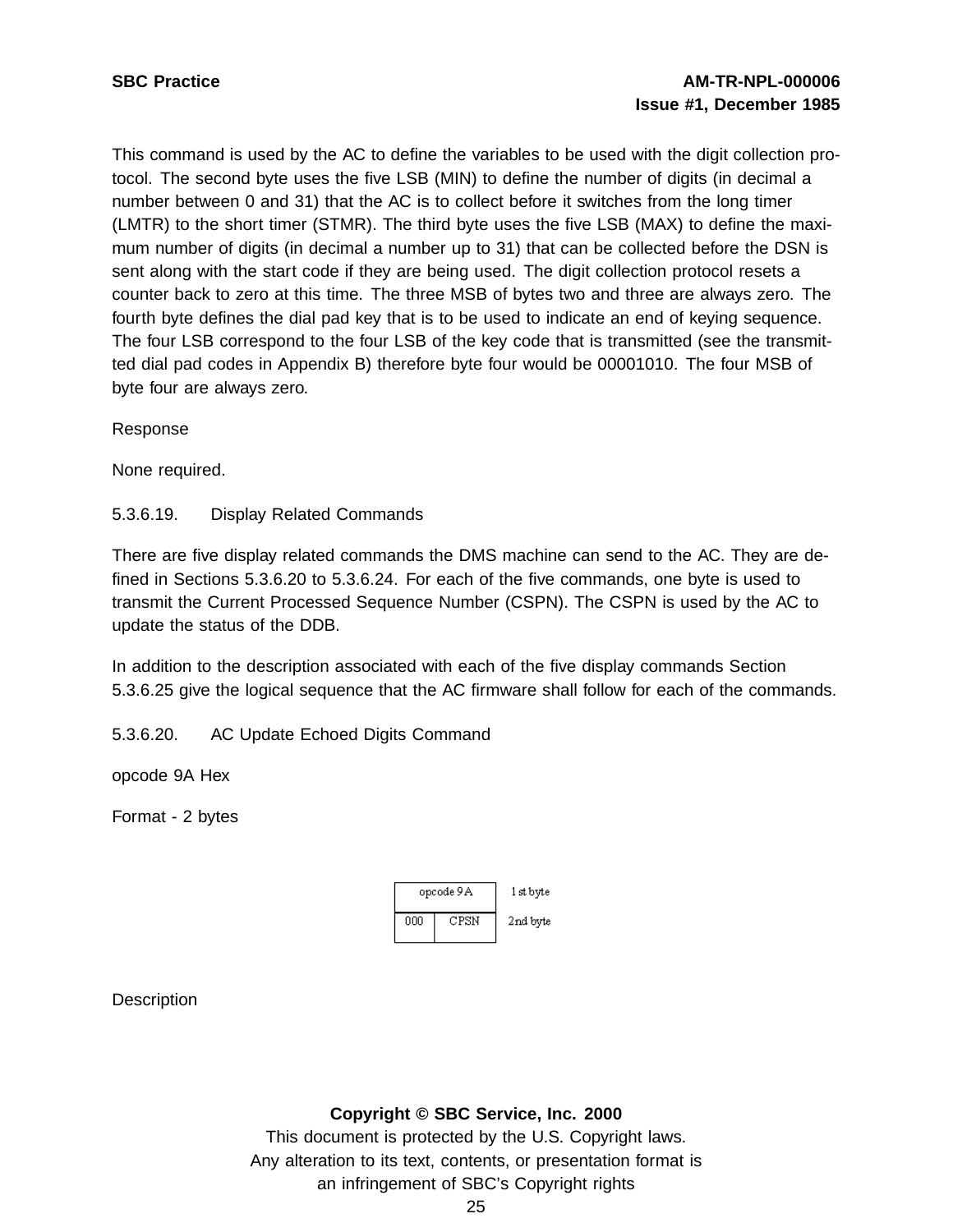This command is used to update the AC display. All digits in the DDB with an associated DSN equal to or less than the five bit CPSN given in the second byte shall be cleared from the DDB. The three MSB of the second byte are always zeros.

Response

None required.

5.3.6.21. AC Clear Display Command

opcode 99 Hex

Format - 2 bytes

| opcode 99 |      | 1 st byte |
|-----------|------|-----------|
| 000       | CPSN | 2nd byte  |

**Description** 

This command shall clear both DB1 and DB2. All digits in the DDB with an associated DSN equal to or less than the five bit CPSN given in the second byte shall be cleared from the DDB. The three MSB of the second byte are always zeros.

Response

None required.

5.3.6.22. AC Display DB1 Command

opcode 97 Hex

5.3.6.23. AC Display DB2 Command

opcode 98 Hex

Format: The commands given in Section 5.3.6.22 and 5.3.6.23 have the same format as follows:

#### **Copyright © SBC Service, Inc. 2000**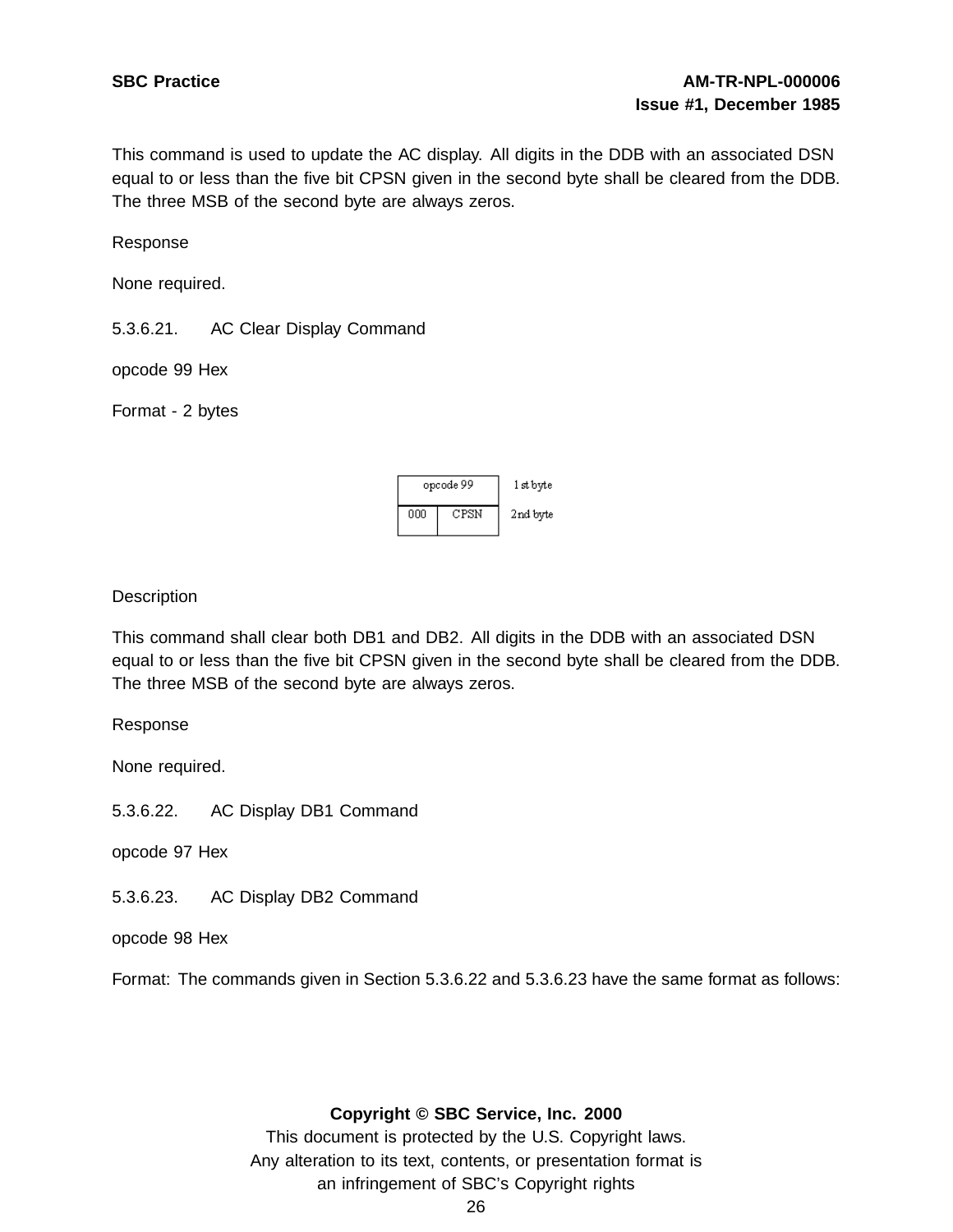18 bytes

| opcode 97 or 98 |         | 1 st byte |
|-----------------|---------|-----------|
| 000             | CSPN    | 2nd byte  |
| 0               | char 0  | 3rd byte  |
| 0               | char 1  | 4th byte  |
| ۵               | char 2  | 5th byte  |
| 0               | char 3  | 6th byte  |
| ٥               | char 4  | 7th byte  |
| 0               | char 5  | 8th byte  |
| 0               | char 6  | 9th byte  |
| 0               | char 7  | 10th byte |
| 0               | char 8  | 11th byte |
| 0               | char 9  | 12th byte |
| 0               | char 10 | 13th byte |
| 0               | char 11 | 14th byte |
| 0               | char 12 | 15th byte |
| 0               | char 13 | 16th byte |
| Ω               | char 14 | 17th byte |
| Ω               | char 15 | 18th byte |
|                 |         |           |

## **Description**

These commands are used to load up to sixteen ASCII characters into the AC display buffers, either DB1 or DB2. All digits in the DDB with an associated DSN equal to or less than the five bit CPSN given in the second byte shall be cleared from the DDB. The three MSB of the second byte are always zeros.

The possible seven bit ASCII characters that may be received are given in Appendix C. The MSB for bytes three to eighteen is always zero. In the case of **AC Display DB2 Command** the AC shall ensure that the contents of DB2 will displayed if the DDB is empty.

For both commands char 0 to char 15 represent the characters as they will be displayed from right to left respectively.

5.3.6.24. AC Save Dialed Digits Command

Format - 2 bytes



### **Copyright © SBC Service, Inc. 2000**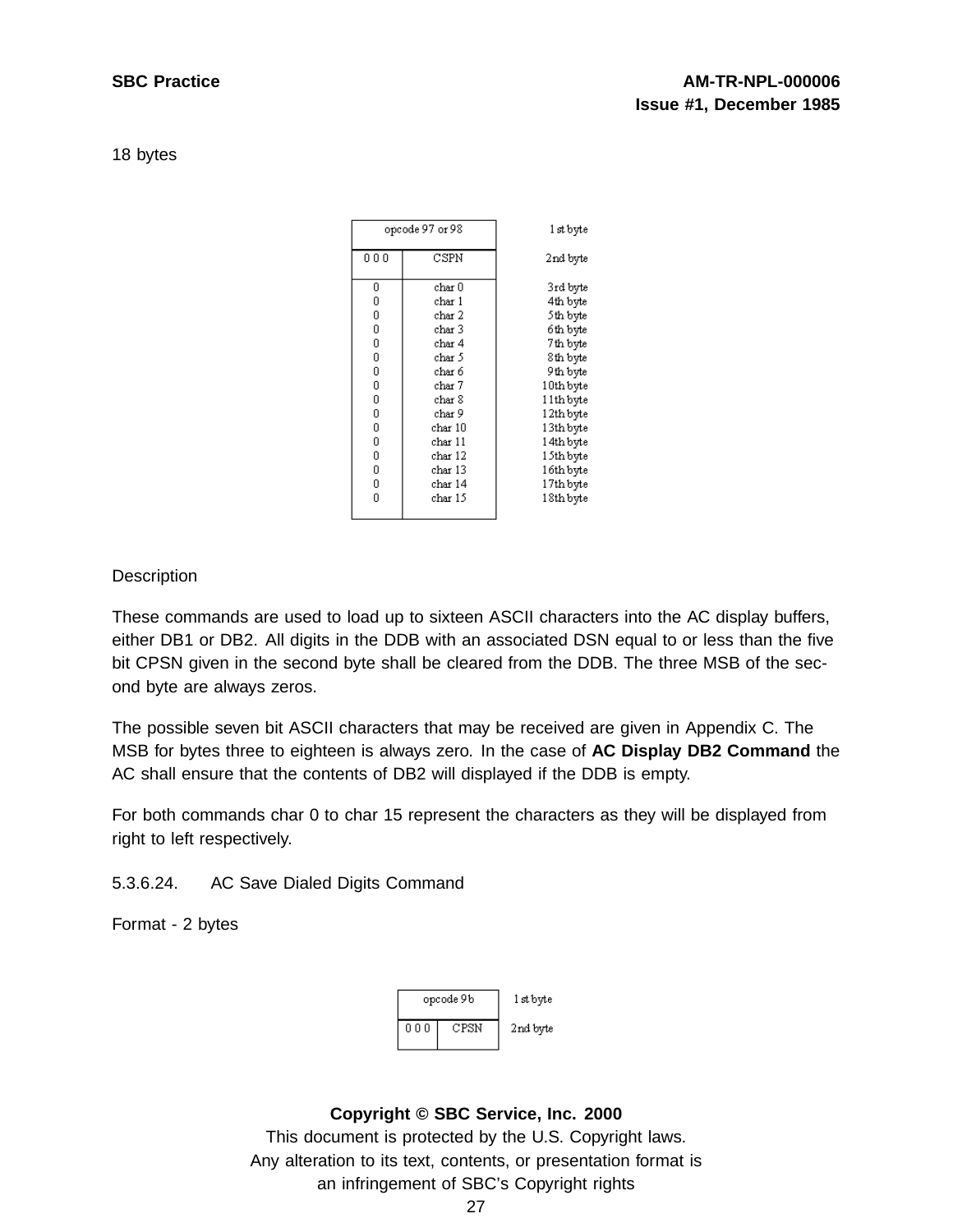## **Description**

This command is used to copy the digits, in the DDB into DB1, that have an associated DSN equal to or less than the five bit CPSN given in the second byte of the command. The three MSB of the second byte are always zeros. If the DDB is empty prior to receiving this command DB1 is not touched. The final action taken is to update the AC display. All digits in the DDB, with an associated DSN equal to or less than the CPSN given in the second byte, shall be cleared.

Response

None required.

## 5.3.6.25. Display Control Logic

Described here is the action that the AC shall take and the set order the DMS machine assumes the AC is following when one of the five display related commands is sent to the AC. Note that the remarks relevant to DB2 only apply if the DSPC key option is implemented. A flag is used in association with DB2 and when the flag is "Set" this indicates that DB2 has second

### **Copyright © SBC Service, Inc. 2000**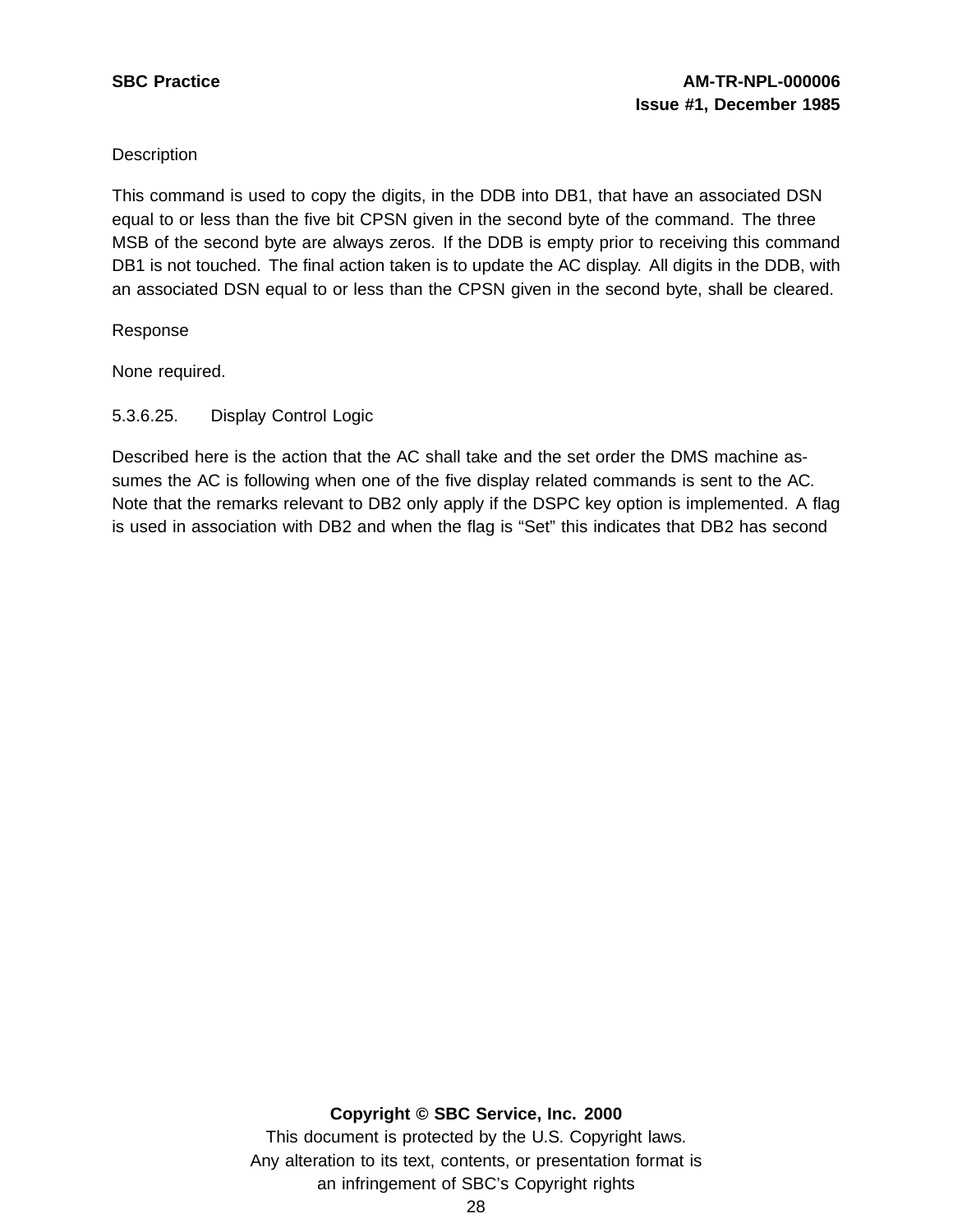priority relative to the DDB which has first priority at all times. When the flag is "Reset" DB1 has second priority relative to the DDB.

a) Procedure to Update DDB

Delete digits from DDB with DSN<=CPSN DB2 flag→ Reset End Update DDB

b) AC Update Echoed Digits Command

Perform the procedure outlined in (a) above.

c) AC Clear Display Command

Perform the procedure outline in (a) above. Clear DB1 Clear DB2

d) AC Display DB1 Command

Perform the procedure outlined in (a) above. Store 16 ASCII characters in DB1.

e) AC Display DB2 Command

Perform the procedure outlined in (a) above. Store 16 ASCII characters in DB2. DB2 flag $\rightarrow$  Set

f) AC Save Dialed Digits Command

If DDB is not empty Then clear > DB1 Then clear DB2 digits in DDB with DSN <= CPSN store in DB1 END IF Perform the procedure outlined in (a) above.

g) Display

The procedures defined in (a) to (f) above deal with modifying the contents and status of the display related buffers of the AC and not the actual display itself. What is displayed on the AC after receiving one of the commands given in (b) to (f) above is based on the following sequence the AC uses.

Clear Display If DDb is not empty Then display contents of DDB

Else IF DB2 flag Set Then display contents of DB2

Else display contents of DB1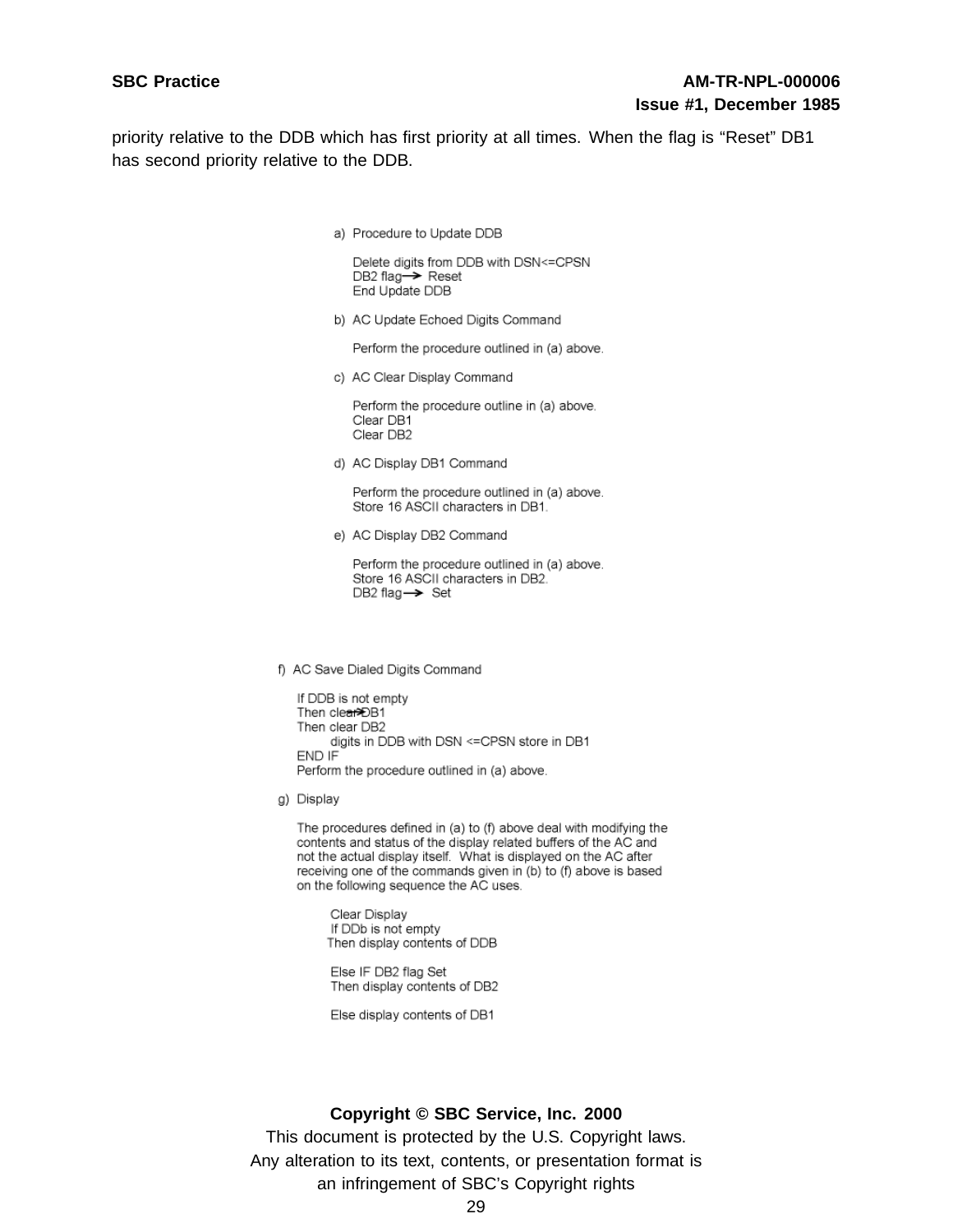5.3.6.26. AC Send Starts Command

opcode 90 Hex

5.3.6.27. AC Suppress Starts Command

opcode 91 Hex

Format: The commands given in Section 5.3.6.26 and 5.3.6.27 have the same format as follows:

1 byte 90 or 91

**Description** 

These two commands define the transmit communications protocol that is to be used by the AC. The AC Suppress Starts Command is used to indicate to the AC that the Start Code should not be transmitted at the times the AC to DMS transmit protocol calls for them. An exception to this is when the AC sends the "DMS to AC Trouble: code which always should be followed by a Start Code. The AC Send Starts Command causes the Start Code to be sent when required as defined by the AC to DMS transmit protocol. If the start code was suppressed, then upon receiving the AC Send Starts Command an immediate Start Code shall returned to the DMS machine.

The default mode for the AC upon initial power up or after receiving either a Soft Reset Command or a Reset Command shall be to the send starts protocol.

Response:

See Section 5.3.5 Transmitted Messages

### **5.4. Maintenance Related Characteristics**

The following AC characteristics are designed to allow the telephone operating companies to perform routine maintenance testing on the subscriber loops used for the AC. This enables the condition of the loop and the status of the AC to be determined.

**Copyright © SBC Service, Inc. 2000**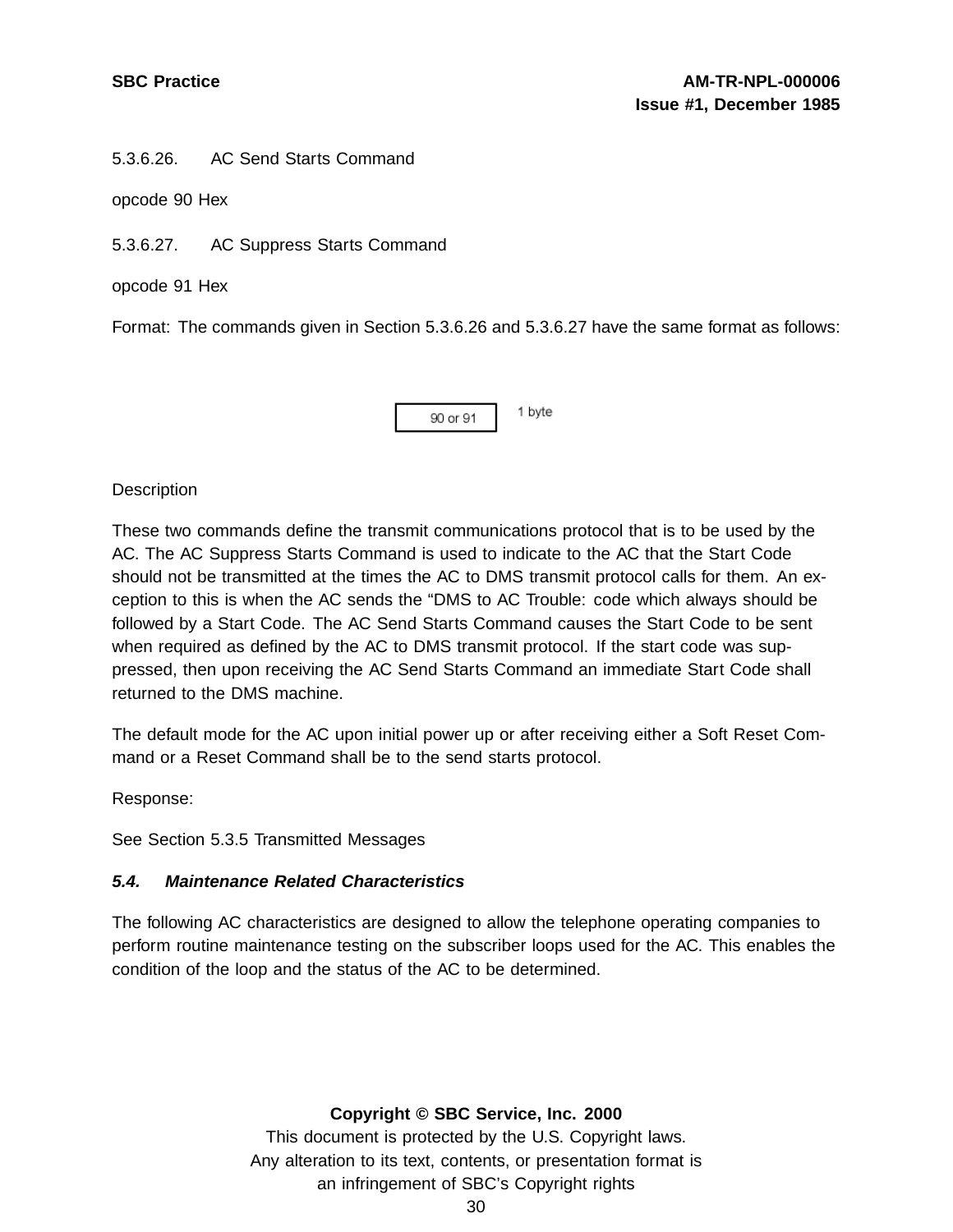## 5.4.1. Loop Condition

Evaluation of the condition of the three subscriber loops is made possible by the required signature of the AC interface as outlined in sections 5.2.1 and 5.2.2

5.4.2. Data Circuit

The data circuit is provided with several additional maintenance related features that are part of the message protocol.

5.4.2.1.

.

The loop around command enables the data circuit, both transmit and receive, to be checked from the switching machine.

5.4.2.2.

The diagnostics command that can be transmitted from the switching machine to the AC enables remote check out of the AC status.

### 5.4.2.3.

The self test mode that can be initiated by a command from the AC can be used to enable maintenance personnel to establish the AC human interface (lamps, keys etc.) is functional.

**Copyright © SBC Service, Inc. 2000**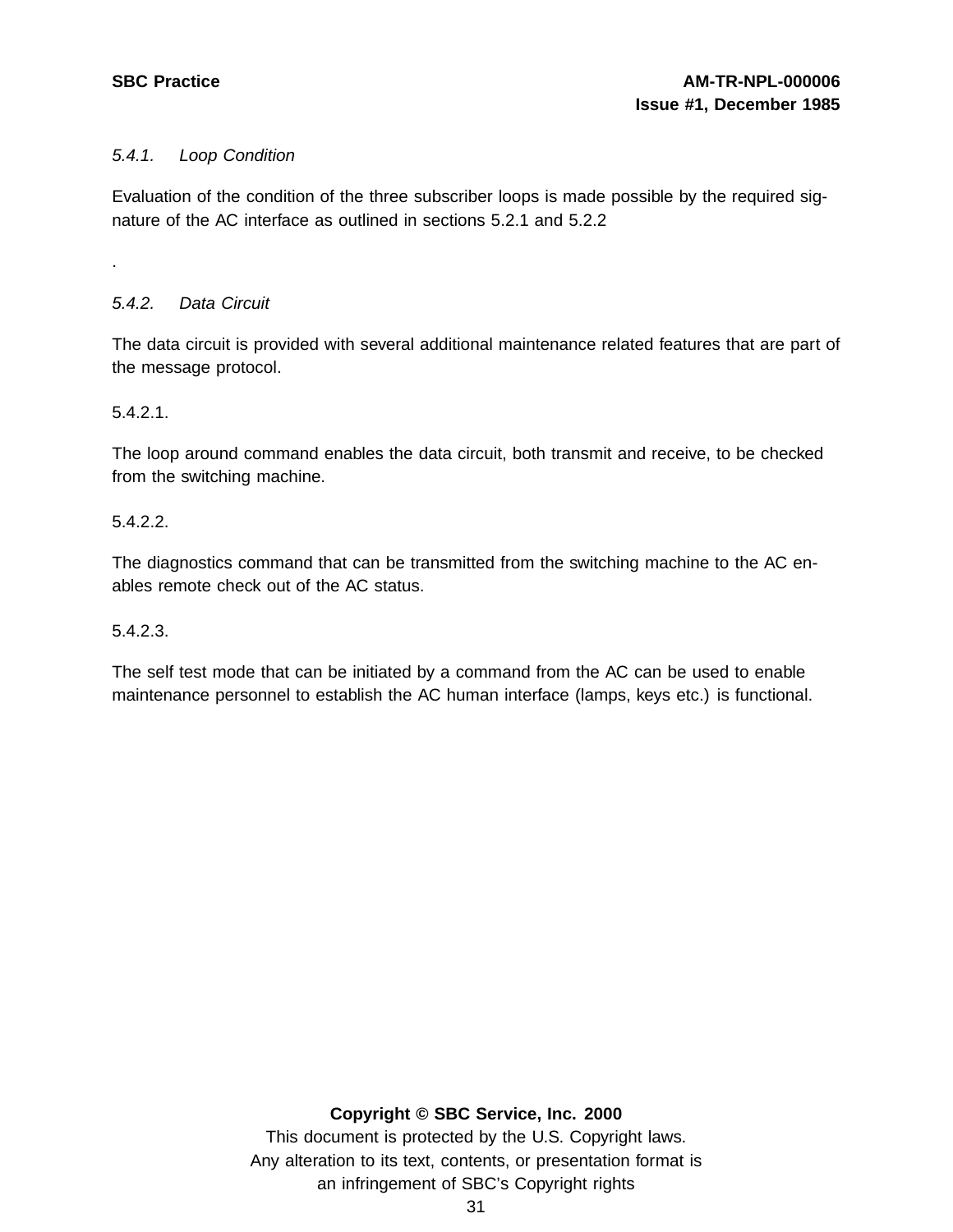## **ATTACHMENT 1 - Attendant Console Operating Procedures**

### **1.1. AC Human Interface**

The front panel of the AC has the following keys, lamps and display provided to enable the user to interact with the console.

- <sup>A</sup> 12-button keypad:
- Six loop keys. Each loop key has <sup>a</sup> Source lamp and <sup>a</sup> Destination lamp:
- <sup>A</sup> Calls Waiting lamp:
- <sup>A</sup> Release key and an associated lamp:
- <sup>A</sup> Hold key:
- <sup>A</sup> Night Service key and an associated lamp:
- <sup>A</sup> Console Test key and an associated lamp:
- An Exclude Source key and an associated lamp:
- An Exclude Destination key and an associated lamp:
- <sup>A</sup> Signal Source key and an associated lamp:
- <sup>A</sup> Signal Destination key and an associated lamp:
- <sup>A</sup> Release Source key and an associated lamp:
- <sup>A</sup> Release Destination key and an associated lamp:
- Fourty-two feature keys and associated lamps.
- <sup>A</sup> 16-character alphanumeric display.

### **1.2. Functions of Keys and Lamps**

### **Copyright © SBC Service, Inc. 2000**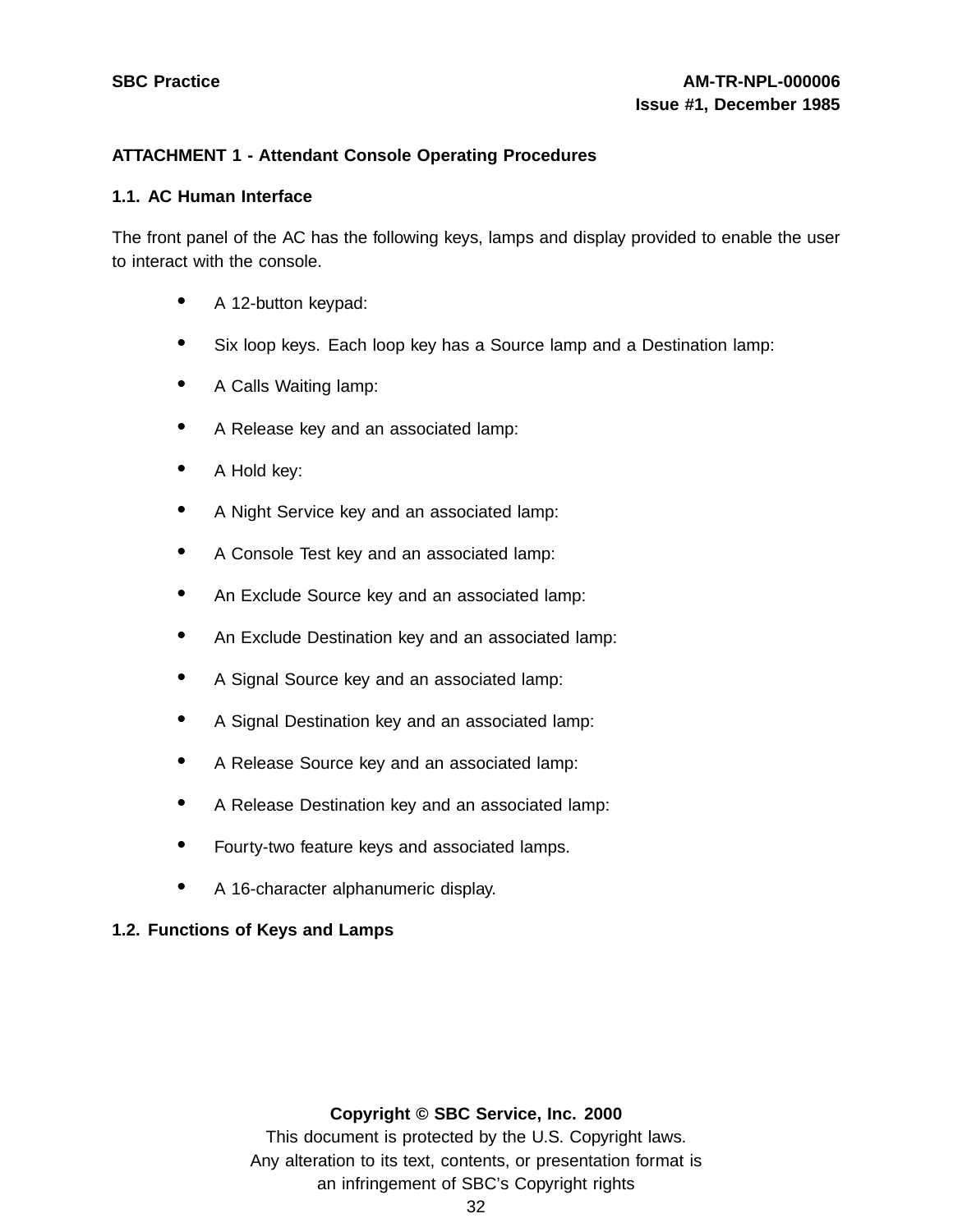| Keys and Lamps          | Function                                                                                                                                                            |
|-------------------------|---------------------------------------------------------------------------------------------------------------------------------------------------------------------|
| feature keys            | Allow the console to perform the centrex features designated by the<br>DMS central office.                                                                          |
| $(42 \text{ keys})$     |                                                                                                                                                                     |
| exclude source key      | Excludes a source party and permits the attendant to talk privately<br>with a destination party. The associated lamp state is ON while the<br>feature is activated. |
| exclude destination key | Excludes a destination party and permits attendant to talk privately<br>with a source party. The associated lamp state is ON while the fea-<br>ture is activated.   |
| signal source key       | Sends a tone to the party that is off-hook or ringing to the party that<br>is on-hook in the attendant's customer group on the source end of<br>a loop.             |
| signal destination key  | Sends a tone to the party that is off-hook on ringing to the party<br>that is on-hook in the attendant's customer group on the destination<br>end of a loop.        |
| release source key      | Releases a source party from the console and allows input of new<br>numbers.                                                                                        |
|                         | Releases the attendant from a busy or reorder tone on the source<br>side of the loop.                                                                               |
|                         | Cancels a keying sequence if made while dialing a source.                                                                                                           |
| 12-button keypad        | Enters digits of a telephone number.                                                                                                                                |
|                         | Enters pauses by pressing the star key (*).                                                                                                                         |
|                         | Enters an end-of-keying sequence signal by pressing the oc-<br>tothorpe key $(\#)$ .                                                                                |
| release destination key | Releases a destination party from the console and allows input of<br>new numbers.                                                                                   |
|                         | Releases the attendant from a busy or reorder tone on the destina-<br>tion side of the loop.                                                                        |
|                         | Cancels a keying sequence if made while dialing a destination.                                                                                                      |
| cw (call waiting) lamp  | Indicates calls are in queue to be answered by an attendant.                                                                                                        |

**Copyright © SBC Service, Inc. 2000**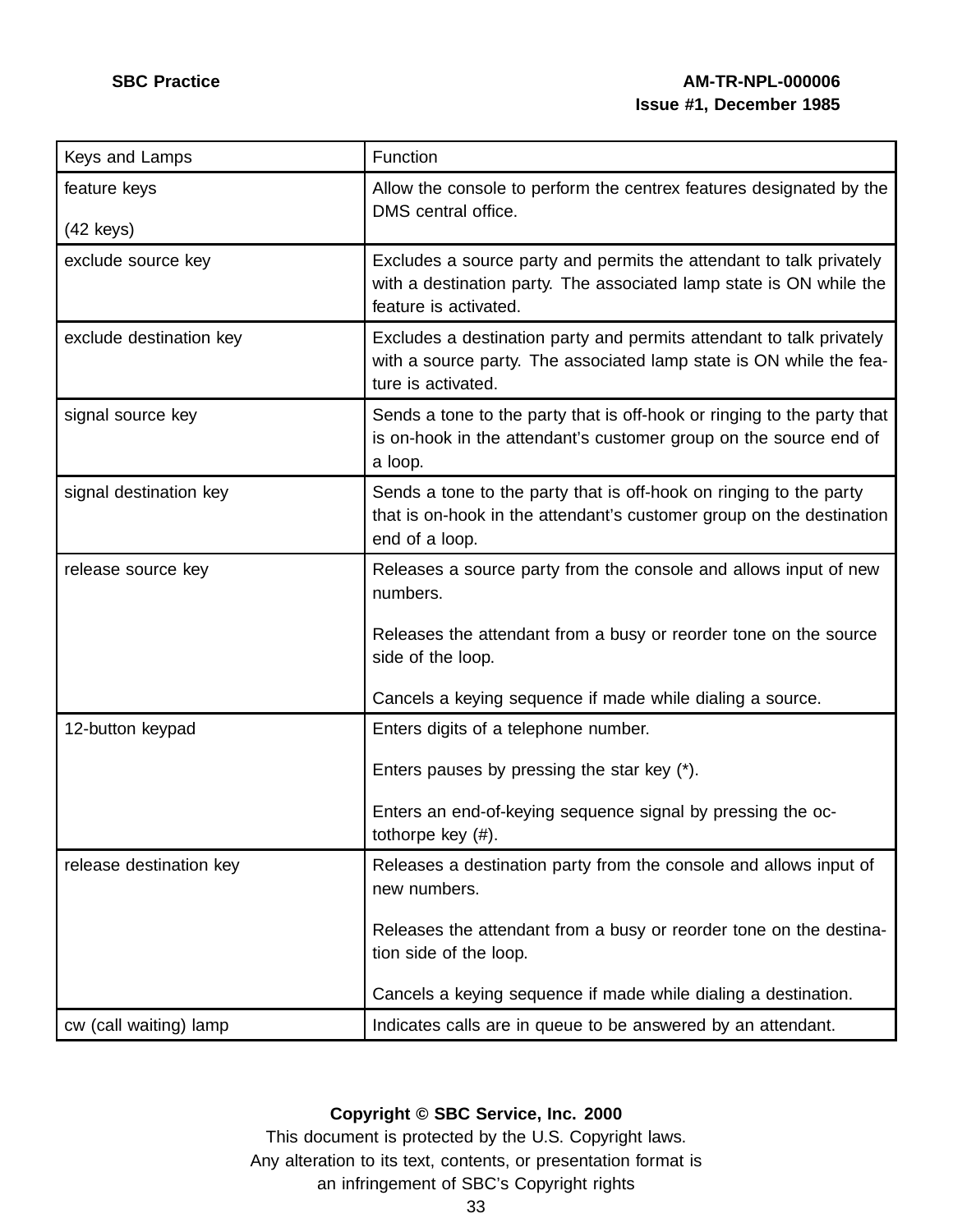## **SBC Practice AM-TR-NPL-000006 Issue #1, December 1985**

| loop keys (6 keys)          | Answer a call.                                                                                                                                                                                                                                                                               |
|-----------------------------|----------------------------------------------------------------------------------------------------------------------------------------------------------------------------------------------------------------------------------------------------------------------------------------------|
|                             | Originate a call.                                                                                                                                                                                                                                                                            |
|                             | Re-enter a held loop.                                                                                                                                                                                                                                                                        |
| s (source) lamp             | Indicates the state of the source party.                                                                                                                                                                                                                                                     |
| d (destination) lamp        | Indicates the state of the destination party.                                                                                                                                                                                                                                                |
| hold key                    | Holds the call on the loop and leaves the console in an idle state.<br>The Attendant continues to receive call status information through<br>the held loop source and destination lamps while receiving new<br>calls.                                                                        |
| night service call          | Activates night service which channels calls normally handled by<br>an attendant to a designated night service number or other console<br>in a control group or signals a station user to dial the trunk answer<br>from any station (TAFAS) code to intercept a call.                        |
|                             | Deactivates night service.                                                                                                                                                                                                                                                                   |
| console test key            | Allows self tests to be performed by the attendant or maintenance<br>personnel.                                                                                                                                                                                                              |
| release key and assoc. lamp | Used to release calls from the loop and to clear the display. Opera-<br>tion of the key makes the loop idle and makes the position available<br>to receive new calls. The associated release lamp is on when the<br>Attendant Console is idle and available to receive calls.                |
| display                     | The main purpose of the display is to present information that en-<br>ables the Attendant to handle calls efficiently. The call handling is<br>made up of the five following phases:<br>A Call Presentation phase:<br>A Dialing phase:<br>A Terminating phase:<br>A Held Call Re-entry phase |
|                             | A Call Release phase.                                                                                                                                                                                                                                                                        |

Several of the keys on the console have a lamp or lamps associated with them. The state of the lamp off, on, wink, blink, or flash provides information on the status of a call. The following terms describe the types of lamp states.

### **Copyright © SBC Service, Inc. 2000**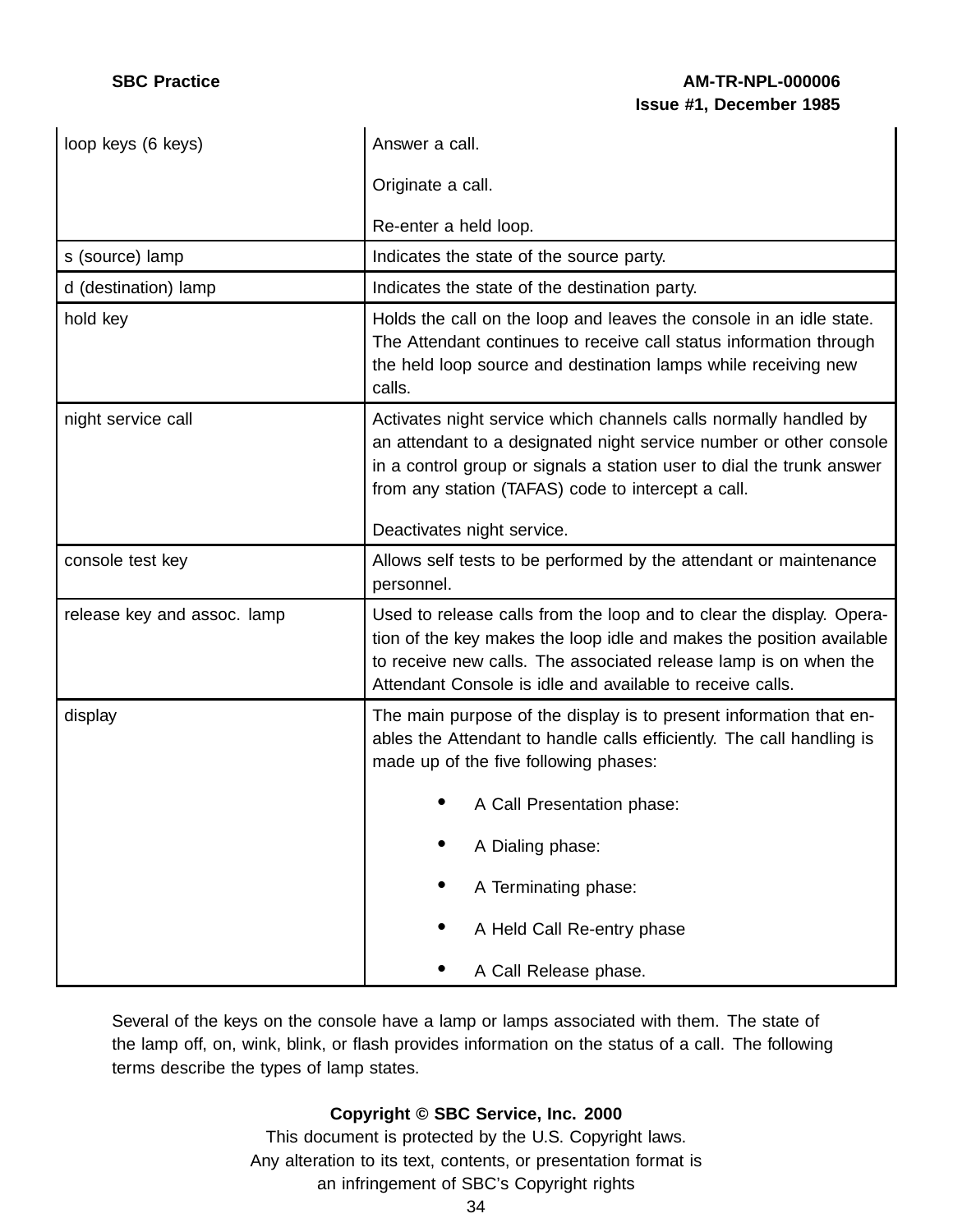| Lamp State   | Description                                   |
|--------------|-----------------------------------------------|
| <b>OFF</b>   | Lamp is dark                                  |
| ON           | Lamp is glowing steadily                      |
| <b>WINK</b>  | Lamp winks slowly, 20 winks per minute        |
| <b>BLINK</b> | Lamp blinks moderately, 60 blinks per minute  |
| <b>FLASH</b> | Lamp flashes quickly, 120 flashes per minute. |

Source, destination, and Call-waiting Lamp States.

The s (source) lamp provides information on the call status of the calling party or the source party originated by the attendant.

The d (destination) lamp provides information on the call status of the called or destination party.

The cw (call waiting) lamp indicates, by glowing steadily, that there are one or more calls waiting to be answered by an attendant. It flashes when calls have waited longer than a predetermined time for answer.

If you indicate a call while other calls are waiting in queue, only the s (source) lamp is on.

The following conditions further explain the lamp states on the console.

**Copyright © SBC Service, Inc. 2000**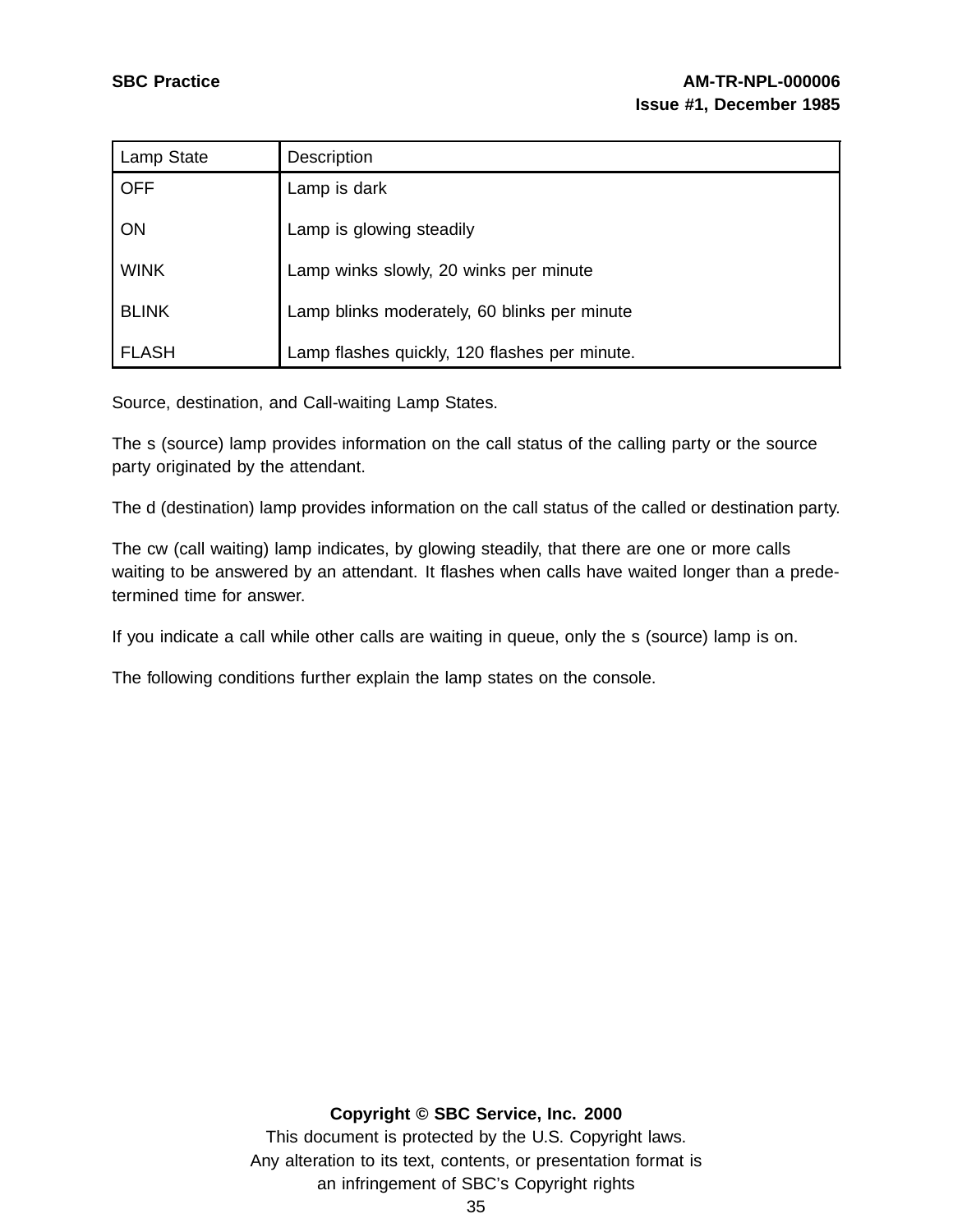## **SBC Practice AM-TR-NPL-000006 Issue #1, December 1985**

| Lamp            | <b>State</b> | Condition                                                                                                                                                                                                                                                                                                                                                            |
|-----------------|--------------|----------------------------------------------------------------------------------------------------------------------------------------------------------------------------------------------------------------------------------------------------------------------------------------------------------------------------------------------------------------------|
| s (source       | <b>OFF</b>   | No source call is connected to or held on a loop.                                                                                                                                                                                                                                                                                                                    |
|                 | ON           | A source call is connected to a loop.                                                                                                                                                                                                                                                                                                                                |
|                 | <b>WINK</b>  | The attendant is originating a call.                                                                                                                                                                                                                                                                                                                                 |
|                 | <b>BLINK</b> | The attendant has answered a new call or a call held on a loop.                                                                                                                                                                                                                                                                                                      |
|                 | <b>FLASH</b> | An off-hook source is held on a loop by pressing the hold key.                                                                                                                                                                                                                                                                                                       |
|                 |              | An on-hook station is held on the console for recall by the atten-<br>dant.                                                                                                                                                                                                                                                                                          |
|                 |              | The attendant is being alerted that a queued call is waiting for<br>answer.                                                                                                                                                                                                                                                                                          |
|                 |              | The held source has recalled the attendant.                                                                                                                                                                                                                                                                                                                          |
| d (destination) | <b>OFF</b>   | No destination call is connected to or held on the loop.                                                                                                                                                                                                                                                                                                             |
|                 | ON           | The attendant has an off-hook destination on the loop.                                                                                                                                                                                                                                                                                                               |
|                 | <b>WINK</b>  | An incoming call is extended, the destination is busy (camp-on                                                                                                                                                                                                                                                                                                       |
|                 | <b>FLASH</b> | and call waiting are not allowed), and the reorder tone is pre-<br>sent. The destination lamp and reorder tone both turn off after<br>two seconds.                                                                                                                                                                                                                   |
|                 |              | The destination is connected to an outgoing trunk and has an-<br>swered.                                                                                                                                                                                                                                                                                             |
|                 |              | The attendant is waiting for the destination to answer.                                                                                                                                                                                                                                                                                                              |
|                 |              | The attendant has answered a switchhook flash for a recall held<br>on a loop.                                                                                                                                                                                                                                                                                        |
|                 |              | The attendant has answered a call transferred to the attendant.<br>The transferring party remained off-hook.                                                                                                                                                                                                                                                         |
|                 |              | An incoming call has been extended, the destination has been<br>rung and answered, and the hold key has been pressed.                                                                                                                                                                                                                                                |
|                 |              | The destination is connected to an outgoing trunk without an-<br>swer supervision.                                                                                                                                                                                                                                                                                   |
|                 |              | Copyrigh <sup>p</sup> ® SB e SePVR equally below a loop and is currently a no-<br>This document s <sup>aprovectec by</sup> the U.S. Copyright laws.<br>Any alteration to its text, contents, or presentation format is<br>an infringement of SBC's Copyright rights<br>an infringement of SBC's Copyright rights<br>The held destination has recalled the attendant. |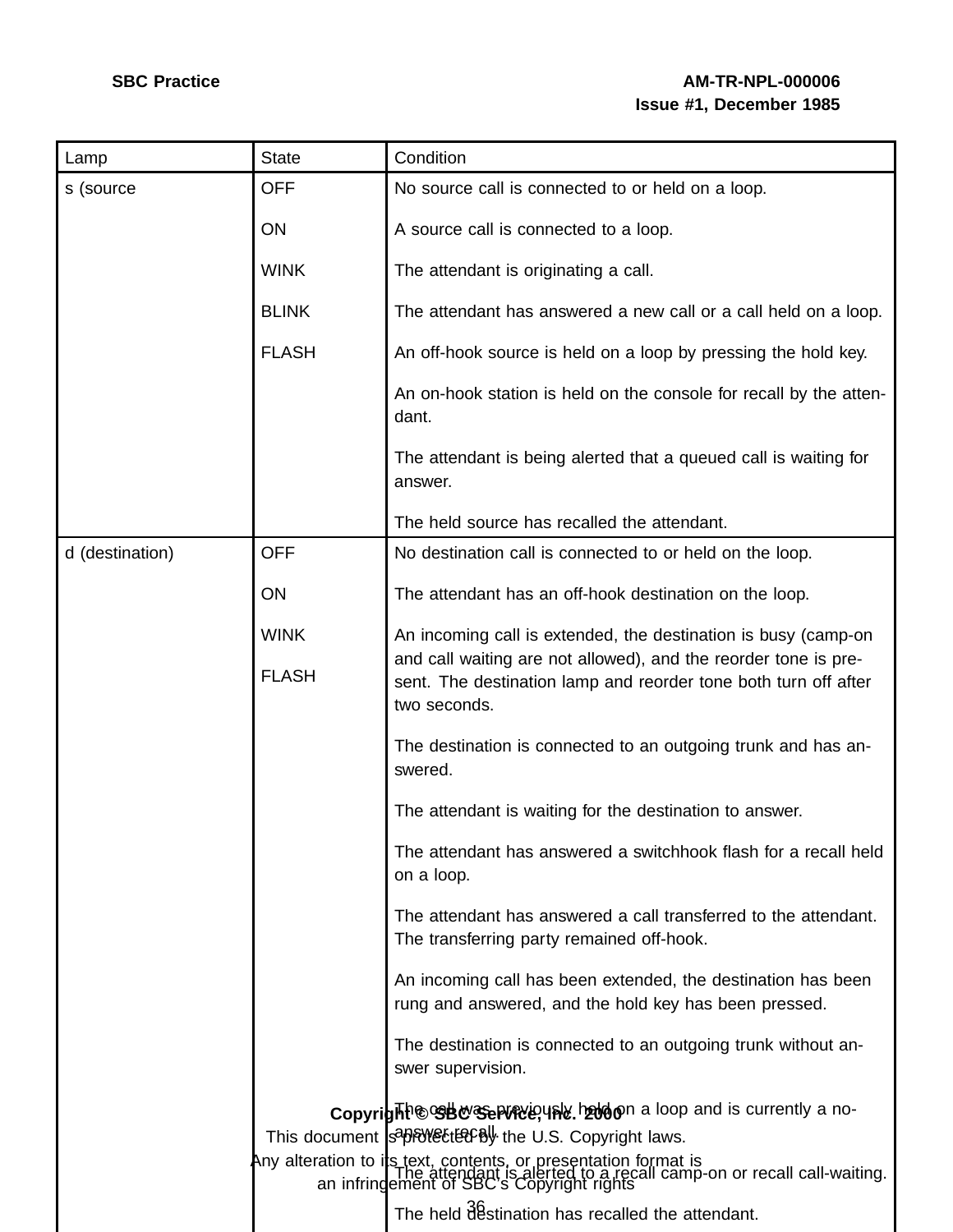| Lamp(cont.)       | State(cont.) | Condition(cont.)                                                                      |
|-------------------|--------------|---------------------------------------------------------------------------------------|
| cw (call waiting) | <b>OFF</b>   | No calls are in queue.                                                                |
|                   | ON           | One or more calls are in queue.                                                       |
|                   | <b>FLASH</b> | The call in queue has waited longer for answer than the prede-<br>termined threshold. |

## **1.3. Functions of Keys and Lamps**

Some of the characteristics associated with using the attendant console keys that have a designated application are described here. This is intended to help the designer understand the interaction between the AC operator and the DMS-100 machine. However, no reference is made to the messages that will appear on the display or to the various features that could be implemented using the forty-two feature keys. The feature keys, in conjunction with the DMS-100 software, can be used to provide optional features.

Definition of these optional features and the required user interaction with the AC will form part of the tariffs filed for each optional feature that is made available.

## **1.3.1. Selecting Calls**

### **1.3.1.1. Queuing**

All new incoming calls (and recalls) are placed in a queue, or waiting line, in order of their arrival.

the lit cw (call waiting) lamp alerts you that a call is in queue.

Several calls may be queued to a console, each call being a different type. A call may be answered by pressing

a flashing loop key

Loop Key

In the case where none of the forty-two feature keys have been assigned specific features, calls are automatically queued to a loop key on a first-in, first-out basis. No priority can be assigned to specific types of calls except interposition calls. Holding a call on a loop allows you the flexibility of re-entering the call to perform additional attendant-assisted functions.

## **1.3.2. Recovering From Keying Errors**

### **Copyright © SBC Service, Inc. 2000**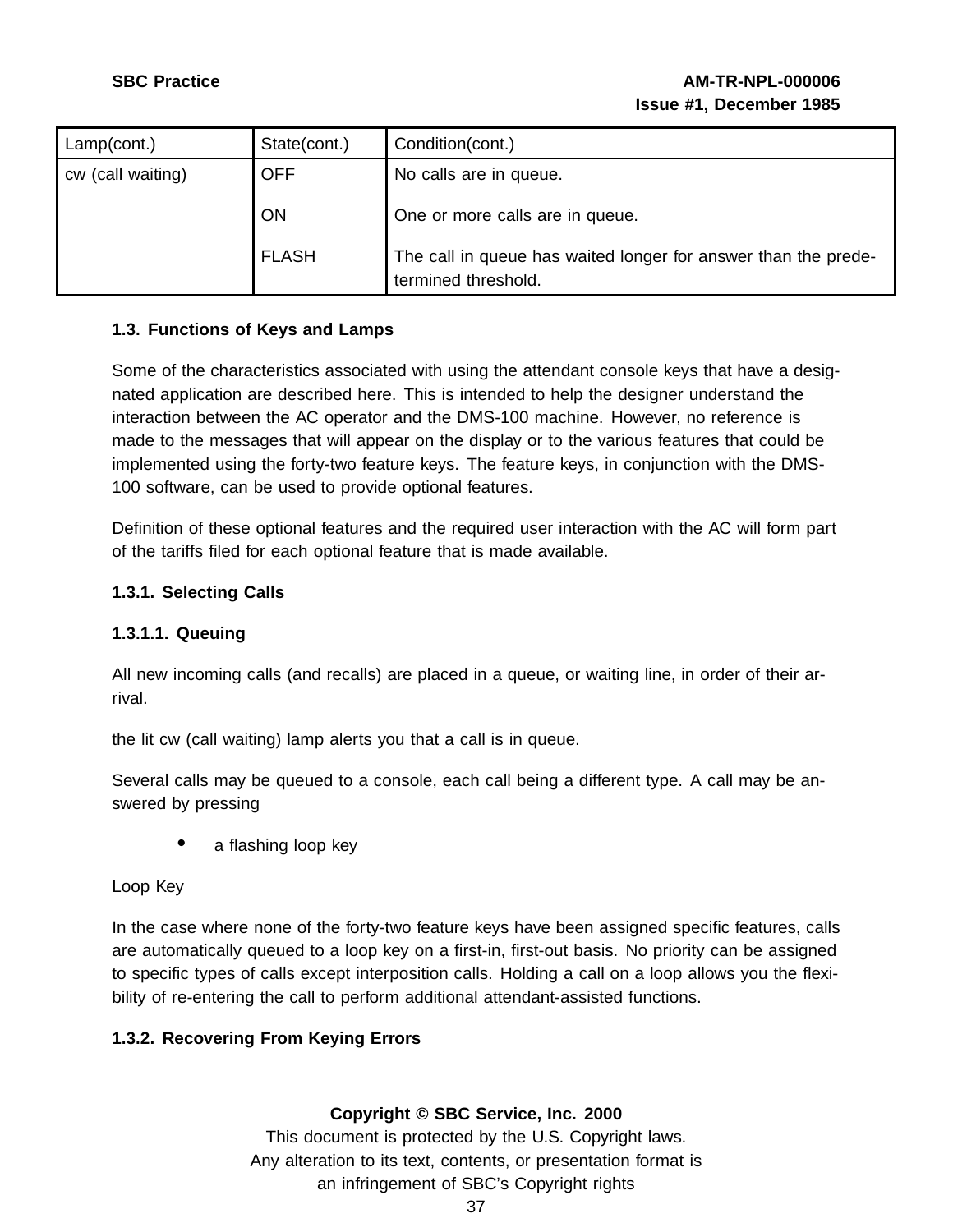The attendant console provides a simple way to recover from a keying error. To cancel an incorrect string of digits, press the accessed loop key. If you make a keying error while in the process of extending a call, you can press the accessed loop key to cancel the string of digits or press the release destination key.

If you make a keying error while originating a call, press the accessed loop key to cancel the string of digits or press the release source key.

After the digit cancellation, re-enter the string of appropriate digits to complete the call.

#### **1.3.3. Holding a Call**

The DMS 100 console lets you place a call on hold manually or automatically. A maximum of six calls can be simultaneously held on a console. If all six loops have calls on hold, your console is unavailable to answer new calls. The call waiting lamp continues to provide information about calls in queue.

#### **1.3.3.1. Manual Hold**

A call is manually held on the console by pressing the hold key. After the key is pressed the console becomes idle. You are alerted to new calls in the queue.

#### **1.3.2.2. Automatic Hold**

Calls are automatically held on a loop when you press another loop key. Activating another loop key causes the console to remain busy. As a result, you can originate a call but are not alerted to new calls in the queue.

### **1.3.4. Answering Calls**

Answering an incoming call:

**Copyright © SBC Service, Inc. 2000**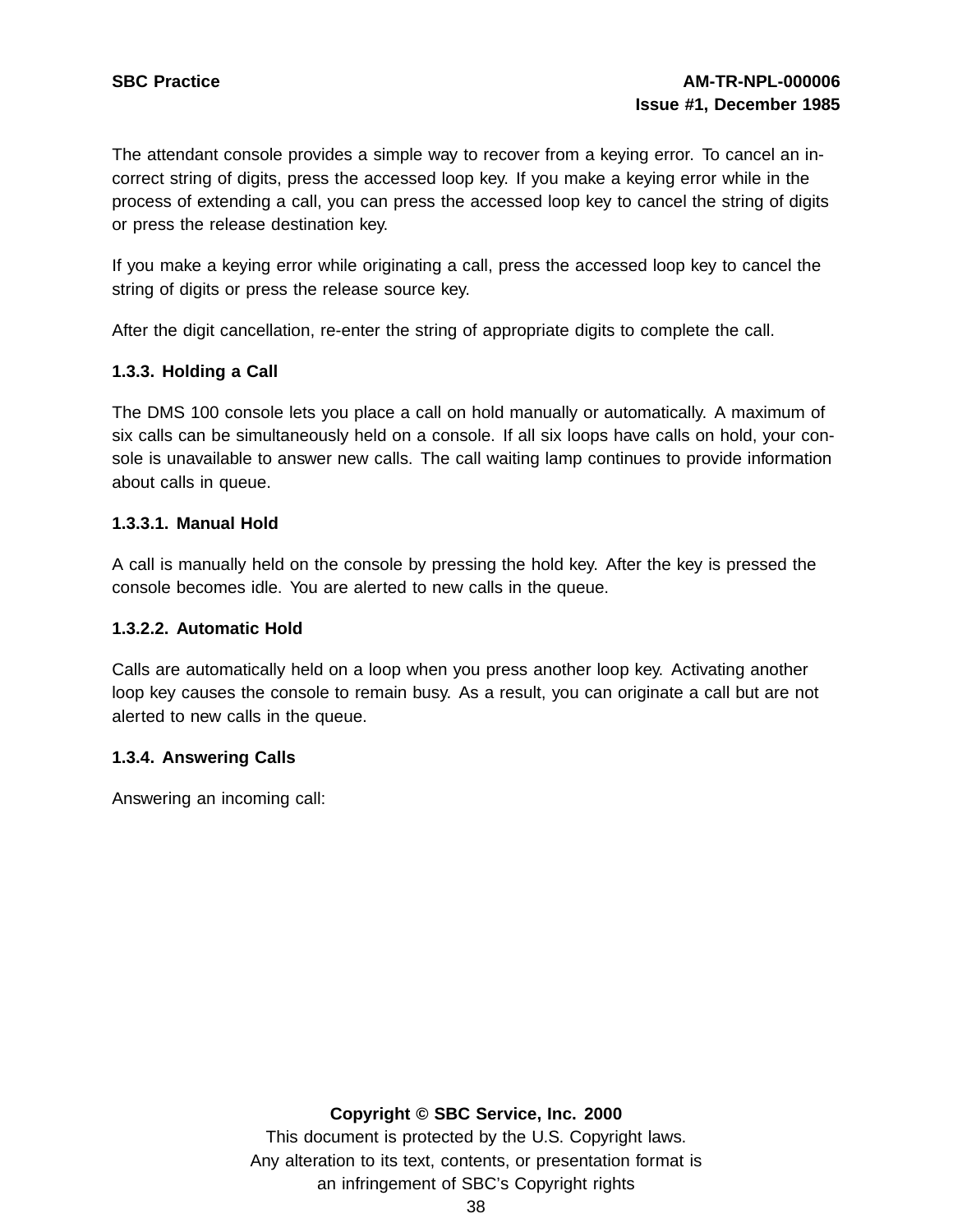| <b>Step</b>    | Comments                                                                                                                                                                                         |
|----------------|--------------------------------------------------------------------------------------------------------------------------------------------------------------------------------------------------|
|                | The console is idle. The lamp associated with the release key is on.                                                                                                                             |
|                | The console buzzes.                                                                                                                                                                              |
| $\overline{2}$ | Press the loop key with the associated source lamp on.                                                                                                                                           |
| 3              |                                                                                                                                                                                                  |
| $\overline{4}$ | The lamp associated with the release key is off. The source is connected to the console.<br>Handle the call as requested by the source.                                                          |
|                | Press the release key to release the call from the loop and the console. The lamps associated<br>with the loop key are off. The console is idle. The lamp associated with the release key is on. |

## **1.3.5. Extending Calls**

After extending a call, you can listen for the ringback tone and wait for the destination to answer before pressing the release key, or you can press the release key immediately after entering digits. The second method allows you to process calls much quicker. If a destination is busy and camp-on or call waiting is not allowed, the system ignores the pressing of the release key.

## **1.3.5.1. Extending a call to a destination.**

Condition: A destination is idle.

**Copyright © SBC Service, Inc. 2000**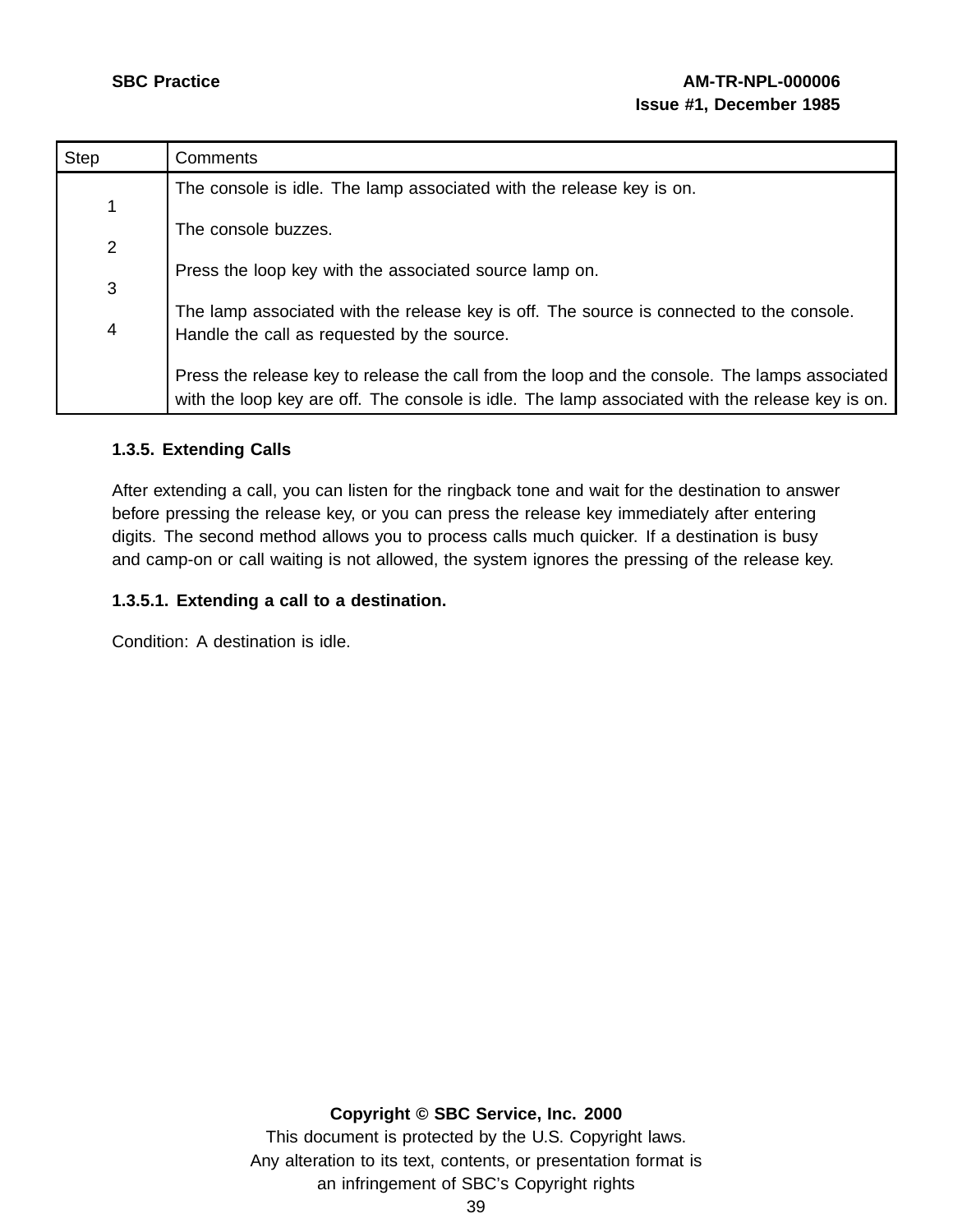| <b>Step</b>    | Comments                                                                                                                                                                                                                                             |
|----------------|------------------------------------------------------------------------------------------------------------------------------------------------------------------------------------------------------------------------------------------------------|
| 1              | The console is idle. The lamp next to the release key is on.                                                                                                                                                                                         |
| $\overline{2}$ | The console buzzes.                                                                                                                                                                                                                                  |
| 3              | Press the loop key with the associated source lamp which is on.                                                                                                                                                                                      |
| 4              | The lamp associated with the release key is off. The source asks for a call to be extended.                                                                                                                                                          |
| 5              | Enter the destination's telephone number. The destination lamp blinks.                                                                                                                                                                               |
|                | Press the release key to connect the parties and release the call from the loop and the con-<br>sole. The source and destination lamps associated with the loop key are off. The Console is<br>idle. The lamp associated with the release key is on. |
|                | or                                                                                                                                                                                                                                                   |
|                | Press the hold key to connect the parties and hold the call on the loop.                                                                                                                                                                             |
|                | The source and destination lamps associated with the loop key wink. The console is idle.                                                                                                                                                             |

## **1.3.5.2. Extending a call for a held source.**

Condition: The source is on-hook and connected to the loop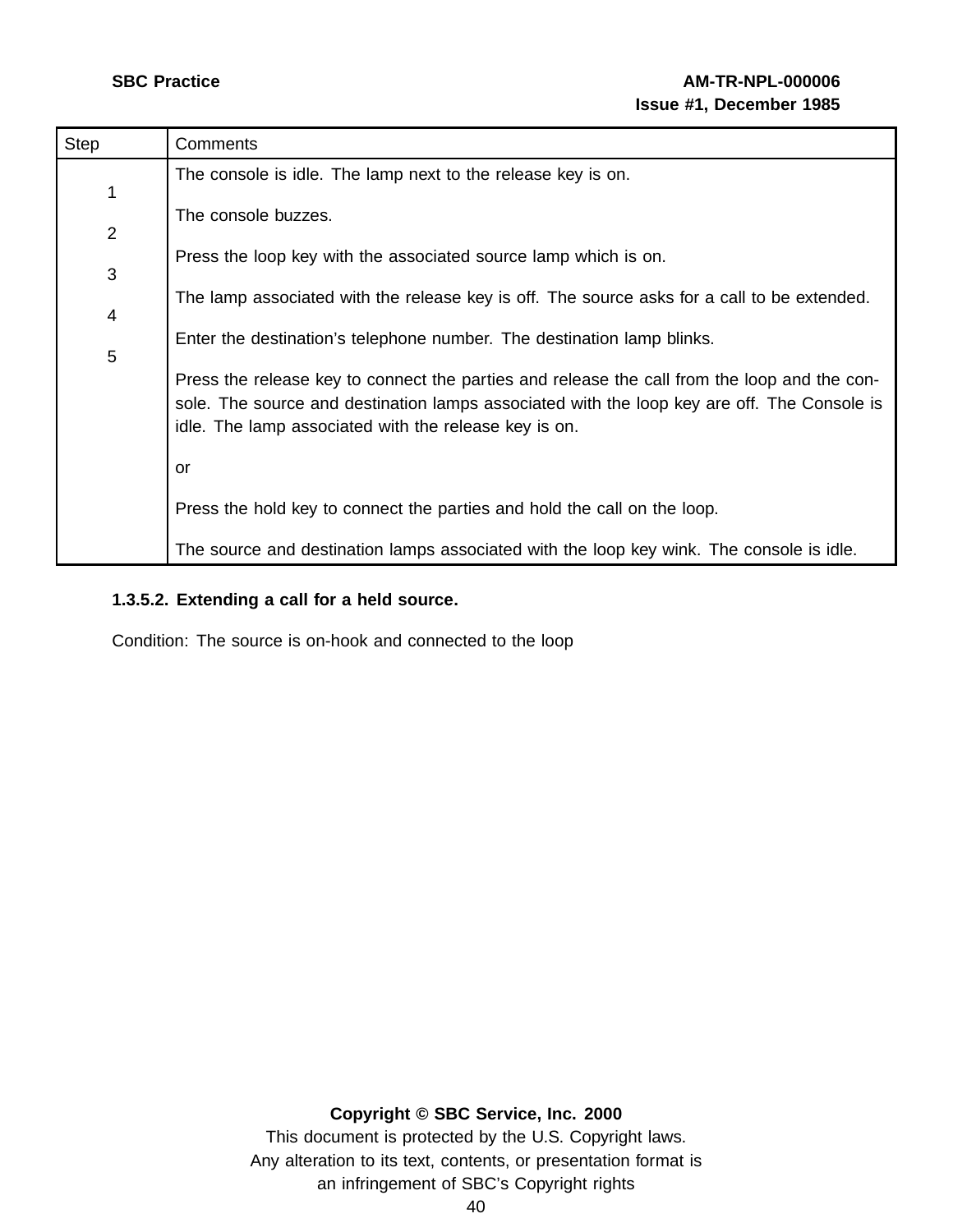| <b>Step</b>    | Comments                                                                                                                                                                                             |
|----------------|------------------------------------------------------------------------------------------------------------------------------------------------------------------------------------------------------|
| 1              | Enter the destination's telephone number. The destination lamp associated with the loop key                                                                                                          |
| $\overline{2}$ | blinks. A ringback tone is heard. Wait for the destination to answer.                                                                                                                                |
| $\sqrt{3}$     | The destination answers. The destination lamp associated with the loop key is on.                                                                                                                    |
| $\overline{4}$ | Press the signal source key to signal the source that the destination is on the loop. Wait for<br>the source to answer.                                                                              |
|                | Press the release key to connect the parties and release the call from the loop and the con-<br>sole. The source and destination lamps associated with the loop key are off. The console is<br>idle. |
|                | or                                                                                                                                                                                                   |
|                | Press the hold key to connect the parties and hold the call on the loop. The source and desti-<br>nation lamps associated with the loop key wink. The Console is idle.                               |
|                | The lamp associated with the loop key is on.                                                                                                                                                         |

## **1.3.5.3. Extending a call to a busy destination**

| <b>Step</b>         | Comments                                                                                                                                                                                 |
|---------------------|------------------------------------------------------------------------------------------------------------------------------------------------------------------------------------------|
| 1                   | The console is idle. The lamp associated with the release key is on.                                                                                                                     |
| $\overline{2}$      | The console buzzes.                                                                                                                                                                      |
| 3                   | Press the loop key with the source lamp on.                                                                                                                                              |
|                     | The lamp associated with the release key is off. The source asks for a call to be extended.                                                                                              |
| 4<br>$\overline{5}$ | Enter the destination's telephone number. A busy tone is heard for two seconds. The desti-                                                                                               |
|                     | nation lamp associated with the loop key turns off after two seconds.                                                                                                                    |
| 6                   | The source is automatically reconnected. Continue the call according to the request of the<br>source.                                                                                    |
|                     | Press the release key to release the call from the console. The source lamp associated with<br>the loop key is off. The console is idle. The lamp associated with the release key is on. |

## **1.3.6. Originating Calls**

## **Copyright © SBC Service, Inc. 2000**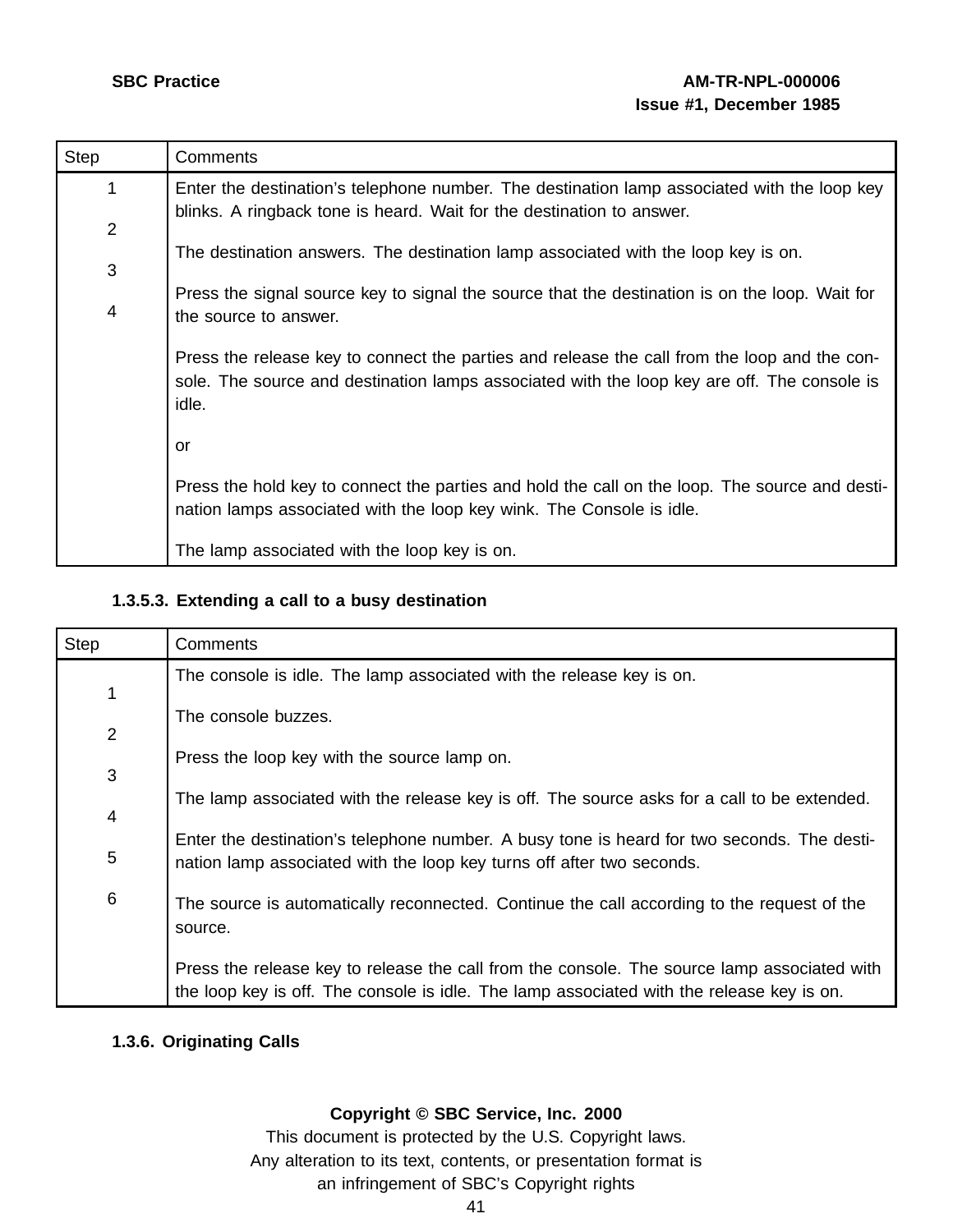## **1.3.6.1. Originating a call to a source.**

Condition: A source is idle.

| <b>Step</b>    | Comments                                                                                                                                                                                                   |
|----------------|------------------------------------------------------------------------------------------------------------------------------------------------------------------------------------------------------------|
|                | The console is idle. The lamp associated with the release key is on.                                                                                                                                       |
| $\overline{2}$ | Press an idle loop key. The lamp associated with the release key is off. The source lamp as-<br>sociated with the loop key is on.                                                                          |
| 3              | Enter the station's telephone number. A ringback tone is heard. Wait for the station to an-<br>swer. The station answers and conversation can take place.                                                  |
|                | Press the release key to release the call from the loop and the console. The source lamp as-<br>sociated with the loop key is off. The console is idle. The lamp associated with the release<br>key is on. |

## **1.3.6.2. Originating a call to a source and a destination.**

Condition: A source and destination are idle. The console is idle. The lamp associated with the release key is on.

| Step           | Comments                                                                                                                                                                                                                                                               |
|----------------|------------------------------------------------------------------------------------------------------------------------------------------------------------------------------------------------------------------------------------------------------------------------|
|                | Press an idle loop key. The lamp associated with the release key is off. The source lamp as-<br>sociated with the loop key is on.                                                                                                                                      |
| $\overline{2}$ |                                                                                                                                                                                                                                                                        |
| $\sqrt{3}$     | Enter the station's telephone number. A ringback tone is heard. Wait for the station to an-<br>swer. The source asks for a call to be extended.                                                                                                                        |
| 4              | Enter the second station's telephone number. A ringback tone is heard. Wait for the station to<br>answer. The station answers and becomes the destination. The source and destination<br>lamps associated with the loop key are on.                                    |
|                | Press the release key to release the call from the loop and the console. The source and des-<br>tination are connected. The source and destination lamps associated with the loop key are<br>off. The console is idle. The lamp associated with the release key is on. |

## **1.3.6.3. Originating a call to an attendant.**

Condition: An attendant is available to receive incoming calls.

### **Copyright © SBC Service, Inc. 2000**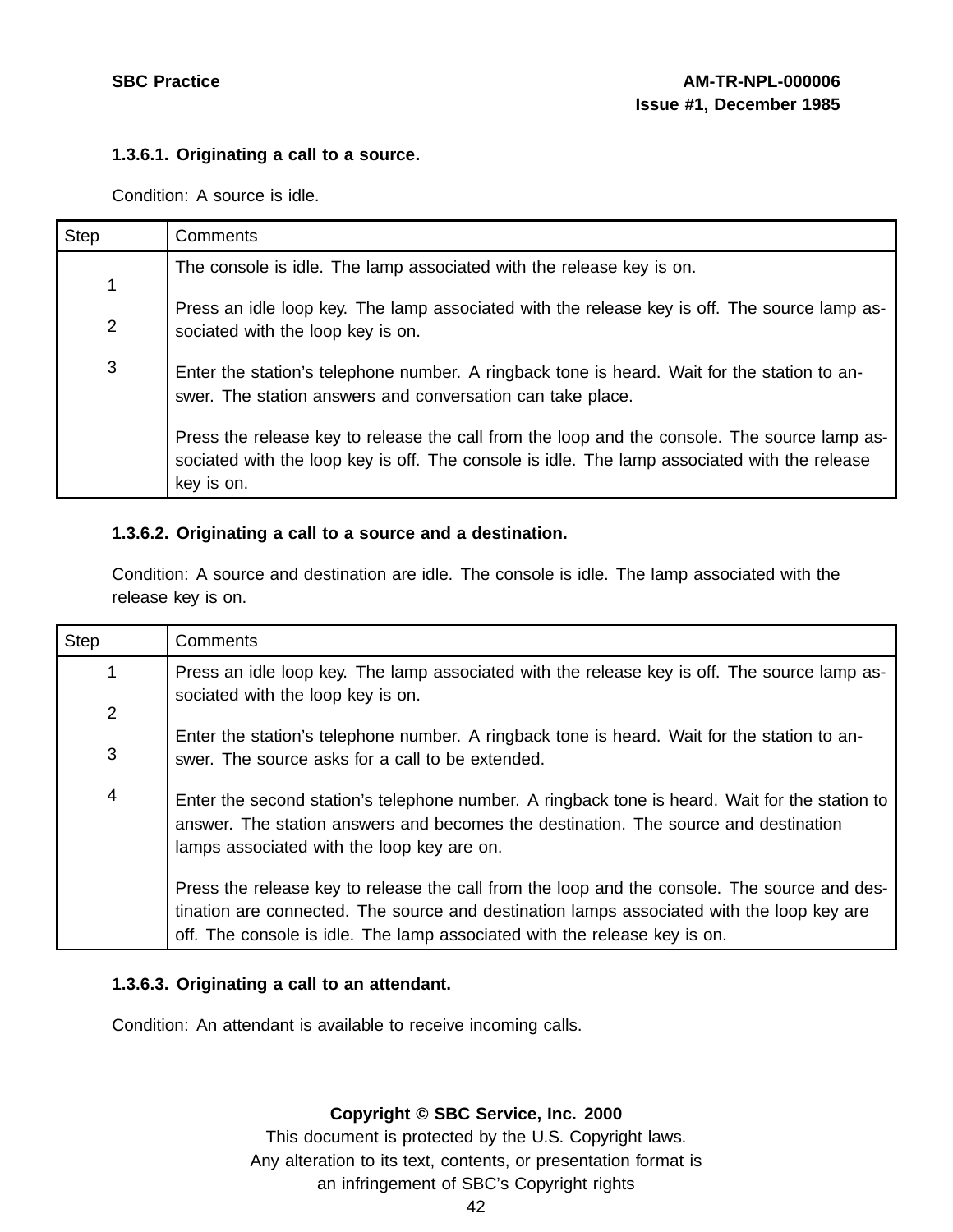| <b>Step</b>    | Comments                                                                                                                                                                                                   |  |  |  |  |
|----------------|------------------------------------------------------------------------------------------------------------------------------------------------------------------------------------------------------------|--|--|--|--|
|                | The console is idle. The lamp associated with the release key is on.                                                                                                                                       |  |  |  |  |
| $\overline{2}$ | Press an idle loop key. The lamp associated with the release key is off. The source lamp as-<br>sociated with the loop key is on.                                                                          |  |  |  |  |
| 3              | Enter the attendant's extension number. A ringback tone is heard. Wait for the attendant to<br>answer. The attendant answers and conversation can take place                                               |  |  |  |  |
|                | Press the release key to release the call from the loop and the console. The source lamp as-<br>sociated with the loop key is off. The console is idle. The lamp associated with the release<br>key is on. |  |  |  |  |

## **1.3.7. Transferring Calls**

### **1.3.7.1 Transferring a call from one attendant to another.**

Condition: The source is on a loop.

| <b>Step</b>    | Comments                                                                                                                                                                                                                                                                                         |  |  |  |  |
|----------------|--------------------------------------------------------------------------------------------------------------------------------------------------------------------------------------------------------------------------------------------------------------------------------------------------|--|--|--|--|
|                | Enter the attendant's extension number. A ringback tone is heard.                                                                                                                                                                                                                                |  |  |  |  |
| $\overline{2}$ | The attendant being called answers. The source is excluded automatically. The exclude                                                                                                                                                                                                            |  |  |  |  |
| 3              | source lamp is on.                                                                                                                                                                                                                                                                               |  |  |  |  |
| 2              | Press the release key to connect the call to the new console and release the call from the<br>present console. The source and destination lamps associated with the loop key are off. The                                                                                                        |  |  |  |  |
| $\mathbf{3}$   | console is idle. The lamp associated with the release key is on. The exclude source lamp is<br>off.                                                                                                                                                                                              |  |  |  |  |
|                | The attendant being called answers. The source is excluded automatically. The exclude<br>source lamp is on.                                                                                                                                                                                      |  |  |  |  |
|                | Press the release key to connect the call to the new console and release the call from the<br>present console. The source and destination lamps associated with the loop key are off. The<br>console is idle. The lamp associated with the release key is on. The exclude source lamp is<br>off. |  |  |  |  |

## **1.3.8. Two-Way Splitting**

### **1.3.8.1. Establishing manual privacy for the source and destination.**

**Copyright © SBC Service, Inc. 2000**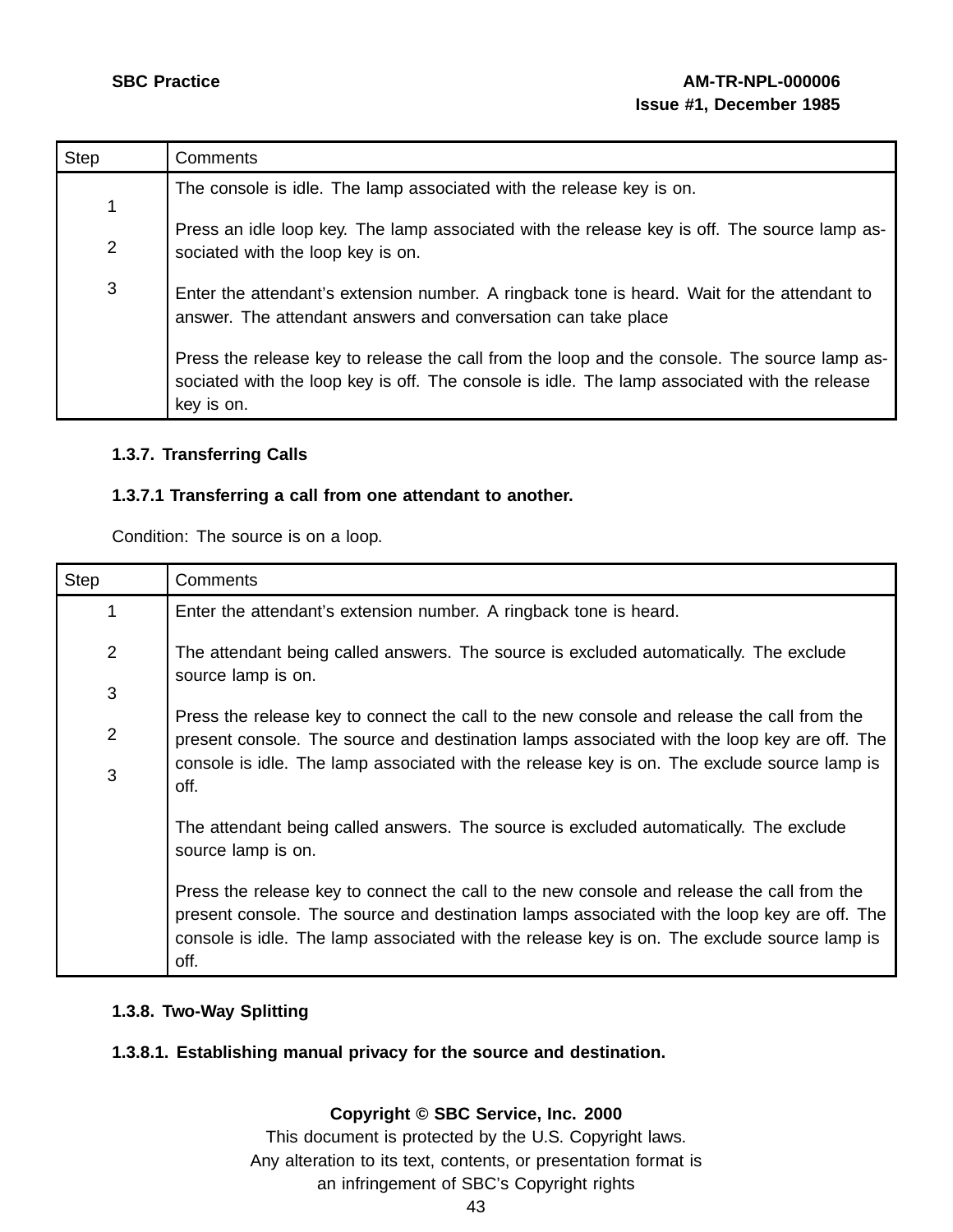| <b>Step</b>         | Comments                                                                                                                                                                                                                                                             |  |  |  |  |
|---------------------|----------------------------------------------------------------------------------------------------------------------------------------------------------------------------------------------------------------------------------------------------------------------|--|--|--|--|
| 1                   | The console is idle. The lamp associated with the release key is on.                                                                                                                                                                                                 |  |  |  |  |
| $\overline{2}$      | The console buzzes.                                                                                                                                                                                                                                                  |  |  |  |  |
|                     | Press the loop key. The source lamp associated with the loop key is on.                                                                                                                                                                                              |  |  |  |  |
| $\sqrt{3}$          | The lamp associated with the release key is off. The Source asks for a call to be extended.                                                                                                                                                                          |  |  |  |  |
| 4<br>5              | Press the exclude source key to exclude the source from the call. The lamp associated with<br>the exclude source key is on.                                                                                                                                          |  |  |  |  |
| $6\phantom{1}6$     | Enter the new telephone number. A ringback tone is heard.                                                                                                                                                                                                            |  |  |  |  |
| $\overline{7}$<br>8 | The destination answers. Conversation with the destination can take place. The destination<br>lamp associated with the loop key is on.                                                                                                                               |  |  |  |  |
|                     | Press the exclude destination key to exclude the destination and reconnect the source. The<br>lamp associated with the exclude destination key is on.                                                                                                                |  |  |  |  |
|                     | The attendant can alternate between the source and destination as required, excluding one<br>or the other; both cannot be excluded simultaneously using these two keys.                                                                                              |  |  |  |  |
|                     | or                                                                                                                                                                                                                                                                   |  |  |  |  |
|                     | Press the loop key to cancel exclusion and establish a three-way conversion. The source and<br>destination lamps are on.                                                                                                                                             |  |  |  |  |
|                     | or                                                                                                                                                                                                                                                                   |  |  |  |  |
|                     | Press the release key to connect the source and destination and to release the call form the<br>loop and the console. The source and destination lamps associated with the loop key are off.<br>The console is idle. The lamp associated with the release key is on. |  |  |  |  |
|                     | or                                                                                                                                                                                                                                                                   |  |  |  |  |
|                     | Press the hold key to hole the call on the loop. The source and destination lamps associated<br>with the loop key wink. The console is idle.                                                                                                                         |  |  |  |  |

## **1.3.9. Night Service**

Night service routes calls to a predetermined treatment, such as a recorded announcement or another attendant console.

## **Copyright © SBC Service, Inc. 2000**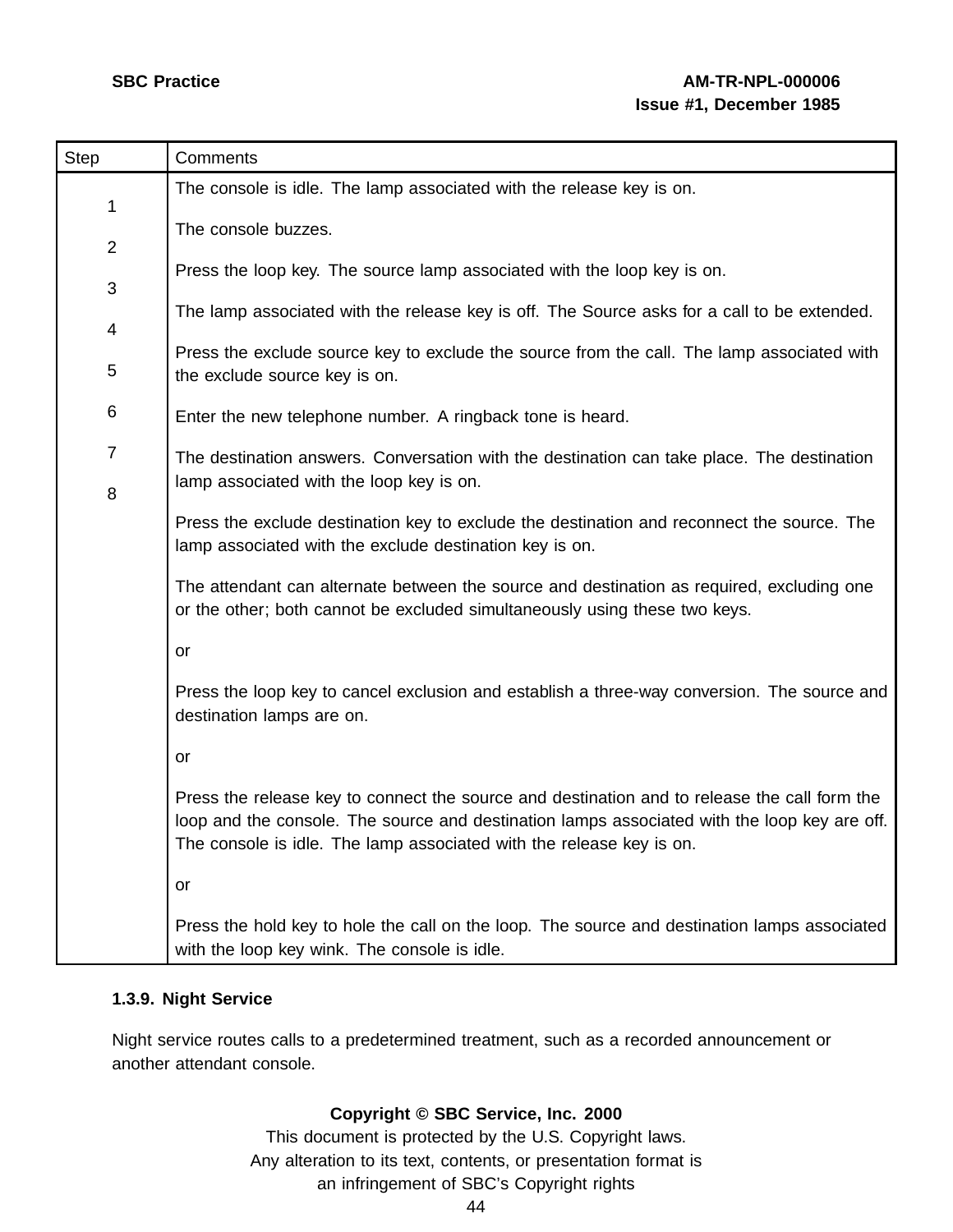Night service can be activated when the console is idle, with a call in queue, or with a call in progress. When night service is activated with a call in queue, the call is requeued to a controlling attendant's console. If a call is in progress when night services is activated, the call can continue. New calls receive the designated night service treatment.

If a call was released from a console prior to activating night service, the call will not be recalled to that console.

## **1.3.9.1. Activating night service**

| <b>Step</b>    | Comments                                                                                                                                                                  |  |  |  |
|----------------|---------------------------------------------------------------------------------------------------------------------------------------------------------------------------|--|--|--|
|                | Press the key designated for night service. The lamp associated with the release key is off.                                                                              |  |  |  |
| $\overline{2}$ | Night service is engaged for all consoles in the subgroup that have a headset or handset<br>plugged into a console. The lamp associated with the night service key is on. |  |  |  |
|                | Unplug the headset or handset. If a headset or handset is not reinserted, all lamps turn off<br>after one minute.                                                         |  |  |  |

### **1.3.9.2. Deactivating night service**

Conditions: Night service is activated. Neither a headset nor a handset is attached to the console.

| <b>Step</b> | Comments                                                                                                                                                                      |
|-------------|-------------------------------------------------------------------------------------------------------------------------------------------------------------------------------|
| 1<br>2      | Plug in a headset or handset. The lamp associated with the night service key turns on. The<br>console is unavailable for new calls. Calls may be originated from the console. |
|             | Press the night service key. The lamp associated with the night service key is off. The con-<br>sole is available for new calls.                                              |

### **Copyright © SBC Service, Inc. 2000**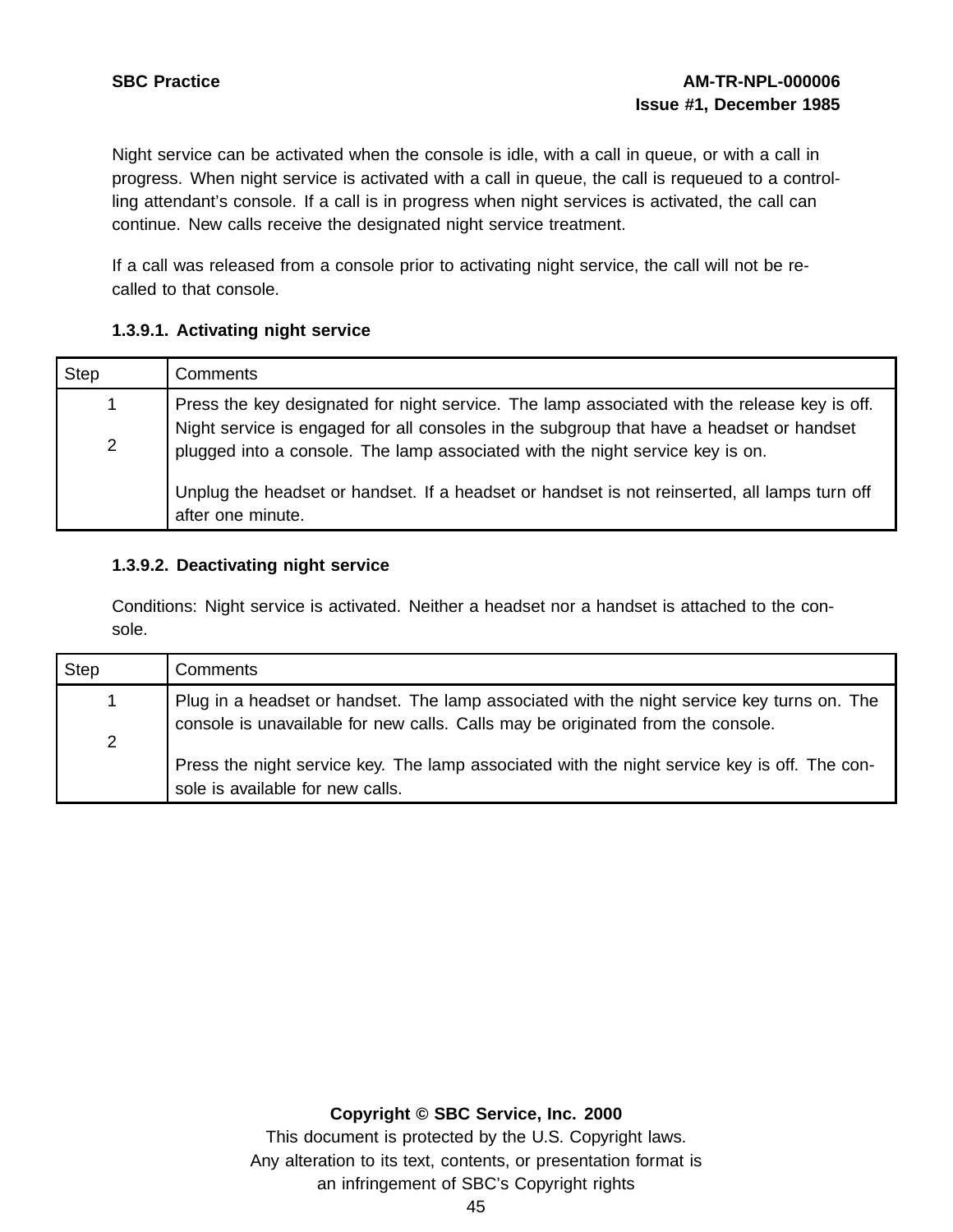## **ATTACHMENT 2 - Transmitted Codes**

The following is a list of the codes transmitted by the AC to the DMS machine over the data circuit. All the codes are given in hexadecimal form. However, they are transmitted in binary form according to the format outlined in Section 5.3.1.

| Function     |                                 | Code (Hex) |
|--------------|---------------------------------|------------|
|              |                                 | 01         |
|              |                                 | 02         |
|              |                                 | 03         |
|              |                                 | 04         |
|              |                                 | 05         |
|              |                                 | 06         |
|              |                                 | ΟD         |
|              |                                 | OΕ         |
|              |                                 | 0Β         |
|              |                                 | ОC         |
|              |                                 | 09         |
|              |                                 | θA         |
|              |                                 | 07         |
|              |                                 | 08         |
|              |                                 | 1 F        |
|              |                                 | 10         |
|              |                                 | 11         |
|              |                                 | 12         |
|              |                                 | 13         |
|              |                                 | 14         |
|              |                                 | 15         |
|              |                                 | 16         |
|              |                                 | 17         |
|              |                                 | 18         |
|              |                                 | ΟF         |
|              |                                 | 19         |
|              |                                 | 1 A        |
| Feature Keys | 1------------------             | 21         |
|              |                                 | 22         |
|              |                                 | 23         |
|              | ------------------------------- | 24         |
|              |                                 | 25         |
|              |                                 | 26         |
|              |                                 | 27         |
|              |                                 | 28         |
|              |                                 | 29         |
|              | 10--------------------          | 2Α         |
|              |                                 | 2Β         |
|              |                                 | 2С         |

#### **Copyright © SBC Service, Inc. 2000**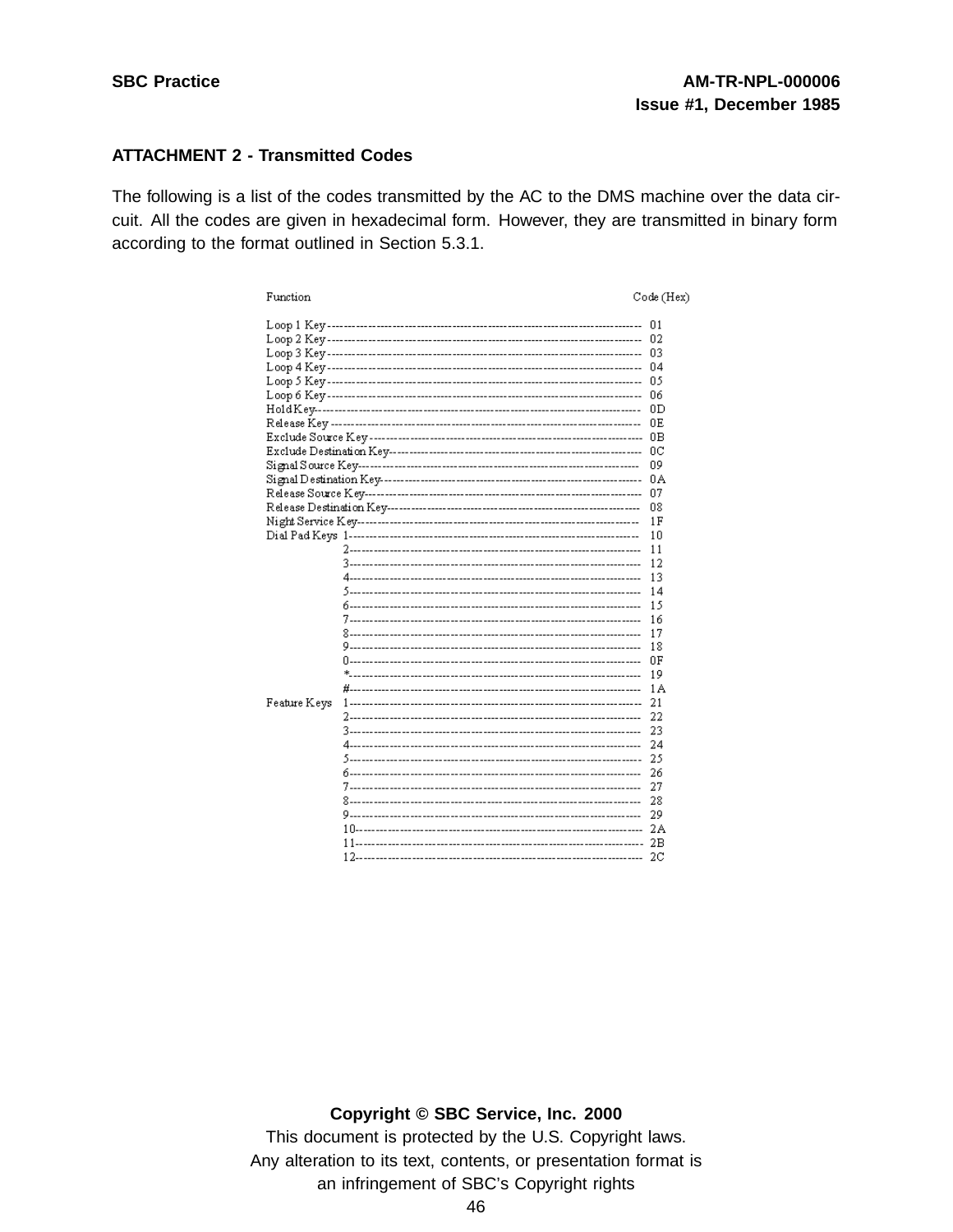## **SBC Practice AM-TR-NPL-000006 Issue #1, December 1985**

Function

 $Code (Hex)$ 

| 2D             |
|----------------|
| 2Ε             |
| 2F             |
| 30             |
| 31             |
| 32             |
| 33             |
| 34             |
| 35             |
| 36             |
| 37             |
| 38             |
| 39             |
| 3A             |
| 3B             |
| 3С             |
| 3D             |
| 3E             |
| 3F             |
| 40             |
| 41             |
| 42             |
| 43             |
| 44             |
| 45             |
| 46             |
| 47             |
| 48             |
| 49             |
| 4A             |
| 1 <sup>C</sup> |
| 1 <sub>D</sub> |
| 1E             |
| 4F             |
| 50             |

## **Copyright © SBC Service, Inc. 2000**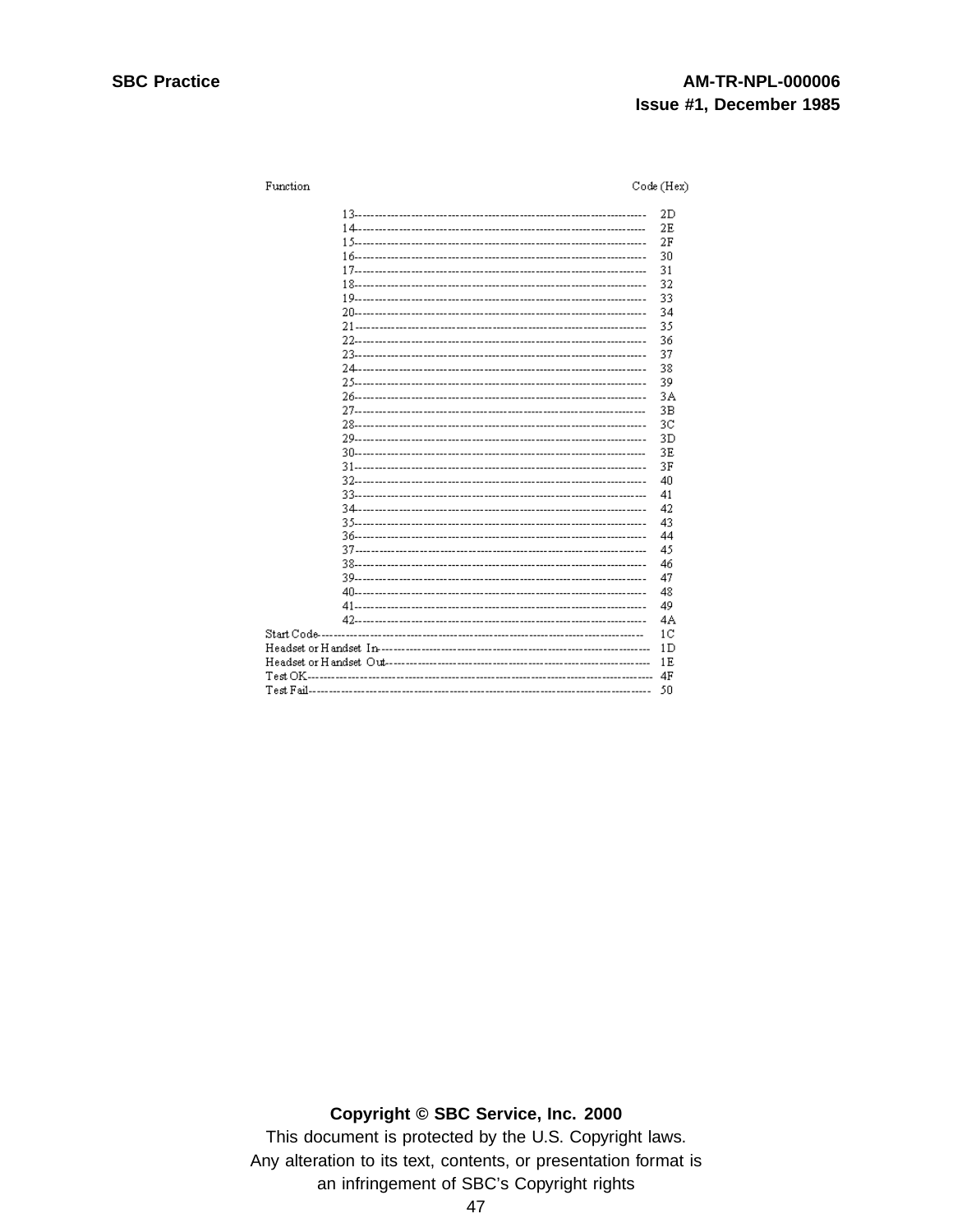## **SBC Practice AM-TR-NPL-000006 Issue #1, December 1985**

| Function | Code (Hex) |
|----------|------------|
|          | 62         |
| DSN      | 63         |
| DSN      | 64         |
| DSN      | 65         |
| DSN      | 66         |
| DSN      | 67         |
| DSN      | 68         |
| DSN      | 69         |
| DSN      | бA         |
| DSN      | бB         |
| DSN      | 6С         |
| DSN      | бD         |
| DSN      | 6Е         |
| DSN      | 6F         |
| DSN      | 70         |
| DSN      | 71         |
| DSN      | 72         |
| DSN      | 73         |
| DSN      | 74         |
| DSN      | 75         |
| DSN      | 76         |
| DSN      | 77         |
| DSN      | 78         |
| DSN      | 79         |
| DSN      | 7Α         |
| DSN      | 7В         |
| DSN      | 7С         |
| DSN      | 7D         |
| DSN      | 7Ε         |
| DSN      | 7F         |
| DSN      | 80         |
| DSN      | 81         |
|          | 61         |
|          | 20         |

## **Copyright © SBC Service, Inc. 2000**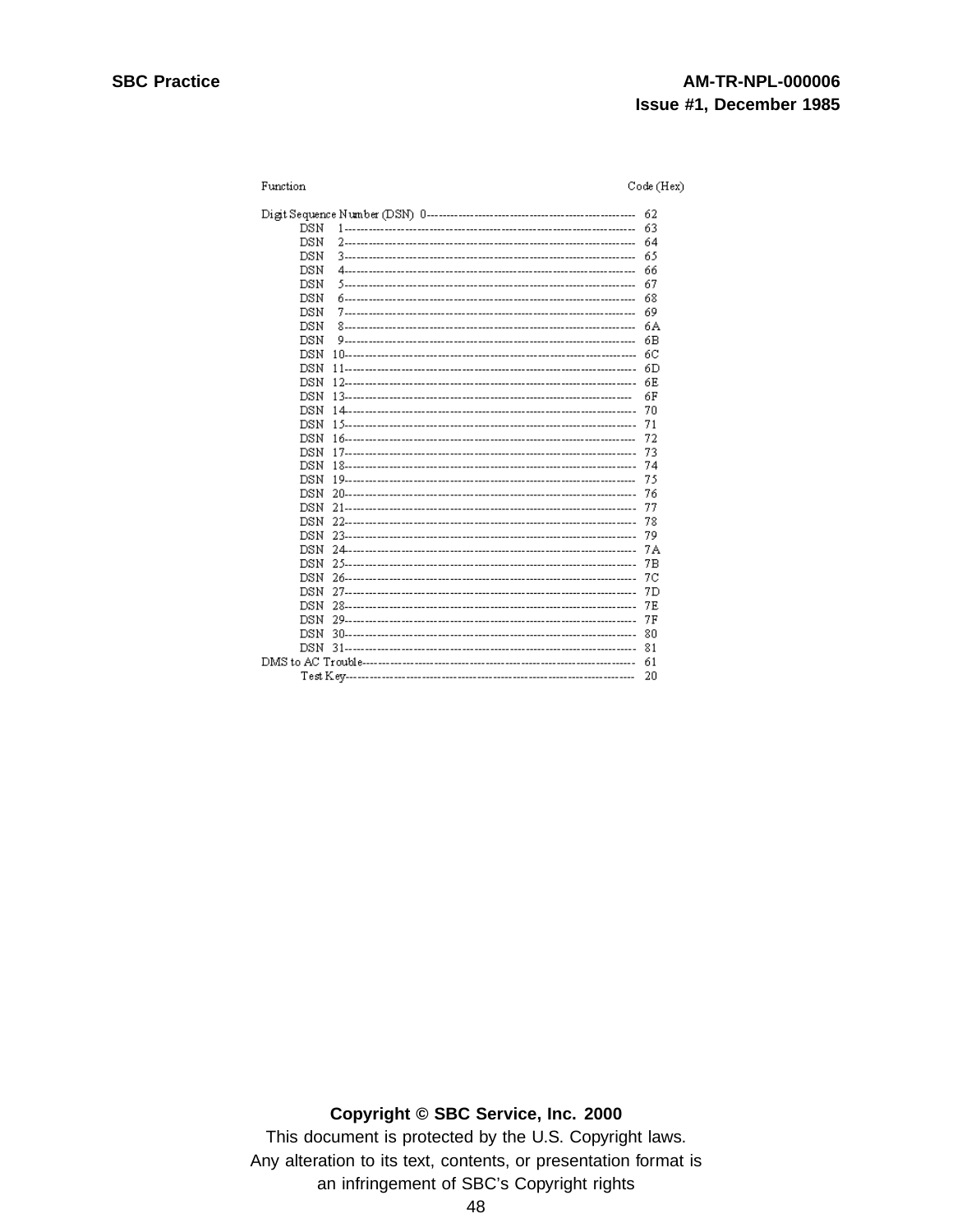#### **ATTACHMENT 3 - ASCII Characters**

The following is a list of the valid ASCII characters that may be received by the AC as part of a message to one of the display buffers DB1 or DB2.

 ${\tt HEX}$ 

 $\overline{30}$ 

31

32

33

34

35 36

37

38

39

 $20$ 

 $21\,$ 

22

23

24

25

 $26\,$ 

27

28

29

 $2A$ 

 $2B$ 

 $2\mathrm{C}$ 

 $_{\rm 2D}$ 

 $2\mathbb{E}$  $2\mathrm{F}$ 

| 7 Bit ASCH |   |               | 7 Bit ASCH- |    |              |                 |
|------------|---|---------------|-------------|----|--------------|-----------------|
|            |   | <b>BINARY</b> | HEX         |    | BINARY       | HE <sub>2</sub> |
|            | Α | 1 000 001     | 41          | 0  | 0 110 000    | 30              |
|            | В | 1 000 010     | 42          | 1  | 1 110 001    | 31              |
|            | C | 1 000 011     | 43          | 2  | 0 110 010    | 32              |
|            | D | 1 000 100     | 44          | 3  | 0 110 011    | 33              |
|            | E | 1 000 101     | 45          | 4  | 0 110 100    | 34              |
|            | F | 1 000 110     | 46          | 5  | 0 110 101    | 35              |
|            | G | 1 000 111     | 47          | 6  | 0 110 110    | 36              |
|            | Η | 1 001 000     | 48          | 7  | 0 110 111    | 37              |
|            | I | 1 001 001     | 49          | 8  | 0 111 000    | 38              |
|            | J | 1 001 010     | 4Α          | 9  | 0 11 1 0 0 1 | 39              |
|            | K | 1 001 011     | 4B          | SP | 0 11 1 00 0  | 20              |
|            | Г | 1 001 100     | 4C          |    | 0 100 001    | 21              |
|            | М | 1 001 101     | 4D          | cc | 0 100 010    | 22              |
|            | И | 1 001 110     | 4E          | #  | 0 100 011    | 23              |
|            | О | 1 001 111     | 4F          | \$ | 0 100 100    | 24              |
|            | P | 1 010 000     | 50          | %  | 0 100 101    | 25              |
|            | Q | 1 010 001     | 51          | &  | 0 100 110    | 26              |
|            | R | 1 010 010     | 52          | c. | 0 100 111    | 27              |
|            | S | 1 010 011     | 53          | (  | 0 101 000    | 28              |
|            | T | 1 010 100     | 54          | )  | 0 101 001    | 29              |
|            | U | 1 010 101     | 55          | *  | 1 101 010    | 21              |
|            | V | 1 010 110     | 56          | +  | 101 011<br>0 | 2Ε              |
|            | W | 1 010 111     | 57          | c  | 0 101 100    | 20              |
|            | Χ | 1 011 000     | 58          |    | 101 101<br>0 | 2Ι              |
|            | Υ | 1 011 001     | 59          |    | 0 101 110    | 2Ε              |
|            | Ζ | 1 011 010     | 5Α          | f  | 0 101 111    | 2F              |

#### **Copyright © SBC Service, Inc. 2000**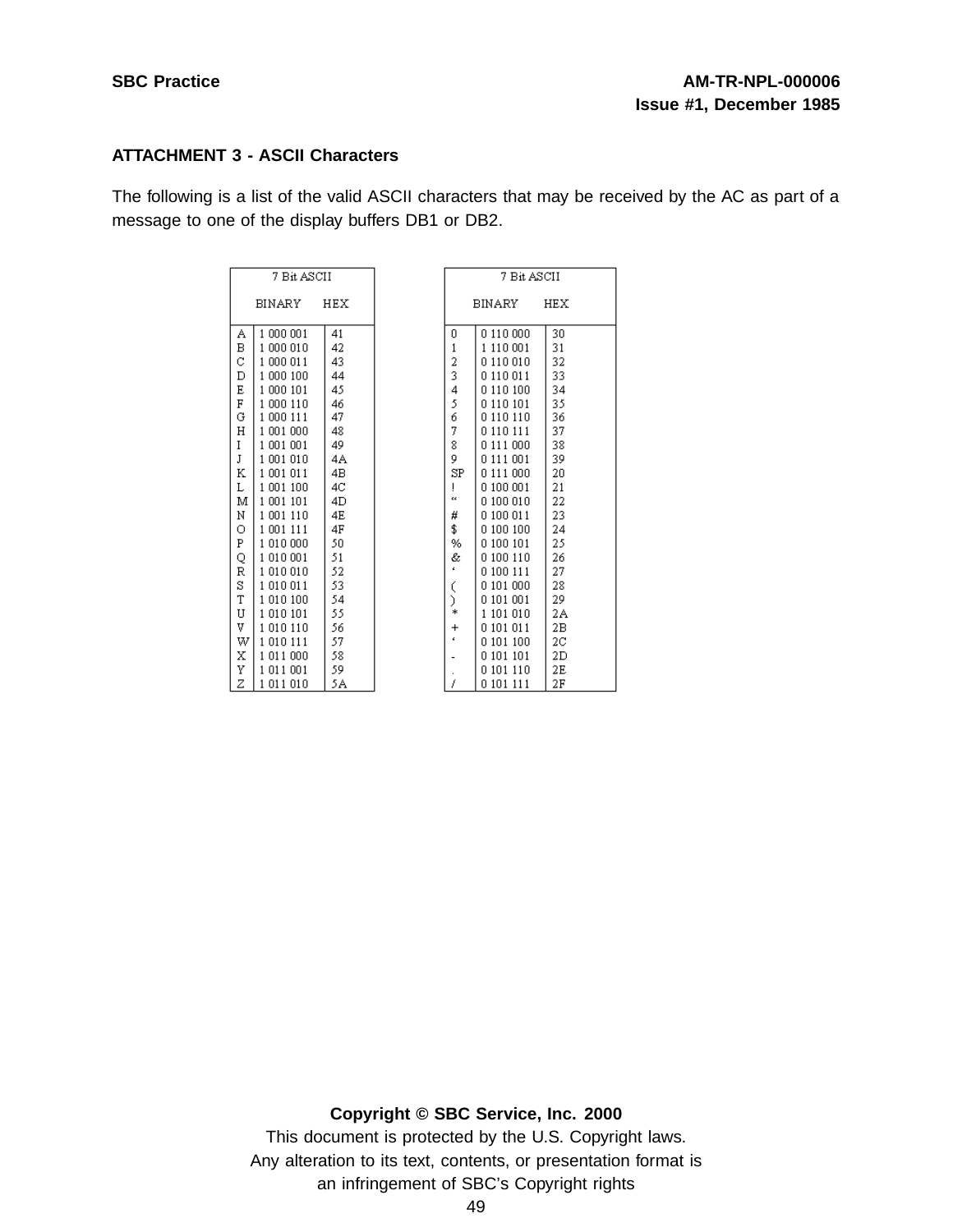| 7 Bit ASCH                 |                                                                                                                                                           |                                                                       |  |  |  |  |  |
|----------------------------|-----------------------------------------------------------------------------------------------------------------------------------------------------------|-----------------------------------------------------------------------|--|--|--|--|--|
|                            | BINARY<br>HEX                                                                                                                                             |                                                                       |  |  |  |  |  |
| ∶ , < = > ? @[ ®<br>J<br>Ó | 0 11 1 0 1 0<br>0 11 1 01 1<br>0 111 100<br>0 111 101<br>0 11 1 11 0<br>0 11 1 11 1<br>1 000 000<br>1011011<br>1 011 100<br>1011101<br>1011110<br>1011111 | 3A<br>3В<br>3С.<br>3D<br>3E<br>3F<br>40<br>5В<br>5C<br>5D<br>5E<br>5F |  |  |  |  |  |

## **Copyright © SBC Service, Inc. 2000**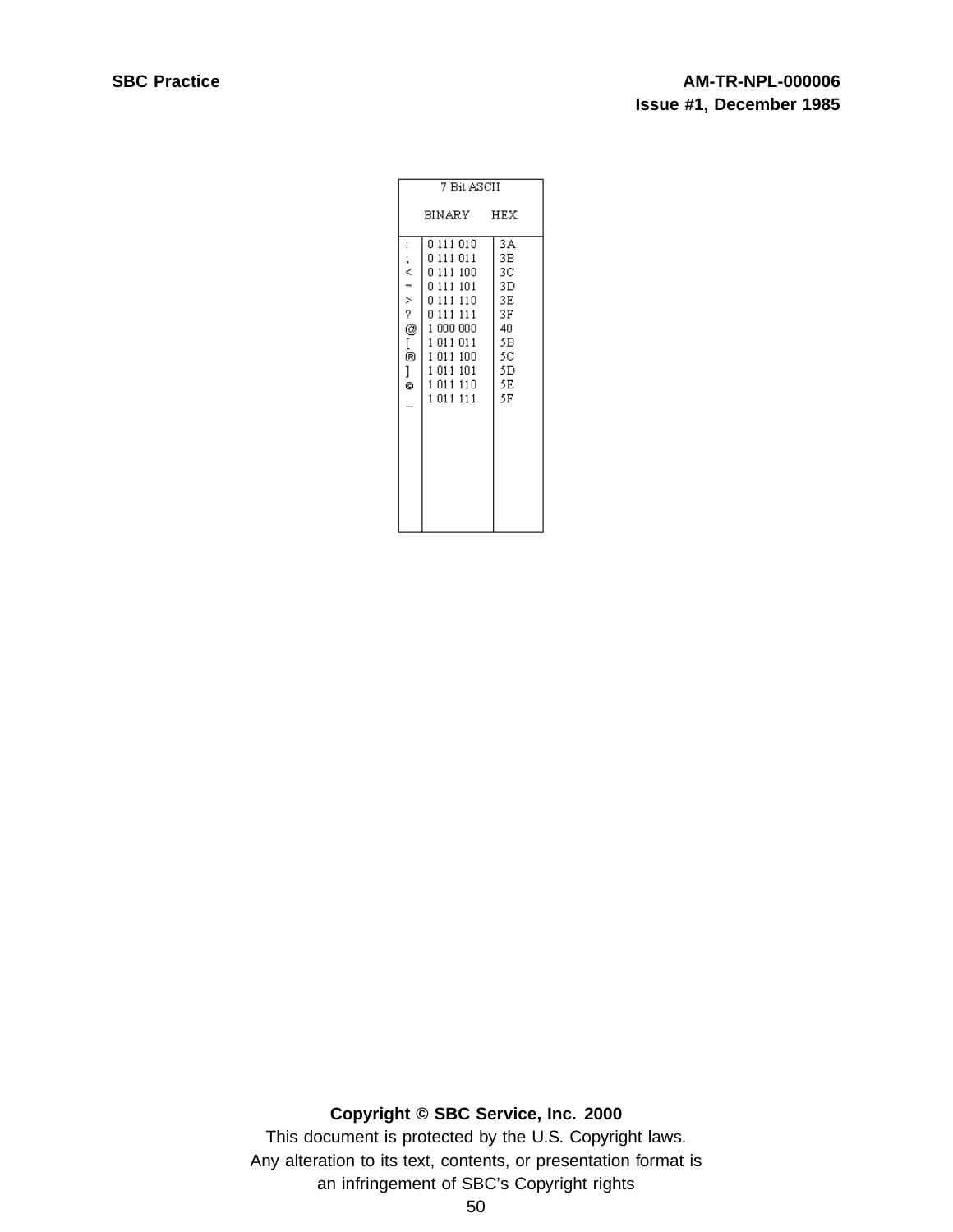#### **ATTACHMENT 4 - Key and Lamp Codes Cross Reference**

The following table is designed to show the various keys on the Attendant Console along with the hex code that is sent to identify the particular key being depressed. Also shown are any associated lamps with the lamp group number and lamp number used for the received messages that control the lamps.

| <b>KEYS</b>   |                |              |  | LAMPS        |               |  |
|---------------|----------------|--------------|--|--------------|---------------|--|
| Key Function  | Hex Code       | Function     |  | LampGrp. No. | Lamp Hex Code |  |
| Loop 1        | 01             | <b>SRC</b>   |  | 0            | 0             |  |
|               |                | DEST         |  | 0            | $\mathbf{1}$  |  |
| Loop 2        | 02             | $_{\rm SRC}$ |  | n            | 2             |  |
|               |                | DEST         |  | 0            | 3             |  |
| Loop 3        | 03             | $_{\rm SRC}$ |  | 0            | 4             |  |
|               |                | DEST         |  | 0            | 5             |  |
| Loop 4        | 04             | $_{\rm SRC}$ |  | 0            | 6             |  |
|               |                | DEST         |  | 0            | 7             |  |
| Loop 5        | 05             | $_{\rm SRC}$ |  | 0            | 8             |  |
|               |                | DEST         |  | 0            | 9             |  |
| Loop б        | 06             | SRC          |  | Ω            | А             |  |
|               |                | DEST         |  | n            | B             |  |
| RLS Dest.     | 07             |              |  | No Assoc.    | Lamp          |  |
| RLS Src.      | 08             |              |  | No Assoc.    | Lamp          |  |
| Sign. Src.    | 09             |              |  | No Assoc.    | Lamp          |  |
| Sign. Dest.   | 0A             |              |  | No Assoc.    | Lamp          |  |
| Exclude Src.  | OΒ             |              |  | Ω            | С             |  |
| Exclude Dest. | 0 <sup>C</sup> |              |  | n            | Đ             |  |
| Hold          | 0D             |              |  | No Assoc.    | Lamp          |  |
| RLS           | 0E             |              |  | n            | Ε             |  |
| Digit"0"      | 0F             |              |  | No Assoc.    | Lamp          |  |
| "1"           | 10             |              |  | No Assoc.    | Lamp          |  |
| "2"           | 11             |              |  | No Assoc.    | Lamp          |  |
| "?"           | 12             |              |  | No Assoc.    | Lamp          |  |
| "4"           | 13             |              |  | No Assoc.    | Lamp          |  |
| "5"           | 14             |              |  | No Assoc.    | Lamp          |  |
| "6"           | 15             |              |  | No Assoc.    | Lamp          |  |
| $-7$          | 16             |              |  | No Assoc.    | Lamp          |  |
| "8"           | 17             |              |  | No Assoc.    | Lamp          |  |
|               |                |              |  |              |               |  |

#### **Copyright © SBC Service, Inc. 2000**